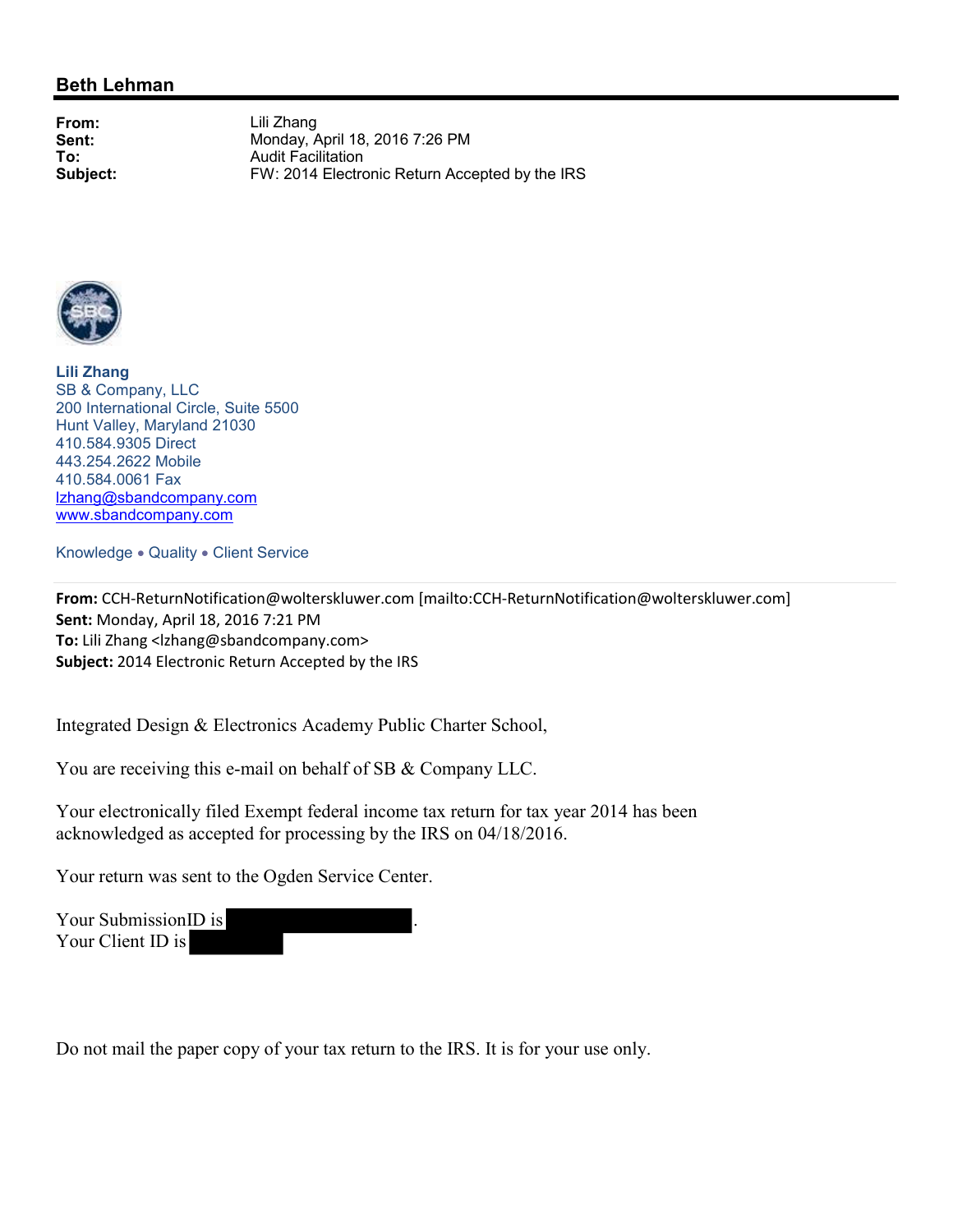| Form 8879-EO                                                                                |                                                                                                                                                                                                                                                                                                                                                                                                                                                                                                                                                                                                                                                                                                                                                                                                                                                                                                                                                                                                                                                                                                      | <b>IRS e-file Signature Authorization</b><br>for an Exempt Organization                                                                                                                                                        |                 | OMB No. 1545-1878                                 |
|---------------------------------------------------------------------------------------------|------------------------------------------------------------------------------------------------------------------------------------------------------------------------------------------------------------------------------------------------------------------------------------------------------------------------------------------------------------------------------------------------------------------------------------------------------------------------------------------------------------------------------------------------------------------------------------------------------------------------------------------------------------------------------------------------------------------------------------------------------------------------------------------------------------------------------------------------------------------------------------------------------------------------------------------------------------------------------------------------------------------------------------------------------------------------------------------------------|--------------------------------------------------------------------------------------------------------------------------------------------------------------------------------------------------------------------------------|-----------------|---------------------------------------------------|
|                                                                                             |                                                                                                                                                                                                                                                                                                                                                                                                                                                                                                                                                                                                                                                                                                                                                                                                                                                                                                                                                                                                                                                                                                      | For calendar year 2014, or fiscal year beginning $JUL$ 1  2014, and ending $JUN$ 30  20 15                                                                                                                                     |                 | 2014                                              |
| Department of the Treasury                                                                  |                                                                                                                                                                                                                                                                                                                                                                                                                                                                                                                                                                                                                                                                                                                                                                                                                                                                                                                                                                                                                                                                                                      | Do not send to the IRS. Keep for your records.                                                                                                                                                                                 |                 |                                                   |
| Internal Revenue Service<br>Name of exempt organization                                     |                                                                                                                                                                                                                                                                                                                                                                                                                                                                                                                                                                                                                                                                                                                                                                                                                                                                                                                                                                                                                                                                                                      | Information about Form 8879-EO and its instructions is at www.irs.gov/form8879eo.                                                                                                                                              |                 | <b>Employer identification number</b>             |
|                                                                                             | Integrated Design & Electronics Academy                                                                                                                                                                                                                                                                                                                                                                                                                                                                                                                                                                                                                                                                                                                                                                                                                                                                                                                                                                                                                                                              |                                                                                                                                                                                                                                |                 |                                                   |
| Public Charter School                                                                       |                                                                                                                                                                                                                                                                                                                                                                                                                                                                                                                                                                                                                                                                                                                                                                                                                                                                                                                                                                                                                                                                                                      |                                                                                                                                                                                                                                |                 | 31-1573701                                        |
| Name and title of officer                                                                   |                                                                                                                                                                                                                                                                                                                                                                                                                                                                                                                                                                                                                                                                                                                                                                                                                                                                                                                                                                                                                                                                                                      |                                                                                                                                                                                                                                |                 |                                                   |
| Justin Rydstrom                                                                             |                                                                                                                                                                                                                                                                                                                                                                                                                                                                                                                                                                                                                                                                                                                                                                                                                                                                                                                                                                                                                                                                                                      |                                                                                                                                                                                                                                |                 |                                                   |
| Head of School                                                                              |                                                                                                                                                                                                                                                                                                                                                                                                                                                                                                                                                                                                                                                                                                                                                                                                                                                                                                                                                                                                                                                                                                      |                                                                                                                                                                                                                                |                 |                                                   |
| Part                                                                                        | Type of Return and Return Information (Whole Dollars Only)                                                                                                                                                                                                                                                                                                                                                                                                                                                                                                                                                                                                                                                                                                                                                                                                                                                                                                                                                                                                                                           |                                                                                                                                                                                                                                |                 |                                                   |
| than 1 line in Part I.                                                                      | Check the box for the return for which you are using this Form 8879-EO and enter the applicable amount, if any, from the return. If you check the box<br>on line 1a, 2a, 3a, 4a, or 5a, below, and the amount on that line for the return being filed with this form was blank, then leave line 1b, 2b, 3b, 4b, or 5b,<br>whichever is applicable, blank (do not enter -0-). But, if you entered -0- on the return, then enter -0- on the applicable line below. Do not complete more                                                                                                                                                                                                                                                                                                                                                                                                                                                                                                                                                                                                                |                                                                                                                                                                                                                                |                 |                                                   |
| 1a Form 990 check here                                                                      | X.<br>$\bullet$                                                                                                                                                                                                                                                                                                                                                                                                                                                                                                                                                                                                                                                                                                                                                                                                                                                                                                                                                                                                                                                                                      | b Total revenue, if any (Form 990, Part VIII, column (A), line 12) $\ldots$ 1b $\ldots$ 5, 300, 879.                                                                                                                           |                 |                                                   |
| 2a Form 990-EZ check here                                                                   |                                                                                                                                                                                                                                                                                                                                                                                                                                                                                                                                                                                                                                                                                                                                                                                                                                                                                                                                                                                                                                                                                                      |                                                                                                                                                                                                                                |                 |                                                   |
| 3a Form 1120-POL check here                                                                 |                                                                                                                                                                                                                                                                                                                                                                                                                                                                                                                                                                                                                                                                                                                                                                                                                                                                                                                                                                                                                                                                                                      | b Total tax (Form 1120-POL, line 22) Manufacture and Contact and Contact and Contact and Contact and Contact and Contact and Contact and Contact and Contact and Contact and Contact and Contact and Contact and Contact and C |                 |                                                   |
| 4a Form 990-PF check here                                                                   |                                                                                                                                                                                                                                                                                                                                                                                                                                                                                                                                                                                                                                                                                                                                                                                                                                                                                                                                                                                                                                                                                                      | b Tax based on investment income (Form 990-PF, Part VI, line 5)  4b                                                                                                                                                            |                 |                                                   |
| 5a Form 8868 check here ▶                                                                   |                                                                                                                                                                                                                                                                                                                                                                                                                                                                                                                                                                                                                                                                                                                                                                                                                                                                                                                                                                                                                                                                                                      | b Balance Due (Form 8868, Part I, line 3c or Part II, line 8c)                                                                                                                                                                 | 5b              |                                                   |
| Part II                                                                                     | Declaration and Signature Authorization of Officer                                                                                                                                                                                                                                                                                                                                                                                                                                                                                                                                                                                                                                                                                                                                                                                                                                                                                                                                                                                                                                                   |                                                                                                                                                                                                                                |                 |                                                   |
| organization's consent to electronic funds withdrawal.<br>Officer's PIN: check one box only | (a) an acknowledgement of receipt or reason for rejection of the transmission, (b) the reason for any delay in processing the return or refund, and (c)<br>the date of any refund. If applicable, I authorize the U.S. Treasury and its designated Financial Agent to initiate an electronic funds withdrawal (direct<br>debit) entry to the financial institution account indicated in the tax preparation software for payment of the organization's federal taxes owed on this<br>return, and the financial institution to debit the entry to this account. To revoke a payment, I must contact the U.S. Treasury Financial Agent at<br>1-888-353-4537 no later than 2 business days prior to the payment (settlement) date. I also authorize the financial institutions involved in the<br>processing of the electronic payment of taxes to receive confidential information necessary to answer inquiries and resolve issues related to the<br>payment. I have selected a personal identification number (PIN) as my signature for the organization's electronic return and, if applicable, the |                                                                                                                                                                                                                                |                 |                                                   |
|                                                                                             | $[X]$ lauthorize SB & Company, LLC                                                                                                                                                                                                                                                                                                                                                                                                                                                                                                                                                                                                                                                                                                                                                                                                                                                                                                                                                                                                                                                                   |                                                                                                                                                                                                                                | to enter my PIN | 73701                                             |
|                                                                                             | <b>ERO firm name</b>                                                                                                                                                                                                                                                                                                                                                                                                                                                                                                                                                                                                                                                                                                                                                                                                                                                                                                                                                                                                                                                                                 |                                                                                                                                                                                                                                |                 | Enter five numbers, but<br>do not enter all zeros |
| program,                                                                                    | as my signature on the organization's tax year 2014 electronically filed return. If I have indicated within this return that a copy of the return<br>is being filed with a state agency(ies) regulating charities as part of the IRS Fed/State program, I also authorize the aforementioned ERO to<br>enter my PIN on the return's disclosure consent screen.<br>As an officer of the organization, I will enter my PIN as my signature on the organization's tax year 2014 electronically filed return. If I have<br>indicated within this return that a copy of the return is being filed with a state agency(ies) regulating charities as part of the IRS Fed/State<br>llisclosure consent screen.                                                                                                                                                                                                                                                                                                                                                                                                |                                                                                                                                                                                                                                |                 |                                                   |
| Officer's signature                                                                         |                                                                                                                                                                                                                                                                                                                                                                                                                                                                                                                                                                                                                                                                                                                                                                                                                                                                                                                                                                                                                                                                                                      |                                                                                                                                                                                                                                |                 |                                                   |
| <b>Part III</b>                                                                             | <b>Certification and Authentication</b>                                                                                                                                                                                                                                                                                                                                                                                                                                                                                                                                                                                                                                                                                                                                                                                                                                                                                                                                                                                                                                                              |                                                                                                                                                                                                                                |                 |                                                   |
|                                                                                             | ERO's EFIN/PIN. Entef/your six-digit electronic filing identification                                                                                                                                                                                                                                                                                                                                                                                                                                                                                                                                                                                                                                                                                                                                                                                                                                                                                                                                                                                                                                |                                                                                                                                                                                                                                |                 |                                                   |
|                                                                                             | number (EFIN) followed by your five-digit self-selected PIN.                                                                                                                                                                                                                                                                                                                                                                                                                                                                                                                                                                                                                                                                                                                                                                                                                                                                                                                                                                                                                                         | 27037520721<br>do not enter all zeros                                                                                                                                                                                          |                 |                                                   |
| I certify that the<br>confirm that I a<br>e- <i>fil</i> e Providers                         |                                                                                                                                                                                                                                                                                                                                                                                                                                                                                                                                                                                                                                                                                                                                                                                                                                                                                                                                                                                                                                                                                                      | 014 electronically filed return for the organization indicated above. I<br>Pub. 4163, Modernized e-File (MeF) Information for Authorized IRS                                                                                   |                 |                                                   |
| ERO's signature                                                                             |                                                                                                                                                                                                                                                                                                                                                                                                                                                                                                                                                                                                                                                                                                                                                                                                                                                                                                                                                                                                                                                                                                      |                                                                                                                                                                                                                                | Date > 03/08/16 |                                                   |
|                                                                                             |                                                                                                                                                                                                                                                                                                                                                                                                                                                                                                                                                                                                                                                                                                                                                                                                                                                                                                                                                                                                                                                                                                      | <b>ERO Must Retain This Eerm - See Instructions</b><br>Do Not Submit This Form To the IRS Unless Requested To Do So                                                                                                            |                 |                                                   |
|                                                                                             | LHA For Paperwork Reduction Act Notice, see instructions.                                                                                                                                                                                                                                                                                                                                                                                                                                                                                                                                                                                                                                                                                                                                                                                                                                                                                                                                                                                                                                            |                                                                                                                                                                                                                                |                 | Form 8879-EO (2014)                               |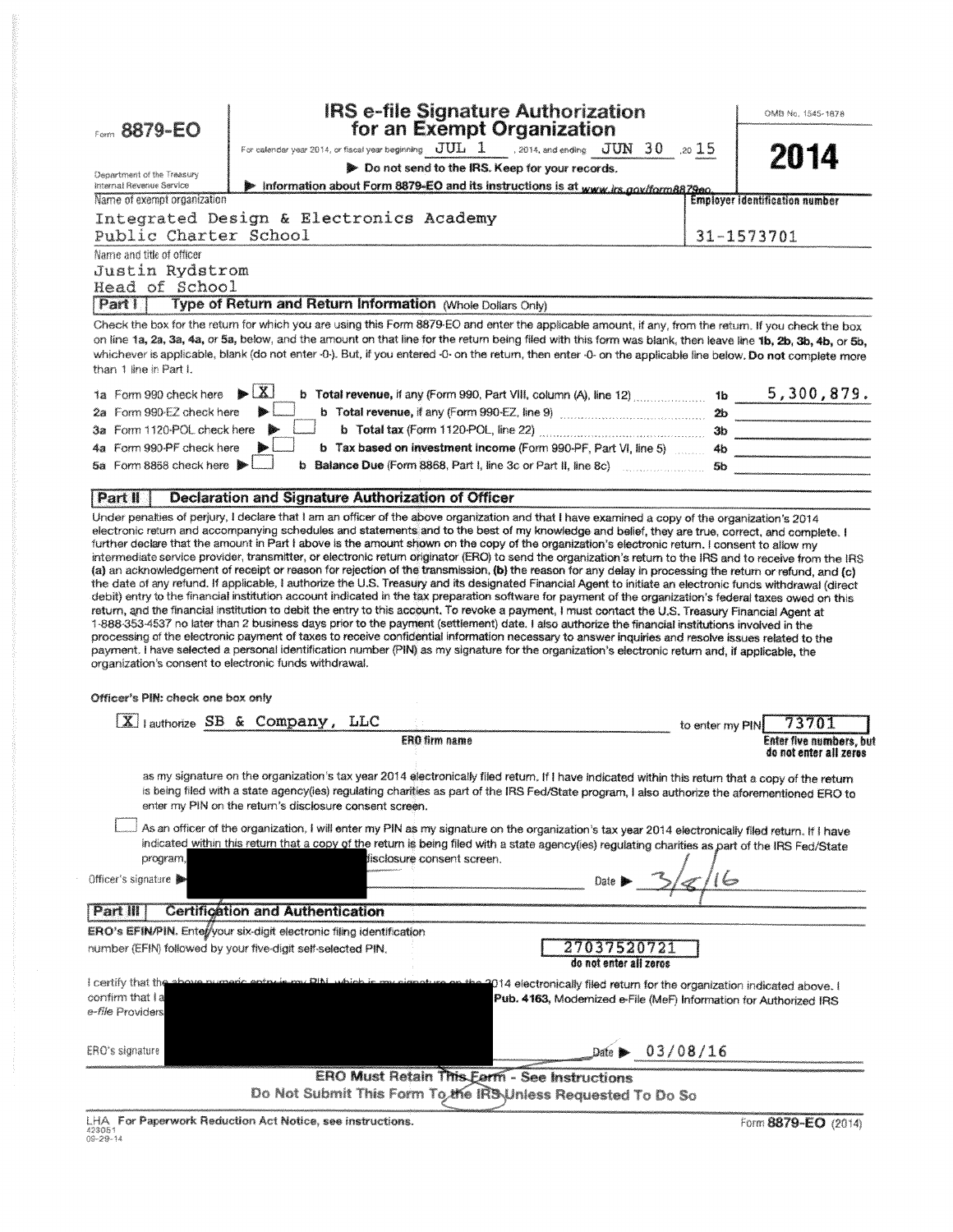|                         |                               |                                    | Extended to May 16, 2016                                                                                                                                                   |                                                         |                                                                    |
|-------------------------|-------------------------------|------------------------------------|----------------------------------------------------------------------------------------------------------------------------------------------------------------------------|---------------------------------------------------------|--------------------------------------------------------------------|
|                         |                               |                                    | <b>Return of Organization Exempt From Income Tax</b>                                                                                                                       |                                                         | OMB No. 1545-0047                                                  |
|                         | Form <b>991</b>               |                                    | Under section 501(c), 527, or 4947(a)(1) of the Internal Revenue Code (except private foundations)                                                                         |                                                         |                                                                    |
|                         |                               | Department of the Treasury         | Do not enter social security numbers on this form as it may be made public.                                                                                                |                                                         | <b>Open to Public</b>                                              |
|                         |                               | Internal Revenue Service           | Information about Form 990 and its instructions is at www.irs.gov/form990.                                                                                                 |                                                         | Inspection                                                         |
|                         |                               |                                    | JUL 1, 2014<br>A For the 2014 calendar year, or tax year beginning                                                                                                         | and ending $J\bar{U}N$ 30, $2015$                       |                                                                    |
|                         | <b>B</b> Check if applicable: |                                    | C Name of organization<br>Integrated Design & Electronics Academy                                                                                                          | D Employer identification number                        |                                                                    |
|                         | ]Address<br>]change           |                                    | Public Charter School                                                                                                                                                      |                                                         |                                                                    |
|                         | Name                          |                                    |                                                                                                                                                                            |                                                         | 31-1573701                                                         |
|                         | change<br>Initial             |                                    | Doing business as<br>Number and street (or P.O. box if mail is not delivered to street address)<br>Room/suite                                                              | E Telephone number                                      |                                                                    |
|                         | ∣return<br>Final              |                                    | 1027 45th Street NE                                                                                                                                                        |                                                         | $202 - 399 - 4750$                                                 |
|                         | return/<br>termin-<br>ated    |                                    | City or town, state or province, country, and ZIP or foreign postal code                                                                                                   | G Gross receipts \$                                     | 5,300,879.                                                         |
|                         | Amended<br>return             |                                    | Washington, DC<br>20019                                                                                                                                                    | H(a) Is this a group return                             |                                                                    |
|                         | Applica-<br>Ition             |                                    | F Name and address of principal officer: John Goldman                                                                                                                      | for subordinates?                                       | $\sqrt{\mathsf{Yes}\mathord{\;\mathbb{X}}\mathord{\;\mathsf{No}}}$ |
|                         | pending                       |                                    | same as C above                                                                                                                                                            | $H(b)$ Are all subordinates included? $\Box$ Yes        | l No                                                               |
|                         |                               | Tax-exempt status: $X \ 501(c)(3)$ | $501(c)$ (<br>$\sqrt{\frac{1}{1}}$ (insert no.)<br>$4947(a)(1)$ or                                                                                                         | 527                                                     | If "No," attach a list. (see instructions)                         |
|                         |                               |                                    | J Website:▶ WWW.ideapcs.org                                                                                                                                                | $H(c)$ Group exemption number $\blacktriangleright$     |                                                                    |
|                         |                               |                                    | K Form of organization: $X$ Corporation<br>Association<br>Other $\blacktriangleright$<br>Trust                                                                             | L Year of formation: 1997 M State of legal domicile: DC |                                                                    |
|                         |                               | Part I Summary                     |                                                                                                                                                                            |                                                         |                                                                    |
|                         | 1                             |                                    | Briefly describe the organization's mission or most significant activities: To develop young people with the                                                               |                                                         |                                                                    |
|                         |                               |                                    | academic, social, leadership and occupational skills to compete                                                                                                            |                                                         |                                                                    |
|                         | 2                             |                                    | Check this box $\blacktriangleright$ $\Box$ if the organization discontinued its operations or disposed of more than 25% of its net assets.                                |                                                         |                                                                    |
|                         | 3                             |                                    | Number of voting members of the governing body (Part VI, line 1a)                                                                                                          | 3                                                       | 12                                                                 |
|                         | 4                             |                                    |                                                                                                                                                                            | $\overline{\mathbf{4}}$                                 | $\overline{12}$                                                    |
| Activities & Governance | 5                             |                                    |                                                                                                                                                                            | 5                                                       | $\overline{57}$<br>$\overline{2}$                                  |
|                         | 6                             |                                    |                                                                                                                                                                            | 6                                                       | $\overline{\mathfrak{o}}$ .                                        |
|                         |                               |                                    |                                                                                                                                                                            | 7a<br>7b                                                | σ.                                                                 |
|                         |                               |                                    |                                                                                                                                                                            | <b>Prior Year</b>                                       | <b>Current Year</b>                                                |
|                         | 8                             |                                    |                                                                                                                                                                            | 1,160,841.                                              | 865, 386.                                                          |
| Revenue                 | 9                             |                                    | Program service revenue (Part VIII, line 2g)                                                                                                                               | 3,639,231.                                              | 4,386,093.                                                         |
|                         | 10                            |                                    |                                                                                                                                                                            | $-81,581.$                                              | 486.                                                               |
|                         | 11                            |                                    | Other revenue (Part VIII, column (A), lines 5, 6d, 8c, 9c, 10c, and 11e)                                                                                                   | 6,040.                                                  | 48,914.                                                            |
|                         | 12                            |                                    | Total revenue - add lines 8 through 11 (must equal Part VIII, column (A), line 12)                                                                                         | 4,724,531.                                              | 5,300,879.                                                         |
|                         | 13                            |                                    | Grants and similar amounts paid (Part IX, column (A), lines 1-3)                                                                                                           | 399,922.                                                | 96,060.                                                            |
|                         | 14                            |                                    | Benefits paid to or for members (Part IX, column (A), line 4)                                                                                                              | 0.                                                      | 0.                                                                 |
|                         |                               |                                    | 15 Salaries, other compensation, employee benefits (Part IX, column (A), lines 5-10)                                                                                       | 3,352,694.                                              | 3, 223, 343.                                                       |
| Expenses                |                               |                                    |                                                                                                                                                                            | 0                                                       | О.                                                                 |
|                         |                               |                                    |                                                                                                                                                                            |                                                         |                                                                    |
|                         |                               |                                    |                                                                                                                                                                            | 2,542,963.                                              | 2,452,406.                                                         |
|                         | 18                            |                                    | Total expenses. Add lines 13-17 (must equal Part IX, column (A), line 25)                                                                                                  | 6, 295, 579.                                            | 5,771,809.                                                         |
|                         | 19                            |                                    |                                                                                                                                                                            | $-1,571,048.$                                           | $-470,930.$                                                        |
| Net Assets or           |                               |                                    |                                                                                                                                                                            | <b>Beginning of Current Year</b>                        | <b>End of Year</b>                                                 |
|                         | 20                            | Total assets (Part X, line 16)     |                                                                                                                                                                            | 12,202,776.                                             | 11,639,611.                                                        |
|                         | 21                            |                                    | Total liabilities (Part X, line 26)                                                                                                                                        | 10,122,789.<br>$2,079,987$ .                            | 10,030,554.<br>1,609,057.                                          |
|                         | 22<br>∣ Part II               | <b>Signature Block</b>             |                                                                                                                                                                            |                                                         |                                                                    |
|                         |                               |                                    | Under penalties of perjury, I declare that I have examined this return, including accompanying schedules and statements, and to the best of my knowledge and belief, it is |                                                         |                                                                    |
|                         |                               |                                    | true, correct, and complete. Declaration of preparer (other than officer) is based on all information of which preparer has any knowledge.                                 |                                                         |                                                                    |
|                         |                               |                                    |                                                                                                                                                                            |                                                         |                                                                    |
|                         |                               |                                    | Cianaturo of officer                                                                                                                                                       | natr                                                    |                                                                    |

| Sign<br>Here                                                                                           | Signature of officer<br>Justin Rydstrom, Head of School<br>Type or print name and title                      |                      | Date                     |                            |  |  |  |  |  |  |
|--------------------------------------------------------------------------------------------------------|--------------------------------------------------------------------------------------------------------------|----------------------|--------------------------|----------------------------|--|--|--|--|--|--|
|                                                                                                        | Print/Type preparer's name                                                                                   | Preparer's signature | Date<br>Check            | PTIN                       |  |  |  |  |  |  |
| Paid                                                                                                   | Pamela Gray                                                                                                  |                      | $04/18/16$ self-employed | P01237506                  |  |  |  |  |  |  |
| Preparer                                                                                               | & Company,<br>SB<br>LLC<br>Firm's name                                                                       |                      | Firm's EIN               | 20-2153727                 |  |  |  |  |  |  |
| Use Only                                                                                               | Firm's address 200 International Circle, Suite 5500                                                          |                      |                          |                            |  |  |  |  |  |  |
|                                                                                                        | Hunt Valley, MD 21030                                                                                        |                      |                          | Phone no. $(410)$ 584-0060 |  |  |  |  |  |  |
| ΧI<br>Yes<br>∣ No<br>May the IRS discuss this return with the preparer shown above? (see instructions) |                                                                                                              |                      |                          |                            |  |  |  |  |  |  |
|                                                                                                        | Form 990 (2014)<br>LHA For Paperwork Reduction Act Notice, see the separate instructions.<br>432001 11-07-14 |                      |                          |                            |  |  |  |  |  |  |

See Schedule O for Organization Mission Statement Continuation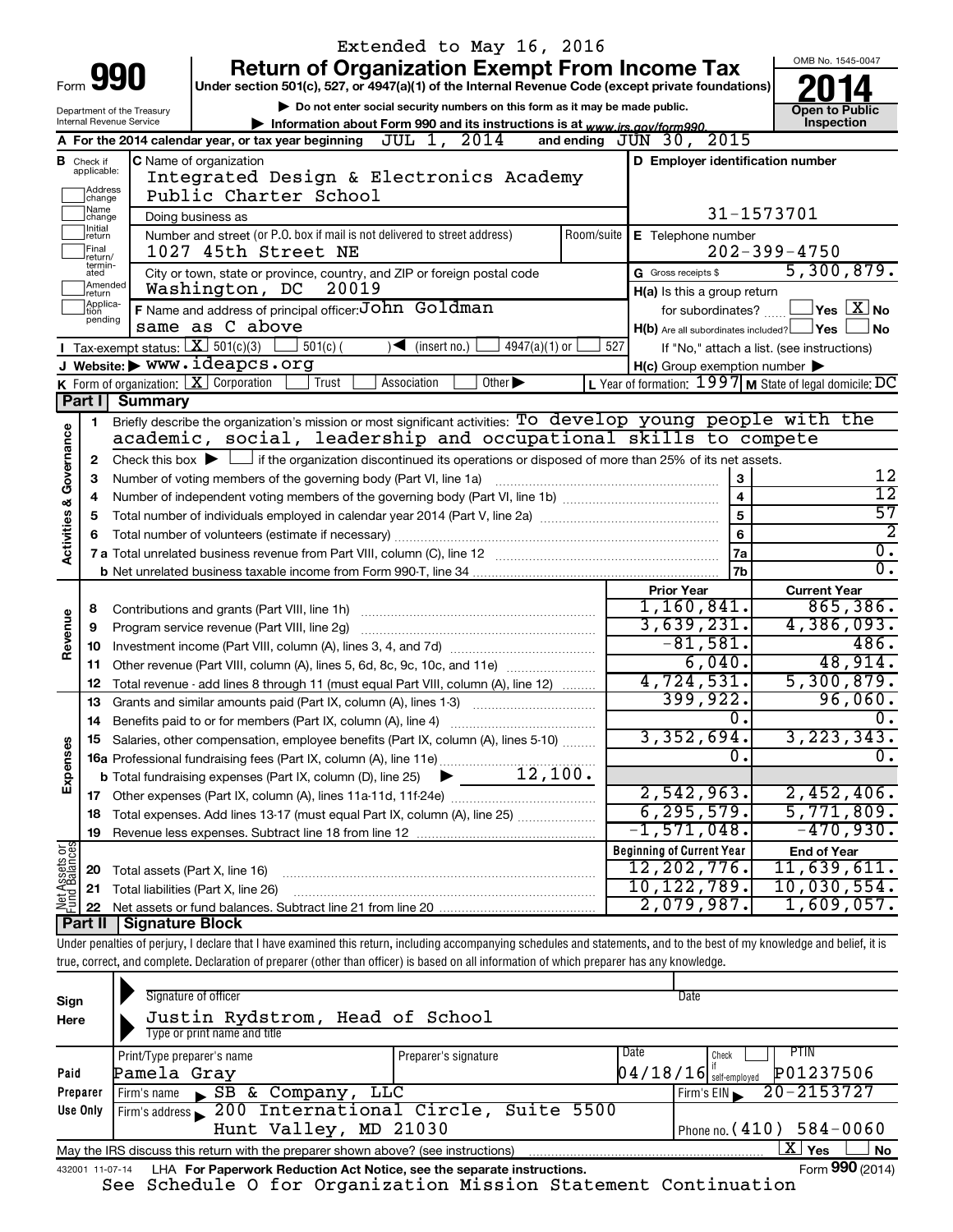|              | Integrated Design & Electronics Academy<br>Public Charter School<br>Form 990 (2014)                                                                                                                                                                                                  | 31-1573701 | Page 2                                           |
|--------------|--------------------------------------------------------------------------------------------------------------------------------------------------------------------------------------------------------------------------------------------------------------------------------------|------------|--------------------------------------------------|
|              | <b>Part III   Statement of Program Service Accomplishments</b>                                                                                                                                                                                                                       |            |                                                  |
|              |                                                                                                                                                                                                                                                                                      |            |                                                  |
| 1            | Briefly describe the organization's mission:<br>To develop young people with the academic, social, leadership and                                                                                                                                                                    |            |                                                  |
|              | occupational skills to compete successfully in post-secondary                                                                                                                                                                                                                        |            |                                                  |
|              | education/training and enter challenging careers in the technical<br>fields of work.                                                                                                                                                                                                 |            |                                                  |
| $\mathbf{2}$ | Did the organization undertake any significant program services during the year which were not listed on                                                                                                                                                                             |            |                                                  |
|              | the prior Form 990 or 990-EZ?                                                                                                                                                                                                                                                        |            | $\exists$ Yes $\boxed{\text{X}}$ No              |
| 3            | If "Yes," describe these new services on Schedule O.<br>Did the organization cease conducting, or make significant changes in how it conducts, any program services?                                                                                                                 |            | $\overline{\ }$ Yes $\overline{\phantom{a}X}$ No |
|              | If "Yes," describe these changes on Schedule O.                                                                                                                                                                                                                                      |            |                                                  |
| 4            | Describe the organization's program service accomplishments for each of its three largest program services, as measured by expenses.<br>Section 501(c)(3) and 501(c)(4) organizations are required to report the amount of grants and allocations to others, the total expenses, and |            |                                                  |
| 4a           | revenue, if any, for each program service reported.<br>4,905,117. including grants of \$96,060. (Revenue \$4,435,007.)<br>) (Expenses \$<br>(Code:                                                                                                                                   |            |                                                  |
|              | IDEA Public Charter School provides public education to students in                                                                                                                                                                                                                  |            |                                                  |
|              | grades 9-12 in the District of Columbia with an emphasis on technology.                                                                                                                                                                                                              |            |                                                  |
|              |                                                                                                                                                                                                                                                                                      |            |                                                  |
|              |                                                                                                                                                                                                                                                                                      |            |                                                  |
|              |                                                                                                                                                                                                                                                                                      |            |                                                  |
|              |                                                                                                                                                                                                                                                                                      |            |                                                  |
|              |                                                                                                                                                                                                                                                                                      |            |                                                  |
|              |                                                                                                                                                                                                                                                                                      |            |                                                  |
|              |                                                                                                                                                                                                                                                                                      |            |                                                  |
| 4b           | (Code: (Compared to the contract of the code: The contract of the code: The code: The code: The code: The code of the code: (Revenue \$                                                                                                                                              |            |                                                  |
|              |                                                                                                                                                                                                                                                                                      |            |                                                  |
|              |                                                                                                                                                                                                                                                                                      |            |                                                  |
|              |                                                                                                                                                                                                                                                                                      |            |                                                  |
|              |                                                                                                                                                                                                                                                                                      |            |                                                  |
|              |                                                                                                                                                                                                                                                                                      |            |                                                  |
|              |                                                                                                                                                                                                                                                                                      |            |                                                  |
|              |                                                                                                                                                                                                                                                                                      |            |                                                  |
|              |                                                                                                                                                                                                                                                                                      |            |                                                  |
|              |                                                                                                                                                                                                                                                                                      |            |                                                  |
|              |                                                                                                                                                                                                                                                                                      |            |                                                  |
| 4c           | (Code:<br>(Expenses \$<br>) (Revenue \$<br>including grants of \$                                                                                                                                                                                                                    |            |                                                  |
|              |                                                                                                                                                                                                                                                                                      |            |                                                  |
|              |                                                                                                                                                                                                                                                                                      |            |                                                  |
|              |                                                                                                                                                                                                                                                                                      |            |                                                  |
|              |                                                                                                                                                                                                                                                                                      |            |                                                  |
|              |                                                                                                                                                                                                                                                                                      |            |                                                  |
|              |                                                                                                                                                                                                                                                                                      |            |                                                  |
|              |                                                                                                                                                                                                                                                                                      |            |                                                  |
|              |                                                                                                                                                                                                                                                                                      |            |                                                  |
| 4d           | Other program services (Describe in Schedule O.)<br>Revenue \$<br>(Expenses \$                                                                                                                                                                                                       |            |                                                  |
| 4е           | including grants of \$<br>4,905,117.<br>Total program service expenses                                                                                                                                                                                                               |            |                                                  |
|              |                                                                                                                                                                                                                                                                                      |            | Form 990 (2014)                                  |
| 432002       |                                                                                                                                                                                                                                                                                      |            |                                                  |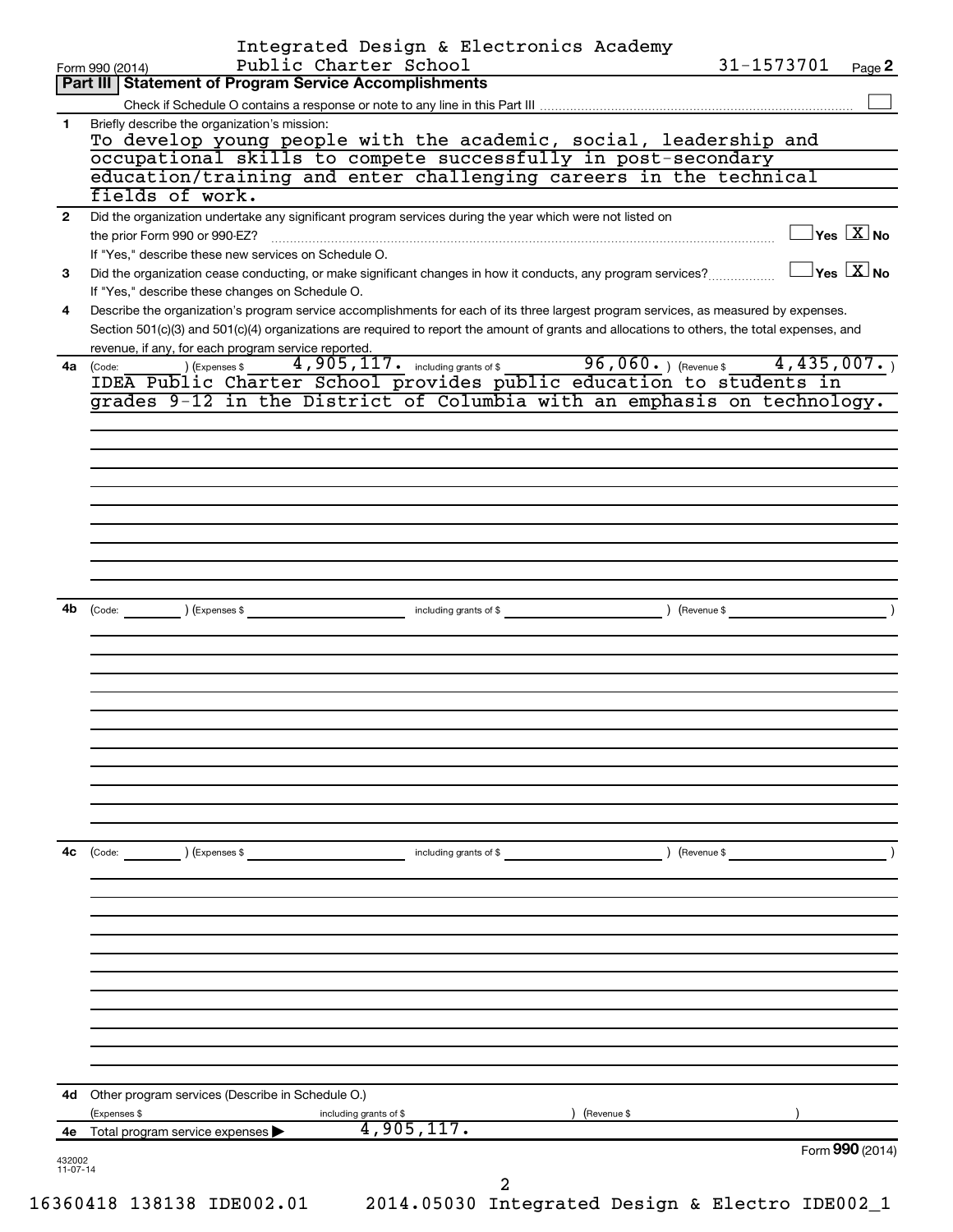Integrated Design & Electronics Academy

|     | <b>Part IV   Checklist of Required Schedules</b>                                                                                                                                                                                                                                                                                                                    |                 |                         |                                     |
|-----|---------------------------------------------------------------------------------------------------------------------------------------------------------------------------------------------------------------------------------------------------------------------------------------------------------------------------------------------------------------------|-----------------|-------------------------|-------------------------------------|
|     |                                                                                                                                                                                                                                                                                                                                                                     |                 | <b>Yes</b>              | No                                  |
| 1   | Is the organization described in section 501(c)(3) or 4947(a)(1) (other than a private foundation)?                                                                                                                                                                                                                                                                 |                 |                         |                                     |
|     |                                                                                                                                                                                                                                                                                                                                                                     | 1               | X                       |                                     |
| 2   | Is the organization required to complete Schedule B, Schedule of Contributors? [11] the organization required to complete Schedule B, Schedule of Contributors?                                                                                                                                                                                                     | $\overline{2}$  | $\overline{\mathbf{X}}$ |                                     |
| З   | Did the organization engage in direct or indirect political campaign activities on behalf of or in opposition to candidates for                                                                                                                                                                                                                                     |                 |                         |                                     |
|     |                                                                                                                                                                                                                                                                                                                                                                     | 3               |                         | x                                   |
| 4   | Section 501(c)(3) organizations. Did the organization engage in lobbying activities, or have a section 501(h) election in effect                                                                                                                                                                                                                                    |                 |                         |                                     |
|     |                                                                                                                                                                                                                                                                                                                                                                     | 4               |                         | x                                   |
| 5   | Is the organization a section 501(c)(4), 501(c)(5), or 501(c)(6) organization that receives membership dues, assessments, or                                                                                                                                                                                                                                        |                 |                         |                                     |
|     |                                                                                                                                                                                                                                                                                                                                                                     | 5               |                         | x                                   |
| 6   | Did the organization maintain any donor advised funds or any similar funds or accounts for which donors have the right to                                                                                                                                                                                                                                           |                 |                         |                                     |
|     |                                                                                                                                                                                                                                                                                                                                                                     |                 |                         | x                                   |
|     | provide advice on the distribution or investment of amounts in such funds or accounts? If "Yes," complete Schedule D, Part I                                                                                                                                                                                                                                        | 6               |                         |                                     |
| 7   | Did the organization receive or hold a conservation easement, including easements to preserve open space,                                                                                                                                                                                                                                                           |                 |                         | x                                   |
|     |                                                                                                                                                                                                                                                                                                                                                                     | $\overline{7}$  |                         |                                     |
| 8   | Did the organization maintain collections of works of art, historical treasures, or other similar assets? If "Yes," complete<br>Schedule D, Part III <b>Marting Community</b> Construction of the Construction of the Construction of the Construction of the Construction of the Construction of the Construction of the Construction of the Construction of the C | 8               |                         | x                                   |
| 9   | Did the organization report an amount in Part X, line 21, for escrow or custodial account liability; serve as a custodian for                                                                                                                                                                                                                                       |                 |                         |                                     |
|     | amounts not listed in Part X; or provide credit counseling, debt management, credit repair, or debt negotiation services?                                                                                                                                                                                                                                           |                 |                         |                                     |
|     | If "Yes," complete Schedule D, Part IV                                                                                                                                                                                                                                                                                                                              | 9               |                         | x                                   |
| 10  | Did the organization, directly or through a related organization, hold assets in temporarily restricted endowments, permanent                                                                                                                                                                                                                                       |                 |                         |                                     |
|     |                                                                                                                                                                                                                                                                                                                                                                     | 10              |                         | x                                   |
| 11  | If the organization's answer to any of the following questions is "Yes," then complete Schedule D, Parts VI, VII, VIII, IX, or X                                                                                                                                                                                                                                    |                 |                         |                                     |
|     | as applicable.                                                                                                                                                                                                                                                                                                                                                      |                 |                         |                                     |
|     | a Did the organization report an amount for land, buildings, and equipment in Part X, line 10? If "Yes," complete Schedule D,                                                                                                                                                                                                                                       |                 |                         |                                     |
|     |                                                                                                                                                                                                                                                                                                                                                                     | 11a             | X                       |                                     |
|     | <b>b</b> Did the organization report an amount for investments - other securities in Part X, line 12 that is 5% or more of its total                                                                                                                                                                                                                                |                 |                         |                                     |
|     | assets reported in Part X, line 16? If "Yes," complete Schedule D, Part VII [11] [11] [12] [12] [12] [12] [12] [                                                                                                                                                                                                                                                    | 11b             |                         | x                                   |
|     | c Did the organization report an amount for investments - program related in Part X, line 13 that is 5% or more of its total                                                                                                                                                                                                                                        |                 |                         |                                     |
|     |                                                                                                                                                                                                                                                                                                                                                                     | 11с             |                         | x                                   |
|     | d Did the organization report an amount for other assets in Part X, line 15 that is 5% or more of its total assets reported in                                                                                                                                                                                                                                      |                 |                         |                                     |
|     |                                                                                                                                                                                                                                                                                                                                                                     | 11d             |                         | x                                   |
|     | e Did the organization report an amount for other liabilities in Part X, line 25? If "Yes," complete Schedule D, Part X                                                                                                                                                                                                                                             | 11e             | X                       |                                     |
|     | f Did the organization's separate or consolidated financial statements for the tax year include a footnote that addresses                                                                                                                                                                                                                                           |                 |                         |                                     |
|     | the organization's liability for uncertain tax positions under FIN 48 (ASC 740)? If "Yes," complete Schedule D, Part X                                                                                                                                                                                                                                              | 11f             | х                       |                                     |
|     | 12a Did the organization obtain separate, independent audited financial statements for the tax year? If "Yes," complete                                                                                                                                                                                                                                             |                 |                         |                                     |
|     | Schedule D, Parts XI and XII                                                                                                                                                                                                                                                                                                                                        | 12a             | х                       |                                     |
|     | <b>b</b> Was the organization included in consolidated, independent audited financial statements for the tax year?                                                                                                                                                                                                                                                  |                 |                         |                                     |
|     | If "Yes," and if the organization answered "No" to line 12a, then completing Schedule D, Parts XI and XII is optional                                                                                                                                                                                                                                               | 12b             |                         | х                                   |
| 13  |                                                                                                                                                                                                                                                                                                                                                                     | 13              | X                       |                                     |
| 14a |                                                                                                                                                                                                                                                                                                                                                                     | 14a             |                         | $\overline{\mathbf{X}}$             |
| b   | Did the organization have aggregate revenues or expenses of more than \$10,000 from grantmaking, fundraising, business,                                                                                                                                                                                                                                             |                 |                         |                                     |
|     | investment, and program service activities outside the United States, or aggregate foreign investments valued at \$100,000                                                                                                                                                                                                                                          |                 |                         |                                     |
|     |                                                                                                                                                                                                                                                                                                                                                                     | 14b             |                         | х                                   |
| 15  | Did the organization report on Part IX, column (A), line 3, more than \$5,000 of grants or other assistance to or for any                                                                                                                                                                                                                                           |                 |                         |                                     |
|     |                                                                                                                                                                                                                                                                                                                                                                     |                 |                         | х                                   |
| 16  | Did the organization report on Part IX, column (A), line 3, more than \$5,000 of aggregate grants or other assistance to                                                                                                                                                                                                                                            | 15              |                         |                                     |
|     |                                                                                                                                                                                                                                                                                                                                                                     |                 |                         | х                                   |
|     | Did the organization report a total of more than \$15,000 of expenses for professional fundraising services on Part IX,                                                                                                                                                                                                                                             | 16              |                         |                                     |
| 17  |                                                                                                                                                                                                                                                                                                                                                                     |                 |                         | х                                   |
|     | Did the organization report more than \$15,000 total of fundraising event gross income and contributions on Part VIII, lines                                                                                                                                                                                                                                        | 17              |                         |                                     |
| 18  |                                                                                                                                                                                                                                                                                                                                                                     |                 |                         | х                                   |
|     |                                                                                                                                                                                                                                                                                                                                                                     | 18              |                         |                                     |
| 19  | Did the organization report more than \$15,000 of gross income from gaming activities on Part VIII, line 9a? If "Yes,"                                                                                                                                                                                                                                              |                 |                         | x                                   |
|     |                                                                                                                                                                                                                                                                                                                                                                     | 19              |                         | $\overline{\text{X}}$               |
|     |                                                                                                                                                                                                                                                                                                                                                                     | <b>20a</b>      |                         |                                     |
|     |                                                                                                                                                                                                                                                                                                                                                                     | 20 <sub>b</sub> |                         | $F_{\text{arm}}$ QQ $\Omega$ (2014) |

Form (2014) **990**

432003 11-07-14

16360418 138138 IDE002.01 2014.05030 Integrated Design & Electro IDE002\_1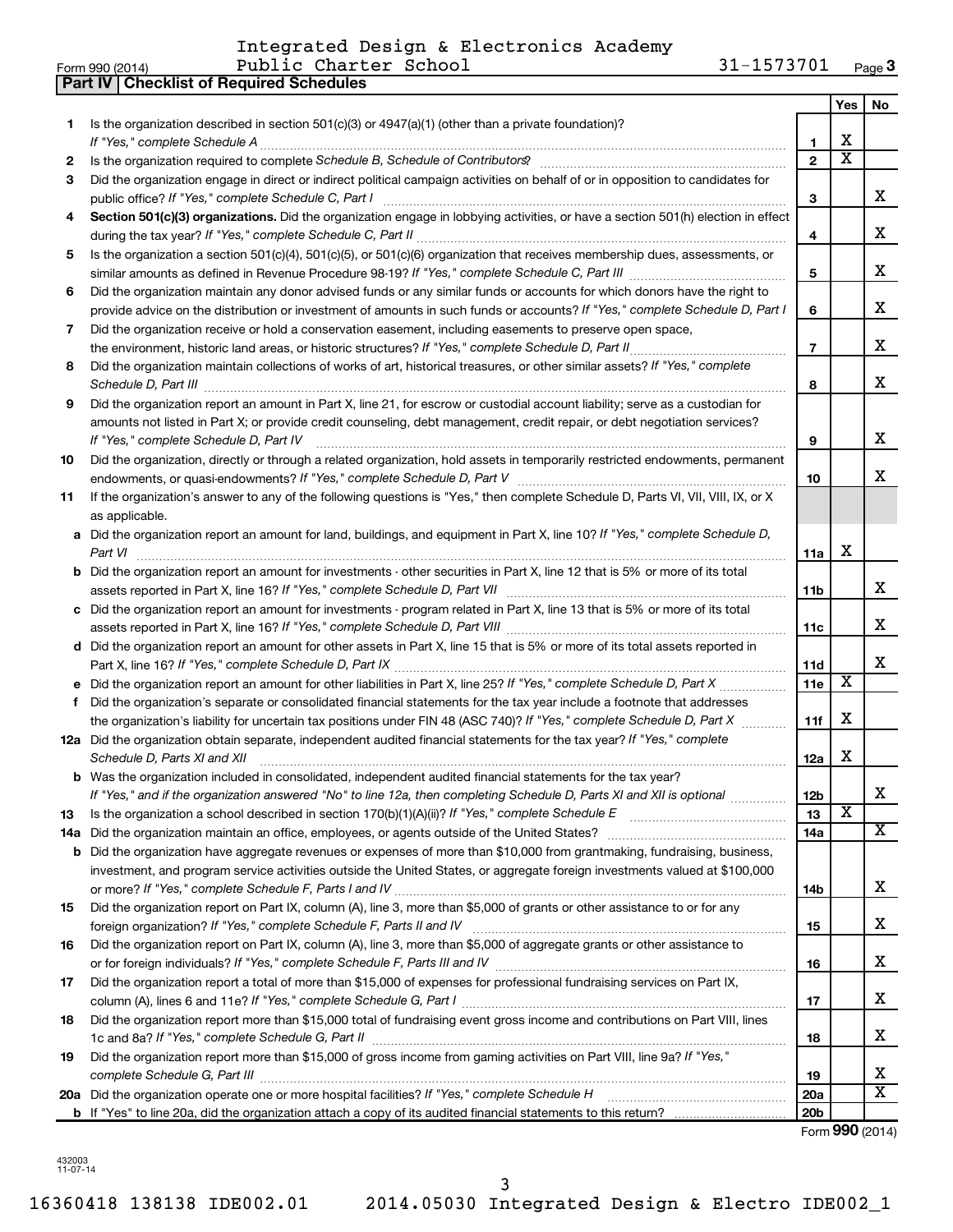Integrated Design & Electronics Academy

|    | 31-1573701<br>Public Charter School<br>Form 990 (2014)                                                                                                    |                 |        | Page 4                       |
|----|-----------------------------------------------------------------------------------------------------------------------------------------------------------|-----------------|--------|------------------------------|
|    | <b>Part IV   Checklist of Required Schedules (continued)</b>                                                                                              |                 |        |                              |
|    |                                                                                                                                                           |                 | Yes    | No                           |
| 21 | Did the organization report more than \$5,000 of grants or other assistance to any domestic organization or                                               |                 |        |                              |
|    | domestic government on Part IX, column (A), line 1? If "Yes," complete Schedule I, Parts I and II                                                         | 21              | X      |                              |
| 22 | Did the organization report more than \$5,000 of grants or other assistance to or for domestic individuals on                                             |                 |        |                              |
|    |                                                                                                                                                           | 22              |        | X                            |
| 23 | Did the organization answer "Yes" to Part VII, Section A, line 3, 4, or 5 about compensation of the organization's current                                |                 |        |                              |
|    | and former officers, directors, trustees, key employees, and highest compensated employees? If "Yes," complete                                            |                 |        |                              |
|    | Schedule J                                                                                                                                                | 23              | X      |                              |
|    | 24a Did the organization have a tax-exempt bond issue with an outstanding principal amount of more than \$100,000 as of the                               |                 |        |                              |
|    | last day of the year, that was issued after December 31, 2002? If "Yes," answer lines 24b through 24d and complete                                        |                 |        |                              |
|    | Schedule K. If "No", go to line 25a                                                                                                                       | 24a             |        | x                            |
| b  |                                                                                                                                                           | 24 <sub>b</sub> |        |                              |
| с  | Did the organization maintain an escrow account other than a refunding escrow at any time during the year to defease                                      |                 |        |                              |
|    |                                                                                                                                                           | 24c             |        |                              |
|    |                                                                                                                                                           | 24d             |        |                              |
|    | 25a Section 501(c)(3), 501(c)(4), and 501(c)(29) organizations. Did the organization engage in an excess benefit                                          |                 |        |                              |
|    |                                                                                                                                                           | 25a             |        | x                            |
|    | <b>b</b> Is the organization aware that it engaged in an excess benefit transaction with a disqualified person in a prior year, and                       |                 |        |                              |
|    | that the transaction has not been reported on any of the organization's prior Forms 990 or 990-EZ? If "Yes," complete                                     |                 |        |                              |
|    | Schedule L. Part I                                                                                                                                        | 25b             |        | x                            |
| 26 | Did the organization report any amount on Part X, line 5, 6, or 22 for receivables from or payables to any current or                                     |                 |        |                              |
|    | former officers, directors, trustees, key employees, highest compensated employees, or disqualified persons? If "Yes,"                                    |                 |        |                              |
|    | complete Schedule L, Part II                                                                                                                              | 26              |        | x                            |
| 27 | Did the organization provide a grant or other assistance to an officer, director, trustee, key employee, substantial                                      |                 |        |                              |
|    | contributor or employee thereof, a grant selection committee member, or to a 35% controlled entity or family member                                       |                 |        |                              |
|    |                                                                                                                                                           | 27              |        | X                            |
| 28 | Was the organization a party to a business transaction with one of the following parties (see Schedule L, Part IV                                         |                 |        |                              |
|    | instructions for applicable filing thresholds, conditions, and exceptions):                                                                               |                 |        |                              |
| а  | A current or former officer, director, trustee, or key employee? If "Yes," complete Schedule L, Part IV                                                   | 28a             |        | х<br>$\overline{\texttt{X}}$ |
| b  | A family member of a current or former officer, director, trustee, or key employee? If "Yes," complete Schedule L, Part IV                                | 28 <sub>b</sub> |        |                              |
|    | c An entity of which a current or former officer, director, trustee, or key employee (or a family member thereof) was an officer,                         |                 |        | х                            |
|    | director, trustee, or direct or indirect owner? If "Yes," complete Schedule L, Part IV                                                                    | 28c             |        | $\overline{\mathtt{x}}$      |
| 29 |                                                                                                                                                           | 29              |        |                              |
| 30 | Did the organization receive contributions of art, historical treasures, or other similar assets, or qualified conservation                               |                 |        | X                            |
|    |                                                                                                                                                           | 30              |        |                              |
| 31 | Did the organization liquidate, terminate, or dissolve and cease operations?                                                                              |                 |        | X                            |
|    | If "Yes," complete Schedule N, Part I<br>Did the organization sell, exchange, dispose of, or transfer more than 25% of its net assets? If "Yes," complete | 31              |        |                              |
| 32 | Schedule N, Part II                                                                                                                                       | 32              |        | х                            |
| 33 | Did the organization own 100% of an entity disregarded as separate from the organization under Regulations                                                |                 |        |                              |
|    |                                                                                                                                                           | 33              |        | х                            |
| 34 | Was the organization related to any tax-exempt or taxable entity? If "Yes," complete Schedule R, Part II, III, or IV, and                                 |                 |        |                              |
|    | Part V, line 1                                                                                                                                            | 34              |        | х                            |
|    |                                                                                                                                                           | 35a             |        | $\overline{\texttt{X}}$      |
|    | b If "Yes" to line 35a, did the organization receive any payment from or engage in any transaction with a controlled entity                               |                 |        |                              |
|    |                                                                                                                                                           | 35b             |        |                              |
| 36 | Section 501(c)(3) organizations. Did the organization make any transfers to an exempt non-charitable related organization?                                |                 |        |                              |
|    |                                                                                                                                                           | 36              |        | x                            |
| 37 | Did the organization conduct more than 5% of its activities through an entity that is not a related organization                                          |                 |        |                              |
|    |                                                                                                                                                           | 37              |        | х                            |
| 38 | Did the organization complete Schedule O and provide explanations in Schedule O for Part VI, lines 11b and 19?                                            |                 |        |                              |
|    |                                                                                                                                                           | 38              | х      |                              |
|    |                                                                                                                                                           |                 | റററ ഹം |                              |

Form (2014) **990**

432004 11-07-14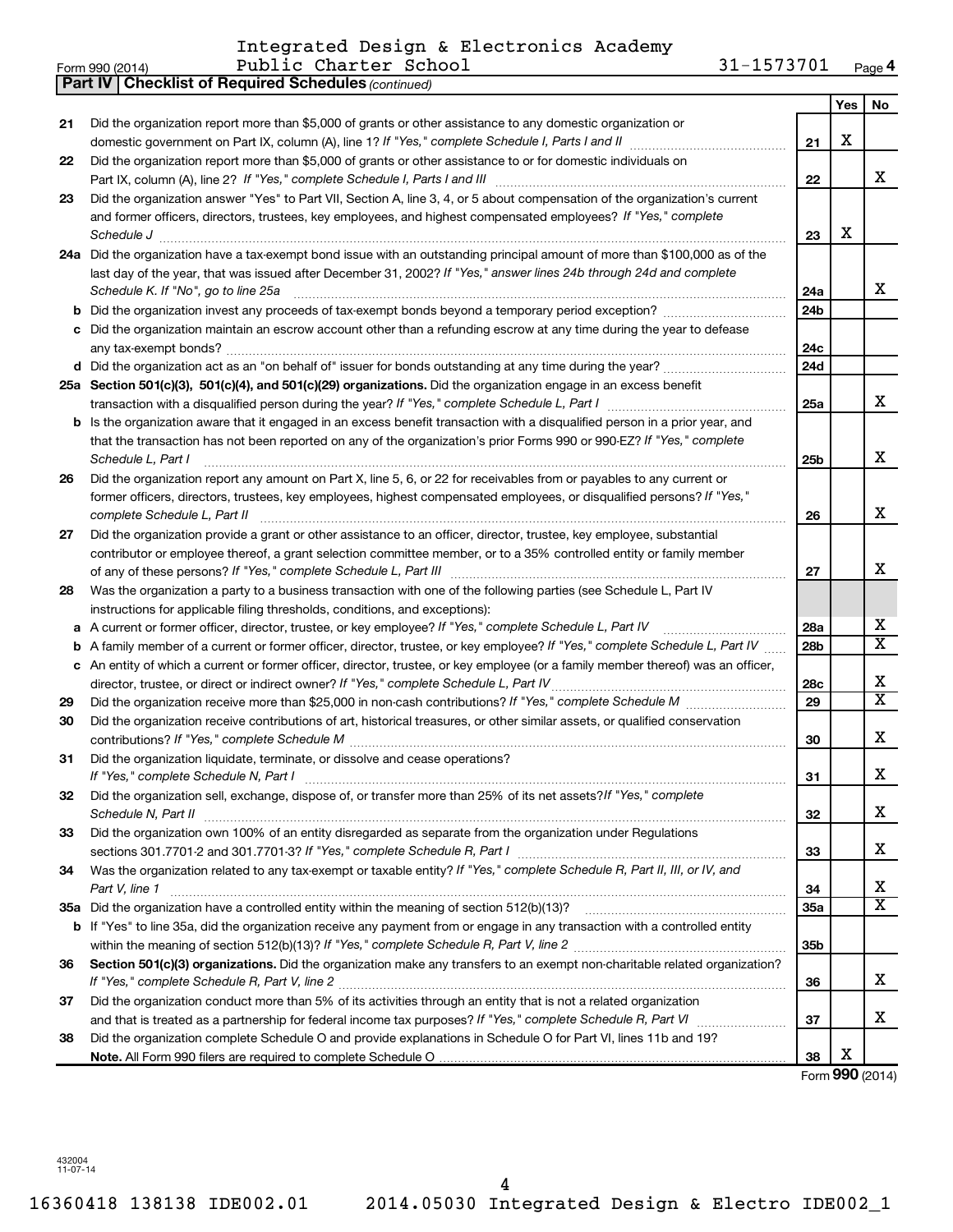|  |  | Integrated Design & Electronics Academy |  |
|--|--|-----------------------------------------|--|
|  |  |                                         |  |

| Part V | <b>Statements Regarding Other IRS Filings and Tax Compliance</b><br>Check if Schedule O contains a response or note to any line in this Part V                                             |                 |    |                 |     |                         |
|--------|--------------------------------------------------------------------------------------------------------------------------------------------------------------------------------------------|-----------------|----|-----------------|-----|-------------------------|
|        |                                                                                                                                                                                            |                 |    |                 | Yes | <b>No</b>               |
|        |                                                                                                                                                                                            | 1a              | 36 |                 |     |                         |
|        | Enter the number of Forms W-2G included in line 1a. Enter -0- if not applicable                                                                                                            | 1 <sub>b</sub>  |    |                 |     |                         |
|        | Did the organization comply with backup withholding rules for reportable payments to vendors and reportable gaming                                                                         |                 |    |                 |     |                         |
|        |                                                                                                                                                                                            |                 |    | 1c              | х   |                         |
|        | 2a Enter the number of employees reported on Form W-3, Transmittal of Wage and Tax Statements,                                                                                             |                 |    |                 |     |                         |
|        | filed for the calendar year ending with or within the year covered by this return                                                                                                          | 2a              | 57 |                 |     |                         |
|        |                                                                                                                                                                                            |                 |    | 2b              | х   |                         |
|        |                                                                                                                                                                                            |                 |    |                 |     |                         |
|        | 3a Did the organization have unrelated business gross income of \$1,000 or more during the year?                                                                                           |                 |    | За              |     | x                       |
|        |                                                                                                                                                                                            |                 |    | 3b              |     |                         |
|        | 4a At any time during the calendar year, did the organization have an interest in, or a signature or other authority over, a                                                               |                 |    |                 |     |                         |
|        | financial account in a foreign country (such as a bank account, securities account, or other financial account)?                                                                           |                 |    | 4a              |     | x                       |
|        | <b>b</b> If "Yes," enter the name of the foreign country: $\blacktriangleright$                                                                                                            |                 |    |                 |     |                         |
|        | See instructions for filing requirements for FinCEN Form 114, Report of Foreign Bank and Financial Accounts (FBAR).                                                                        |                 |    |                 |     |                         |
| 5а     |                                                                                                                                                                                            |                 |    | 5a              |     | x                       |
|        |                                                                                                                                                                                            |                 |    | 5b              |     | $\overline{\mathtt{x}}$ |
|        |                                                                                                                                                                                            |                 |    | 5c              |     |                         |
|        | 6a Does the organization have annual gross receipts that are normally greater than \$100,000, and did the organization solicit                                                             |                 |    |                 |     |                         |
|        | any contributions that were not tax deductible as charitable contributions?                                                                                                                |                 |    | 6a              |     | x                       |
|        | b If "Yes," did the organization include with every solicitation an express statement that such contributions or gifts                                                                     |                 |    |                 |     |                         |
|        |                                                                                                                                                                                            |                 |    | 6b              |     |                         |
| 7      | Organizations that may receive deductible contributions under section 170(c).                                                                                                              |                 |    |                 |     |                         |
|        | Did the organization receive a payment in excess of \$75 made partly as a contribution and partly for goods and services provided to the payor?                                            |                 |    | 7a              |     | x                       |
|        |                                                                                                                                                                                            |                 |    | 7b              |     |                         |
|        | Did the organization sell, exchange, or otherwise dispose of tangible personal property for which it was required                                                                          |                 |    |                 |     |                         |
|        |                                                                                                                                                                                            |                 |    | 7c              |     | x                       |
|        |                                                                                                                                                                                            | 7d              |    |                 |     |                         |
|        | Did the organization receive any funds, directly or indirectly, to pay premiums on a personal benefit contract?                                                                            |                 |    | 7е<br>7f        |     |                         |
|        | Did the organization, during the year, pay premiums, directly or indirectly, on a personal benefit contract?                                                                               |                 |    |                 |     |                         |
|        | If the organization received a contribution of qualified intellectual property, did the organization file Form 8899 as required?                                                           |                 |    | 7g<br>7h        |     |                         |
| h      | If the organization received a contribution of cars, boats, airplanes, or other vehicles, did the organization file a Form 1098-C?                                                         |                 |    |                 |     |                         |
| 8      | Sponsoring organizations maintaining donor advised funds. Did a donor advised fund maintained by the<br>sponsoring organization have excess business holdings at any time during the year? |                 |    | 8               |     |                         |
| 9      | Sponsoring organizations maintaining donor advised funds.                                                                                                                                  |                 |    |                 |     |                         |
|        | Did the sponsoring organization make any taxable distributions under section 4966?                                                                                                         |                 |    | υа              |     |                         |
|        | <b>b</b> Did the sponsoring organization make a distribution to a donor, donor advisor, or related person?                                                                                 |                 |    | 9b              |     |                         |
| 10     | Section 501(c)(7) organizations. Enter:                                                                                                                                                    |                 |    |                 |     |                         |
| a      |                                                                                                                                                                                            | 10a             |    |                 |     |                         |
|        | <b>b</b> Gross receipts, included on Form 990, Part VIII, line 12, for public use of club facilities                                                                                       | 10 <sub>b</sub> |    |                 |     |                         |
| 11     | Section 501(c)(12) organizations. Enter:                                                                                                                                                   |                 |    |                 |     |                         |
| а      | Gross income from members or shareholders                                                                                                                                                  | 11a             |    |                 |     |                         |
|        | b Gross income from other sources (Do not net amounts due or paid to other sources against                                                                                                 |                 |    |                 |     |                         |
|        | amounts due or received from them.)                                                                                                                                                        | 11b             |    |                 |     |                         |
|        | 12a Section 4947(a)(1) non-exempt charitable trusts. Is the organization filing Form 990 in lieu of Form 1041?                                                                             |                 |    | 12a             |     |                         |
|        | <b>b</b> If "Yes," enter the amount of tax-exempt interest received or accrued during the year                                                                                             | 12b             |    |                 |     |                         |
| 13     | Section 501(c)(29) qualified nonprofit health insurance issuers.                                                                                                                           |                 |    |                 |     |                         |
|        | a Is the organization licensed to issue qualified health plans in more than one state?                                                                                                     |                 |    | 13a             |     |                         |
|        | Note. See the instructions for additional information the organization must report on Schedule O.                                                                                          |                 |    |                 |     |                         |
|        | <b>b</b> Enter the amount of reserves the organization is required to maintain by the states in which the                                                                                  |                 |    |                 |     |                         |
|        |                                                                                                                                                                                            | 13b             |    |                 |     |                         |
|        |                                                                                                                                                                                            | 13 <sub>c</sub> |    |                 |     |                         |
|        | 14a Did the organization receive any payments for indoor tanning services during the tax year?                                                                                             |                 |    | 14a             |     | X                       |
|        |                                                                                                                                                                                            |                 |    | 14 <sub>b</sub> |     |                         |

432005 11-07-14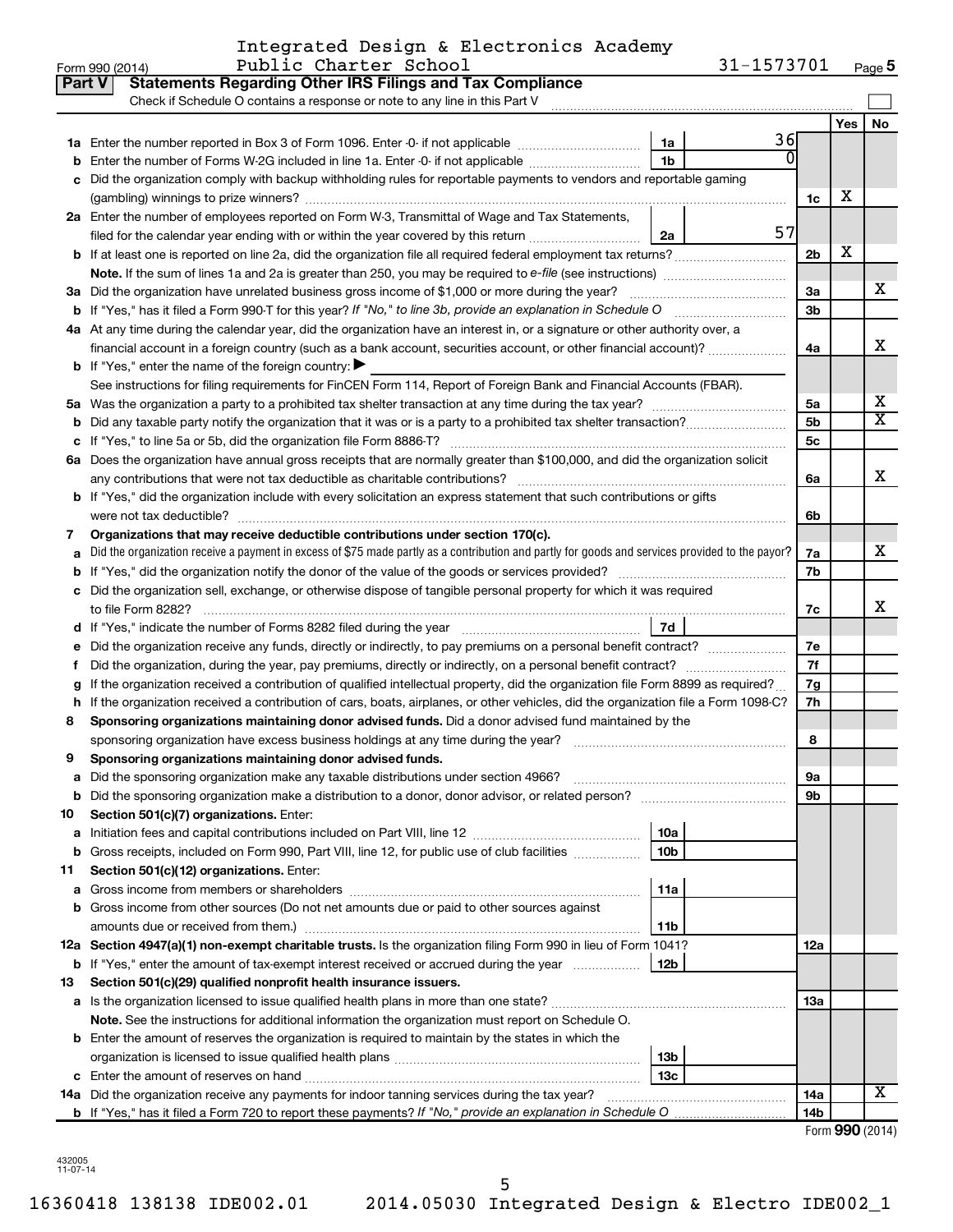#### Form 990 (2014) Page Integrated Design & Electronics Academy Public Charter School 31-1573701

31-1573701 Page 6

|     | Check if Schedule O contains a response or note to any line in this Part VI [11] [12] [12] [12] [12] [12] Check if Schedule O contains a response or note to any line in this Part VI                                               |    |                 |                         | $\sqrt{X}$              |
|-----|-------------------------------------------------------------------------------------------------------------------------------------------------------------------------------------------------------------------------------------|----|-----------------|-------------------------|-------------------------|
|     | <b>Section A. Governing Body and Management</b>                                                                                                                                                                                     |    |                 |                         |                         |
|     |                                                                                                                                                                                                                                     |    |                 | Yes                     | No                      |
|     | 1a Enter the number of voting members of the governing body at the end of the tax year                                                                                                                                              | 1a | 12              |                         |                         |
|     | If there are material differences in voting rights among members of the governing body, or if the governing                                                                                                                         |    |                 |                         |                         |
|     | body delegated broad authority to an executive committee or similar committee, explain in Schedule O.                                                                                                                               |    |                 |                         |                         |
|     | <b>b</b> Enter the number of voting members included in line 1a, above, who are independent <i>manumum</i>                                                                                                                          | 1b | 12              |                         |                         |
| 2   | Did any officer, director, trustee, or key employee have a family relationship or a business relationship with any other                                                                                                            |    |                 |                         |                         |
|     |                                                                                                                                                                                                                                     |    | $\mathbf{2}$    |                         | х                       |
| З   | Did the organization delegate control over management duties customarily performed by or under the direct supervision                                                                                                               |    |                 |                         | Х                       |
|     |                                                                                                                                                                                                                                     |    | 3               |                         | $\overline{\mathbf{x}}$ |
| 4   | Did the organization make any significant changes to its governing documents since the prior Form 990 was filed?                                                                                                                    |    | 4               |                         | $\overline{\mathbf{X}}$ |
| 5   |                                                                                                                                                                                                                                     |    | 5               |                         | $\overline{\mathbf{X}}$ |
| 6   |                                                                                                                                                                                                                                     |    | 6               |                         |                         |
| 7a  | Did the organization have members, stockholders, or other persons who had the power to elect or appoint one or                                                                                                                      |    |                 |                         | X                       |
|     |                                                                                                                                                                                                                                     |    | 7a              |                         |                         |
|     | <b>b</b> Are any governance decisions of the organization reserved to (or subject to approval by) members, stockholders, or                                                                                                         |    |                 |                         | x                       |
| 8   | Did the organization contemporaneously document the meetings held or written actions undertaken during the year by the following:                                                                                                   |    | 7b              |                         |                         |
|     |                                                                                                                                                                                                                                     |    | 8а              | х                       |                         |
| a   |                                                                                                                                                                                                                                     |    | 8b              | $\overline{\textbf{x}}$ |                         |
| 9   | Is there any officer, director, trustee, or key employee listed in Part VII, Section A, who cannot be reached at the                                                                                                                |    |                 |                         |                         |
|     |                                                                                                                                                                                                                                     |    | 9               |                         | x                       |
|     | <b>Section B. Policies</b> (This Section B requests information about policies not required by the Internal Revenue Code.)                                                                                                          |    |                 |                         |                         |
|     |                                                                                                                                                                                                                                     |    |                 | Yes                     | No                      |
|     |                                                                                                                                                                                                                                     |    | 10a             |                         | х                       |
|     | b If "Yes," did the organization have written policies and procedures governing the activities of such chapters, affiliates,                                                                                                        |    |                 |                         |                         |
|     |                                                                                                                                                                                                                                     |    | 10b             |                         |                         |
|     | 11a Has the organization provided a complete copy of this Form 990 to all members of its governing body before filing the form?                                                                                                     |    | 11a             | $\overline{\textbf{X}}$ |                         |
|     | <b>b</b> Describe in Schedule O the process, if any, used by the organization to review this Form 990.                                                                                                                              |    |                 |                         |                         |
| 12a | Did the organization have a written conflict of interest policy? If "No," go to line 13                                                                                                                                             |    | 12a             | X                       |                         |
|     | <b>b</b> Were officers, directors, or trustees, and key employees required to disclose annually interests that could give rise to conflicts?                                                                                        |    | 12 <sub>b</sub> |                         | X                       |
|     | c Did the organization regularly and consistently monitor and enforce compliance with the policy? If "Yes," describe                                                                                                                |    |                 |                         |                         |
|     | in Schedule O how this was done <b>construction and construction</b> of the state of the state of the state of the state of the state of the state of the state of the state of the state of the state of the state of the state of |    | 12c             |                         | X                       |
| 13  |                                                                                                                                                                                                                                     |    | 13              | $\overline{\mathbf{X}}$ |                         |
| 14  | Did the organization have a written document retention and destruction policy? [111] [12] manument contains an                                                                                                                      |    | 14              | $\overline{\mathtt{x}}$ |                         |
| 15  | Did the process for determining compensation of the following persons include a review and approval by independent                                                                                                                  |    |                 |                         |                         |
|     | persons, comparability data, and contemporaneous substantiation of the deliberation and decision?                                                                                                                                   |    |                 |                         |                         |
| a   |                                                                                                                                                                                                                                     |    | 15a             |                         | х                       |
|     |                                                                                                                                                                                                                                     |    | 15b             |                         | $\overline{\textbf{X}}$ |
|     | If "Yes" to line 15a or 15b, describe the process in Schedule O (see instructions).                                                                                                                                                 |    |                 |                         |                         |
|     | 16a Did the organization invest in, contribute assets to, or participate in a joint venture or similar arrangement with a                                                                                                           |    |                 |                         |                         |
|     | taxable entity during the year?                                                                                                                                                                                                     |    | 16a             |                         | х                       |
|     | <b>b</b> If "Yes," did the organization follow a written policy or procedure requiring the organization to evaluate its participation                                                                                               |    |                 |                         |                         |
|     | in joint venture arrangements under applicable federal tax law, and take steps to safeguard the organization's                                                                                                                      |    |                 |                         |                         |
|     | exempt status with respect to such arrangements?                                                                                                                                                                                    |    | 16b             |                         |                         |
|     | <b>Section C. Disclosure</b>                                                                                                                                                                                                        |    |                 |                         |                         |
| 17  | List the states with which a copy of this Form 990 is required to be filed $\blacktriangleright DC$                                                                                                                                 |    |                 |                         |                         |
| 18  | Section 6104 requires an organization to make its Forms 1023 (or 1024 if applicable), 990, and 990-T (Section 501(c)(3)s only) available                                                                                            |    |                 |                         |                         |
|     | for public inspection. Indicate how you made these available. Check all that apply.                                                                                                                                                 |    |                 |                         |                         |
|     | $\lfloor x \rfloor$ Upon request<br>Another's website<br>Other (explain in Schedule O)<br>Own website                                                                                                                               |    |                 |                         |                         |
| 19  | Describe in Schedule O whether (and if so, how) the organization made its governing documents, conflict of interest policy, and financial                                                                                           |    |                 |                         |                         |
|     | statements available to the public during the tax year.                                                                                                                                                                             |    |                 |                         |                         |
| 20  | State the name, address, and telephone number of the person who possesses the organization's books and records:                                                                                                                     |    |                 |                         |                         |
|     | IDEA Public Charter School - (202) 399-4750                                                                                                                                                                                         |    |                 |                         |                         |
|     | 1027 45th Street NE, Washington, DC<br>20019                                                                                                                                                                                        |    |                 |                         |                         |
|     |                                                                                                                                                                                                                                     |    |                 |                         |                         |
|     | 432006 11-07-14<br>6                                                                                                                                                                                                                |    |                 | Form 990 (2014)         |                         |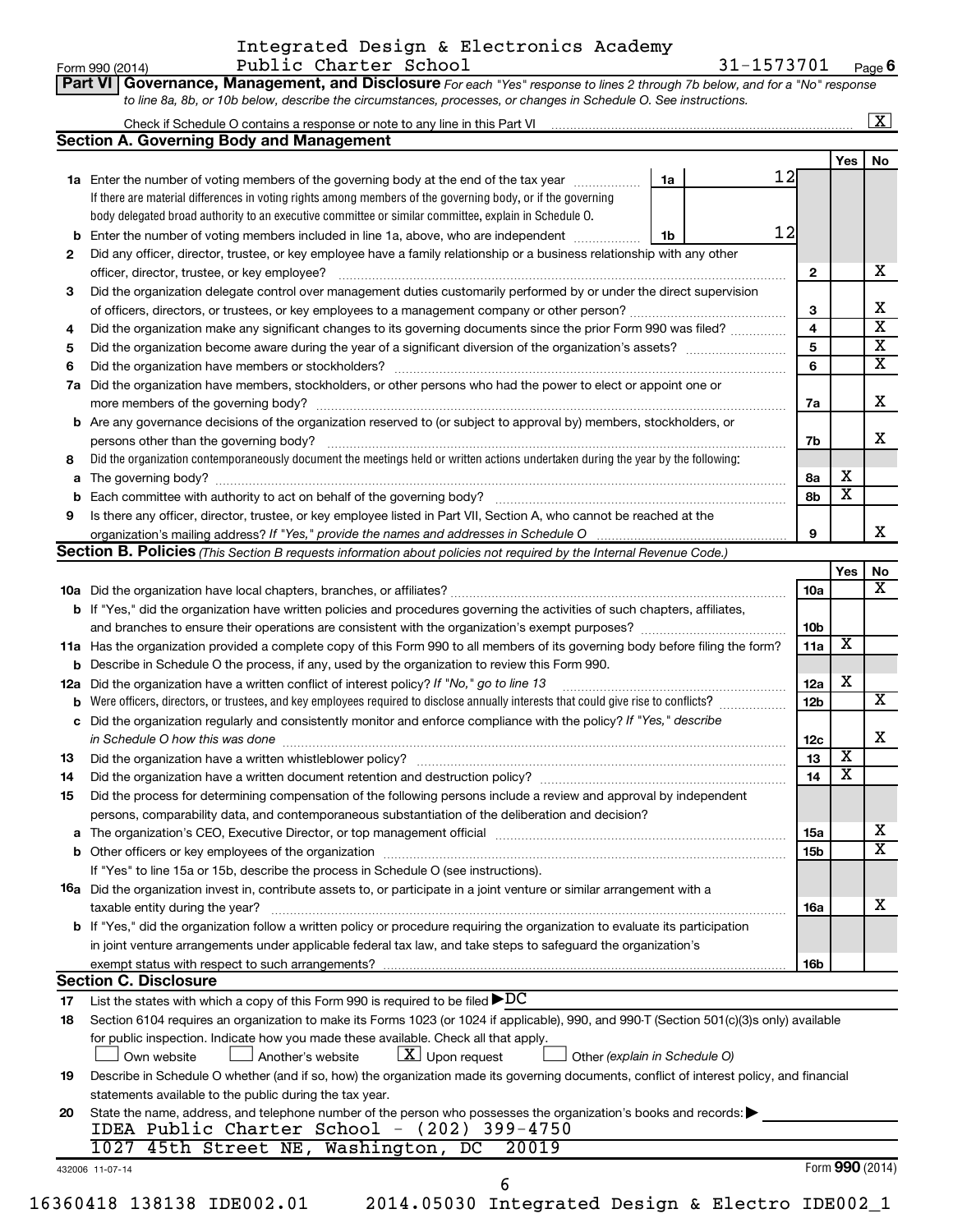| Form 990 (2014)                                                                            | Public Charter School                                                                      | 31-1573701 | Page 7 |  |  |  |  |  |
|--------------------------------------------------------------------------------------------|--------------------------------------------------------------------------------------------|------------|--------|--|--|--|--|--|
| Part VII Compensation of Officers, Directors, Trustees, Key Employees, Highest Compensated |                                                                                            |            |        |  |  |  |  |  |
| <b>Employees, and Independent Contractors</b>                                              |                                                                                            |            |        |  |  |  |  |  |
|                                                                                            | Check if Schedule O contains a response or note to any line in this Part VII               |            |        |  |  |  |  |  |
|                                                                                            | Section A. Officers, Directors, Trustees, Key Employees, and Highest Compensated Employees |            |        |  |  |  |  |  |

Integrated Design & Electronics Academy

**1a**  Complete this table for all persons required to be listed. Report compensation for the calendar year ending with or within the organization's tax year.

 $\bullet$  List all of the organization's current officers, directors, trustees (whether individuals or organizations), regardless of amount of compensation. Enter -0- in columns  $(D)$ ,  $(E)$ , and  $(F)$  if no compensation was paid.

**•** List all of the organization's **current** key employees, if any. See instructions for definition of "key employee."

**•** List the organization's five current highest compensated employees (other than an officer, director, trustee, or key employee) who received reportable compensation (Box 5 of Form W-2 and/or Box 7 of Form 1099-MISC) of more than \$100,000 from the organization and any related organizations.

**•** List all of the organization's former officers, key employees, and highest compensated employees who received more than \$100,000 of reportable compensation from the organization and any related organizations.

**•** List all of the organization's former directors or trustees that received, in the capacity as a former director or trustee of the organization, more than \$10,000 of reportable compensation from the organization and any related organizations.

List persons in the following order: individual trustees or directors; institutional trustees; officers; key employees; highest compensated employees; and former such persons.

Check this box if neither the organization nor any related organization compensated any current officer, director, or trustee.  $\Box$ 

| (A)                       | (B)                    |                                |                                                              | (C)         |              |                                 |        | (D)                        | (E)                        | (F)                          |
|---------------------------|------------------------|--------------------------------|--------------------------------------------------------------|-------------|--------------|---------------------------------|--------|----------------------------|----------------------------|------------------------------|
| Name and Title            | Average<br>hours per   |                                | (do not check more than one<br>box, unless person is both an |             | Position     |                                 |        | Reportable<br>compensation | Reportable<br>compensation | Estimated<br>amount of       |
|                           | week                   |                                | officer and a director/trustee)                              |             |              |                                 |        | from                       | from related               | other                        |
|                           | (list any              |                                |                                                              |             |              |                                 |        | the                        | organizations              | compensation                 |
|                           | hours for              |                                |                                                              |             |              |                                 |        | organization               | (W-2/1099-MISC)            | from the                     |
|                           | related                |                                |                                                              |             |              |                                 |        | (W-2/1099-MISC)            |                            | organization                 |
|                           | organizations<br>below |                                |                                                              |             |              |                                 |        |                            |                            | and related<br>organizations |
|                           | line)                  | Individual trustee or director | nstitutional trustee                                         | Officer     | Key employee | Highest compensated<br>employee | Former |                            |                            |                              |
| Susie Dixon<br>(1)        | 24.00                  |                                |                                                              |             |              |                                 |        |                            |                            |                              |
| Parent Coordinator        |                        | $\mathbf X$                    |                                                              |             |              |                                 |        | $\mathbf 0$ .              | $\mathbf 0$ .              | $\boldsymbol{0}$ .           |
| Lakeshia Highsmith<br>(2) | 2.00                   |                                |                                                              |             |              |                                 |        |                            |                            |                              |
| Board Member              |                        | X                              |                                                              |             |              |                                 |        | $\mathbf 0$                | $\mathbf 0$ .              | 0.                           |
| Brenda Liddell<br>(3)     | 24.00                  |                                |                                                              |             |              |                                 |        |                            |                            |                              |
| Parent Member             |                        | X                              |                                                              |             |              |                                 |        | $\mathbf 0$                | 0.                         | 0.                           |
| Angel Riley<br>(4)        | 2.00                   |                                |                                                              |             |              |                                 |        |                            |                            |                              |
| Board Member              |                        | $\mathbf X$                    |                                                              |             |              |                                 |        | 0.                         | $\mathbf 0$ .              | $\mathbf 0$ .                |
| Edward Dunson<br>(5)      | 2.00                   |                                |                                                              |             |              |                                 |        |                            |                            |                              |
| Board Member              |                        | X                              |                                                              |             |              |                                 |        | $\mathbf 0$                | $\mathbf 0$ .              | $\mathbf 0$ .                |
| Joanne Fort<br>(6)        | 35.00                  |                                |                                                              |             |              |                                 |        |                            |                            |                              |
| Vice Chairman             |                        | $\mathbf X$                    |                                                              | $\mathbf X$ |              |                                 |        | $\mathbf 0$                | $\mathbf 0$                | 0.                           |
| David Johnson<br>(7)      | 2.00                   |                                |                                                              |             |              |                                 |        |                            |                            |                              |
| Board Member              |                        | X                              |                                                              |             |              |                                 |        | 0.                         | $\mathbf 0$ .              | $\mathbf 0$ .                |
| Kelly Nakamato<br>(8)     | 2.00                   |                                |                                                              |             |              |                                 |        |                            |                            |                              |
| Board Member              |                        | X                              |                                                              |             |              |                                 |        | 0.                         | $\mathbf 0$                | $0$ .                        |
| David Owens<br>(9)        | 60.00                  |                                |                                                              |             |              |                                 |        |                            |                            |                              |
| Chairman                  |                        | X                              |                                                              | $\mathbf X$ |              |                                 |        | $\mathbf 0$ .              | $\mathbf 0$ .              | 0.                           |
| (10) Garrett Rush         | 30.00                  |                                |                                                              |             |              |                                 |        |                            |                            |                              |
| Finance Chair             |                        | $\mathbf X$                    |                                                              | $\mathbf X$ |              |                                 |        | $\mathbf 0$ .              | $\mathbf 0$ .              | 0.                           |
| (11) Calvin Snowden       | 2.00                   |                                |                                                              |             |              |                                 |        |                            |                            |                              |
| Board Member              |                        | X                              |                                                              |             |              |                                 |        | 0.                         | $\mathbf 0$ .              | 0.                           |
| (12) Keith Stephenson     | 2.00                   |                                |                                                              |             |              |                                 |        |                            |                            |                              |
| Board Member              |                        | $\mathbf X$                    |                                                              |             |              |                                 |        | 0.                         | $\mathbf 0$ .              | $\mathbf 0$ .                |
| (13) Nicole Seward        | 40.00                  |                                |                                                              |             |              |                                 |        |                            |                            |                              |
| Ex-officio                |                        | $\mathbf X$                    |                                                              |             |              |                                 |        | 73,522.                    | 0.                         | 9,060.                       |
| (14) Christopher Cronin   | 15.00                  |                                |                                                              |             |              |                                 |        |                            |                            |                              |
| Board Fellow / Intern     |                        | $\mathbf X$                    |                                                              |             |              |                                 |        | 0.                         | $\mathbf 0$ .              | 0.                           |
| (15) David Dziok          | 15.00                  |                                |                                                              |             |              |                                 |        |                            |                            |                              |
| Board Fellow / Intern     |                        | $\mathbf X$                    |                                                              |             |              |                                 |        | 0.                         | 0.                         | 0.                           |
| (16) John Goldman         | 40.00                  |                                |                                                              |             |              |                                 |        |                            |                            |                              |
| Ex-officio                |                        |                                |                                                              |             | $\mathbf X$  |                                 |        | 164,979.                   | 0.                         | 1,411.                       |
| (17) Justin Rydstrom      | 40.00                  |                                |                                                              |             |              |                                 |        |                            |                            |                              |
| Head of School            |                        |                                |                                                              |             |              | X                               |        | 117,113.                   | $\mathbf 0$ .              | 9,590.                       |

432007 11-07-14

16360418 138138 IDE002.01 2014.05030 Integrated Design & Electro IDE002\_1

7

Form (2014) **990**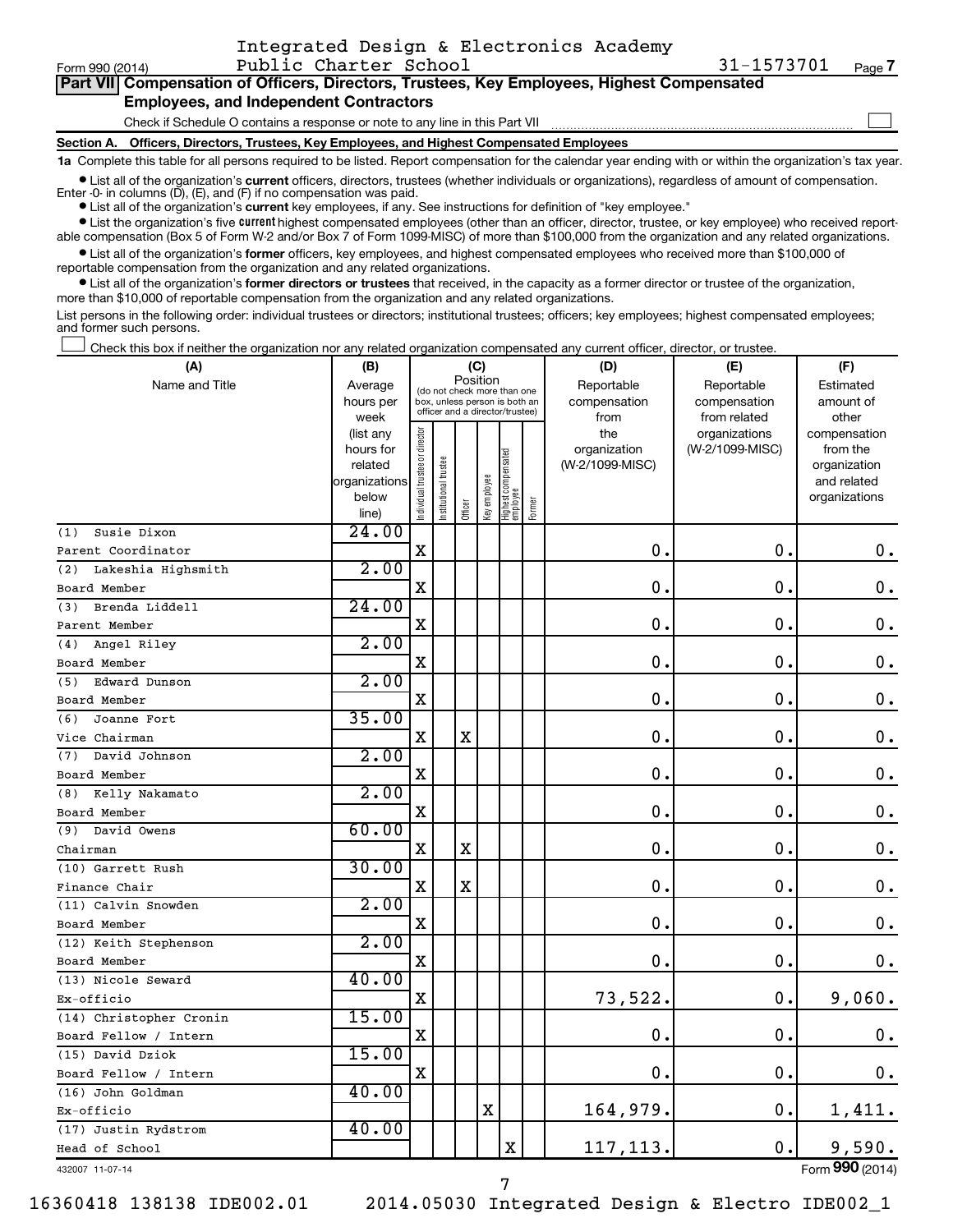|                 | Integrated Design & Electronics Academy |  |
|-----------------|-----------------------------------------|--|
| — 11' Al + Al 1 |                                         |  |

31-1573701 Page 8

|   | Form 990 (2014)                                                                                                                      | Public Charter School |                                |                       |          |              |                                                              |        |                         | 31-1573701      |                  |                 |              | Page 8           |
|---|--------------------------------------------------------------------------------------------------------------------------------------|-----------------------|--------------------------------|-----------------------|----------|--------------|--------------------------------------------------------------|--------|-------------------------|-----------------|------------------|-----------------|--------------|------------------|
|   | <b>Part VII</b><br>Section A. Officers, Directors, Trustees, Key Employees, and Highest Compensated Employees (continued)            |                       |                                |                       |          |              |                                                              |        |                         |                 |                  |                 |              |                  |
|   | (A)                                                                                                                                  | (B)                   |                                |                       |          | (C)          |                                                              |        | (D)                     | (E)             |                  |                 | (F)          |                  |
|   | Name and title                                                                                                                       | Average               |                                |                       | Position |              |                                                              |        | Reportable              | Reportable      |                  |                 | Estimated    |                  |
|   |                                                                                                                                      | hours per             |                                |                       |          |              | (do not check more than one<br>box, unless person is both an |        | compensation            | compensation    |                  |                 | amount of    |                  |
|   |                                                                                                                                      | week                  |                                |                       |          |              | officer and a director/trustee)                              |        | from                    | from related    |                  |                 | other        |                  |
|   |                                                                                                                                      | (list any             |                                |                       |          |              |                                                              |        | the                     | organizations   |                  | compensation    |              |                  |
|   |                                                                                                                                      | hours for             |                                |                       |          |              |                                                              |        | organization            | (W-2/1099-MISC) |                  |                 | from the     |                  |
|   |                                                                                                                                      | related               |                                |                       |          |              |                                                              |        | (W-2/1099-MISC)         |                 |                  |                 | organization |                  |
|   |                                                                                                                                      | organizations         |                                |                       |          |              |                                                              |        |                         |                 |                  |                 | and related  |                  |
|   |                                                                                                                                      | below                 | Individual trustee or director | Institutional trustee |          | Key employee | Highest compensated<br>employee                              |        |                         |                 |                  | organizations   |              |                  |
|   |                                                                                                                                      | line)                 |                                |                       | Officer  |              |                                                              | Former |                         |                 |                  |                 |              |                  |
|   | (18) Lanette Bacchus                                                                                                                 | 40.00                 |                                |                       |          |              |                                                              |        |                         |                 |                  |                 |              |                  |
|   | Principal                                                                                                                            |                       |                                |                       |          |              | Χ                                                            |        | 112,021.                |                 | 0.               |                 |              | 7,335.           |
|   |                                                                                                                                      |                       |                                |                       |          |              |                                                              |        |                         |                 |                  |                 |              |                  |
|   |                                                                                                                                      |                       |                                |                       |          |              |                                                              |        |                         |                 |                  |                 |              |                  |
|   |                                                                                                                                      |                       |                                |                       |          |              |                                                              |        |                         |                 |                  |                 |              |                  |
|   |                                                                                                                                      |                       |                                |                       |          |              |                                                              |        |                         |                 |                  |                 |              |                  |
|   |                                                                                                                                      |                       |                                |                       |          |              |                                                              |        |                         |                 |                  |                 |              |                  |
|   |                                                                                                                                      |                       |                                |                       |          |              |                                                              |        |                         |                 |                  |                 |              |                  |
|   |                                                                                                                                      |                       |                                |                       |          |              |                                                              |        |                         |                 |                  |                 |              |                  |
|   |                                                                                                                                      |                       |                                |                       |          |              |                                                              |        |                         |                 |                  |                 |              |                  |
|   |                                                                                                                                      |                       |                                |                       |          |              |                                                              |        |                         |                 |                  |                 |              |                  |
|   |                                                                                                                                      |                       |                                |                       |          |              |                                                              |        |                         |                 |                  |                 |              |                  |
|   |                                                                                                                                      |                       |                                |                       |          |              |                                                              |        |                         |                 |                  |                 |              |                  |
|   |                                                                                                                                      |                       |                                |                       |          |              |                                                              |        |                         |                 |                  |                 |              |                  |
|   |                                                                                                                                      |                       |                                |                       |          |              |                                                              |        |                         |                 |                  |                 |              |                  |
|   |                                                                                                                                      |                       |                                |                       |          |              |                                                              |        |                         |                 |                  |                 |              |                  |
|   |                                                                                                                                      |                       |                                |                       |          |              |                                                              |        |                         |                 |                  |                 |              |                  |
|   |                                                                                                                                      |                       |                                |                       |          |              |                                                              |        |                         |                 |                  |                 |              |                  |
|   |                                                                                                                                      |                       |                                |                       |          |              |                                                              |        |                         |                 |                  |                 |              |                  |
|   |                                                                                                                                      |                       |                                |                       |          |              |                                                              |        | 467,635.                |                 | $\overline{0}$ . |                 |              | 27,396.          |
|   | c Total from continuation sheets to Part VII, Section A manuscription of                                                             |                       |                                |                       |          |              |                                                              |        | σ.                      |                 | $\overline{0}$ . |                 |              | $\overline{0}$ . |
|   |                                                                                                                                      |                       |                                |                       |          |              |                                                              |        | 467,635.                |                 | $\overline{0}$ . |                 |              | 27,396.          |
| 2 | Total number of individuals (including but not limited to those listed above) who received more than \$100,000 of reportable         |                       |                                |                       |          |              |                                                              |        |                         |                 |                  |                 |              |                  |
|   |                                                                                                                                      |                       |                                |                       |          |              |                                                              |        |                         |                 |                  |                 |              | 3                |
|   | compensation from the organization $\blacktriangleright$                                                                             |                       |                                |                       |          |              |                                                              |        |                         |                 |                  |                 | Yes          | No               |
|   |                                                                                                                                      |                       |                                |                       |          |              |                                                              |        |                         |                 |                  |                 |              |                  |
| 3 | Did the organization list any former officer, director, or trustee, key employee, or highest compensated employee on                 |                       |                                |                       |          |              |                                                              |        |                         |                 |                  |                 |              |                  |
|   | line 1a? If "Yes," complete Schedule J for such individual [11] manufacture material manufacture material manu                       |                       |                                |                       |          |              |                                                              |        |                         |                 |                  | 3               |              | X                |
|   | For any individual listed on line 1a, is the sum of reportable compensation and other compensation from the organization             |                       |                                |                       |          |              |                                                              |        |                         |                 |                  |                 |              |                  |
|   | and related organizations greater than \$150,000? If "Yes," complete Schedule J for such individual                                  |                       |                                |                       |          |              |                                                              |        |                         |                 |                  | 4               | х            |                  |
| 5 | Did any person listed on line 1a receive or accrue compensation from any unrelated organization or individual for services           |                       |                                |                       |          |              |                                                              |        |                         |                 |                  |                 |              |                  |
|   | rendered to the organization? If "Yes," complete Schedule J for such person                                                          |                       |                                |                       |          |              |                                                              |        |                         |                 |                  | 5               |              | x                |
|   | <b>Section B. Independent Contractors</b>                                                                                            |                       |                                |                       |          |              |                                                              |        |                         |                 |                  |                 |              |                  |
| 1 | Complete this table for your five highest compensated independent contractors that received more than \$100,000 of compensation from |                       |                                |                       |          |              |                                                              |        |                         |                 |                  |                 |              |                  |
|   | the organization. Report compensation for the calendar year ending with or within the organization's tax year.                       |                       |                                |                       |          |              |                                                              |        |                         |                 |                  |                 |              |                  |
|   | (A)                                                                                                                                  |                       |                                |                       |          |              |                                                              |        | (B)                     |                 |                  | (C)             |              |                  |
|   | Name and business address                                                                                                            |                       |                                |                       |          |              |                                                              |        | Description of services |                 |                  | Compensation    |              |                  |
|   | EdOps, 1638 R St. NW, Suite 120,                                                                                                     |                       |                                |                       |          |              |                                                              |        | Accounting and Data     |                 |                  |                 |              |                  |
|   | Washington, DC 20009                                                                                                                 |                       |                                |                       |          |              |                                                              |        | Management Services     |                 |                  | 131,119.        |              |                  |
|   |                                                                                                                                      |                       |                                |                       |          |              |                                                              |        |                         |                 |                  |                 |              |                  |
|   |                                                                                                                                      |                       |                                |                       |          |              |                                                              |        |                         |                 |                  |                 |              |                  |
|   |                                                                                                                                      |                       |                                |                       |          |              |                                                              |        |                         |                 |                  |                 |              |                  |
|   |                                                                                                                                      |                       |                                |                       |          |              |                                                              |        |                         |                 |                  |                 |              |                  |
|   |                                                                                                                                      |                       |                                |                       |          |              |                                                              |        |                         |                 |                  |                 |              |                  |
|   |                                                                                                                                      |                       |                                |                       |          |              |                                                              |        |                         |                 |                  |                 |              |                  |
|   |                                                                                                                                      |                       |                                |                       |          |              |                                                              |        |                         |                 |                  |                 |              |                  |
|   |                                                                                                                                      |                       |                                |                       |          |              |                                                              |        |                         |                 |                  |                 |              |                  |
|   |                                                                                                                                      |                       |                                |                       |          |              |                                                              |        |                         |                 |                  |                 |              |                  |
| 2 | Total number of independent contractors (including but not limited to those listed above) who received more than                     |                       |                                |                       |          |              |                                                              |        |                         |                 |                  |                 |              |                  |
|   | \$100,000 of compensation from the organization >                                                                                    |                       |                                |                       |          |              | ı                                                            |        |                         |                 |                  |                 |              |                  |
|   |                                                                                                                                      |                       |                                |                       |          |              |                                                              |        |                         |                 |                  | Form 990 (2014) |              |                  |

432008 11-07-14

8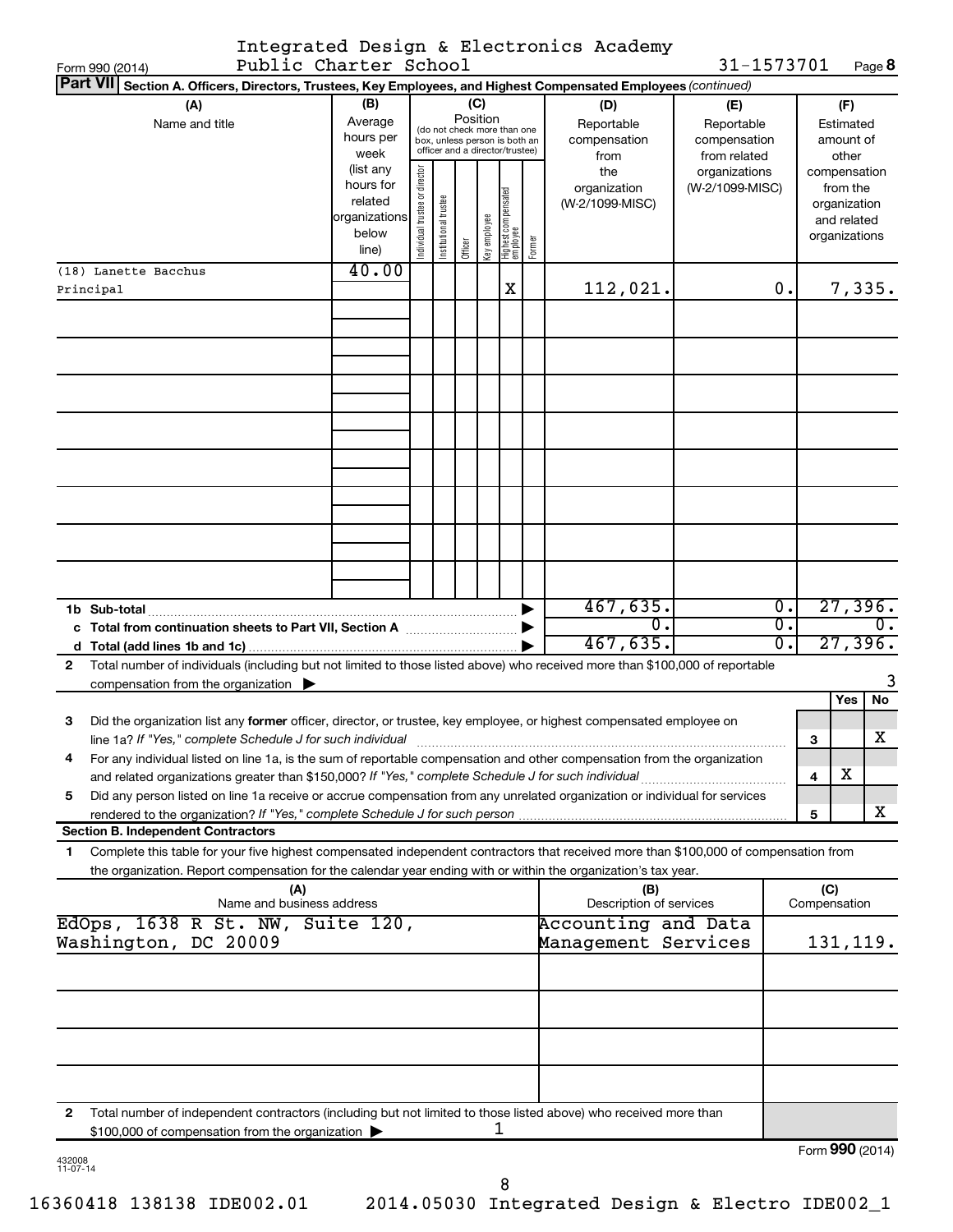### Form 990 (2014) Page Public Charter School 31-1573701 Integrated Design & Electronics Academy

**9**

|                              | <b>Part VIII</b> | <b>Statement of Revenue</b>                                                                                                                                                  |                |                       |                                                                           |                                                 |                                         |                                                                    |
|------------------------------|------------------|------------------------------------------------------------------------------------------------------------------------------------------------------------------------------|----------------|-----------------------|---------------------------------------------------------------------------|-------------------------------------------------|-----------------------------------------|--------------------------------------------------------------------|
|                              |                  | Check if Schedule O contains a response or note to any line in this Part VIII                                                                                                |                |                       |                                                                           |                                                 |                                         |                                                                    |
|                              |                  |                                                                                                                                                                              |                |                       | (A)<br>Total revenue                                                      | (B)<br>Related or<br>exempt function<br>revenue | (C)<br>Unrelated<br>business<br>revenue | (D)<br>Revenue excluded<br>from tax under<br>sections<br>512 - 514 |
|                              |                  | 1 a Federated campaigns                                                                                                                                                      | 1a             |                       |                                                                           |                                                 |                                         |                                                                    |
|                              |                  | <b>b</b> Membership dues                                                                                                                                                     | 1b             |                       |                                                                           |                                                 |                                         |                                                                    |
|                              |                  | c Fundraising events                                                                                                                                                         | 1c             |                       |                                                                           |                                                 |                                         |                                                                    |
|                              |                  | <b>d</b> Related organizations<br>$\overline{\phantom{a}}$                                                                                                                   | 1 <sub>d</sub> |                       |                                                                           |                                                 |                                         |                                                                    |
|                              |                  | e Government grants (contributions)                                                                                                                                          | 1e             | 762,653.              |                                                                           |                                                 |                                         |                                                                    |
|                              |                  | f All other contributions, gifts, grants, and                                                                                                                                |                |                       |                                                                           |                                                 |                                         |                                                                    |
|                              |                  | similar amounts not included above                                                                                                                                           | 1f             | 102,733.              |                                                                           |                                                 |                                         |                                                                    |
| Contributions, Gifts, Grants |                  | g Noncash contributions included in lines 1a-1f: \$                                                                                                                          |                |                       |                                                                           |                                                 |                                         |                                                                    |
|                              |                  |                                                                                                                                                                              |                |                       | 865,386.                                                                  |                                                 |                                         |                                                                    |
|                              |                  |                                                                                                                                                                              |                | <b>Business Code</b>  |                                                                           |                                                 |                                         |                                                                    |
|                              |                  | 2 a Per pupil funding                                                                                                                                                        |                |                       | $\overline{611710}$ 4, 369, 762. 4, 369, 762.<br>611710 16, 331. 16, 331. |                                                 |                                         |                                                                    |
|                              | b                | <b>Activity fees</b>                                                                                                                                                         |                |                       |                                                                           |                                                 |                                         |                                                                    |
|                              | c                | $\mathcal{L}^{\mathcal{L}}(\mathcal{L}^{\mathcal{L}})$ and $\mathcal{L}^{\mathcal{L}}(\mathcal{L}^{\mathcal{L}})$ and $\mathcal{L}^{\mathcal{L}}(\mathcal{L}^{\mathcal{L}})$ |                |                       |                                                                           |                                                 |                                         |                                                                    |
|                              | d                | <u> 1989 - Johann Barbara, martin amerikan basal dan berasal dan berasal dalam basal dalam basal dan berasal dala</u>                                                        |                |                       |                                                                           |                                                 |                                         |                                                                    |
| Program Service<br>Revenue   |                  |                                                                                                                                                                              |                |                       |                                                                           |                                                 |                                         |                                                                    |
|                              |                  | f All other program service revenue                                                                                                                                          |                |                       |                                                                           |                                                 |                                         |                                                                    |
|                              |                  |                                                                                                                                                                              |                |                       | $\blacktriangleright$ 4,386,093.                                          |                                                 |                                         |                                                                    |
|                              | 3                | Investment income (including dividends, interest, and                                                                                                                        |                |                       | 486.                                                                      |                                                 |                                         | 486.                                                               |
|                              |                  |                                                                                                                                                                              |                |                       |                                                                           |                                                 |                                         |                                                                    |
|                              | 4                | Income from investment of tax-exempt bond proceeds                                                                                                                           |                |                       |                                                                           |                                                 |                                         |                                                                    |
|                              | 5                |                                                                                                                                                                              | (i) Real       | (ii) Personal         |                                                                           |                                                 |                                         |                                                                    |
|                              |                  | Gross rents                                                                                                                                                                  |                |                       |                                                                           |                                                 |                                         |                                                                    |
|                              | 6а<br>b          | Less: rental expenses                                                                                                                                                        |                |                       |                                                                           |                                                 |                                         |                                                                    |
|                              |                  | c Rental income or (loss)                                                                                                                                                    |                |                       |                                                                           |                                                 |                                         |                                                                    |
|                              |                  |                                                                                                                                                                              |                |                       |                                                                           |                                                 |                                         |                                                                    |
|                              |                  | 7 a Gross amount from sales of                                                                                                                                               | (i) Securities | (ii) Other            |                                                                           |                                                 |                                         |                                                                    |
|                              |                  | assets other than inventory                                                                                                                                                  |                |                       |                                                                           |                                                 |                                         |                                                                    |
|                              |                  | <b>b</b> Less: cost or other basis                                                                                                                                           |                |                       |                                                                           |                                                 |                                         |                                                                    |
|                              |                  | and sales expenses                                                                                                                                                           |                |                       |                                                                           |                                                 |                                         |                                                                    |
|                              |                  |                                                                                                                                                                              |                |                       |                                                                           |                                                 |                                         |                                                                    |
|                              |                  |                                                                                                                                                                              |                |                       |                                                                           |                                                 |                                         |                                                                    |
|                              |                  | 8 a Gross income from fundraising events (not                                                                                                                                |                |                       |                                                                           |                                                 |                                         |                                                                    |
| <b>Other Revenue</b>         |                  | including \$                                                                                                                                                                 | оf             |                       |                                                                           |                                                 |                                         |                                                                    |
|                              |                  | contributions reported on line 1c). See                                                                                                                                      |                |                       |                                                                           |                                                 |                                         |                                                                    |
|                              |                  |                                                                                                                                                                              |                |                       |                                                                           |                                                 |                                         |                                                                    |
|                              |                  |                                                                                                                                                                              |                |                       |                                                                           |                                                 |                                         |                                                                    |
|                              |                  | c Net income or (loss) from fundraising events                                                                                                                               |                | .                     |                                                                           |                                                 |                                         |                                                                    |
|                              |                  | 9 a Gross income from gaming activities. See                                                                                                                                 |                |                       |                                                                           |                                                 |                                         |                                                                    |
|                              |                  |                                                                                                                                                                              |                |                       |                                                                           |                                                 |                                         |                                                                    |
|                              |                  |                                                                                                                                                                              | b              |                       |                                                                           |                                                 |                                         |                                                                    |
|                              |                  | c Net income or (loss) from gaming activities                                                                                                                                |                |                       |                                                                           |                                                 |                                         |                                                                    |
|                              |                  | 10 a Gross sales of inventory, less returns                                                                                                                                  |                |                       |                                                                           |                                                 |                                         |                                                                    |
|                              |                  |                                                                                                                                                                              | b              |                       |                                                                           |                                                 |                                         |                                                                    |
|                              |                  | c Net income or (loss) from sales of inventory                                                                                                                               |                |                       |                                                                           |                                                 |                                         |                                                                    |
|                              |                  | Miscellaneous Revenue                                                                                                                                                        |                | <b>Business Code</b>  |                                                                           |                                                 |                                         |                                                                    |
|                              |                  | 11 a Forgiveness of Debt                                                                                                                                                     |                | 900099                | 41,742.                                                                   | 41,742.                                         |                                         |                                                                    |
|                              |                  | <b>b</b> Other Income                                                                                                                                                        |                | 900099                | 7,172.                                                                    | 7,172.                                          |                                         |                                                                    |
|                              | с                |                                                                                                                                                                              |                |                       |                                                                           |                                                 |                                         |                                                                    |
|                              |                  |                                                                                                                                                                              |                |                       |                                                                           |                                                 |                                         |                                                                    |
|                              |                  |                                                                                                                                                                              |                | $\blacktriangleright$ | 48,914.                                                                   |                                                 |                                         |                                                                    |
|                              | 12               |                                                                                                                                                                              |                |                       | $\overline{5, 300, 879.4, 435, 007.}$                                     |                                                 | $\mathbf{0}$ .                          | 486.                                                               |
| 432009<br>$11-07-14$         |                  |                                                                                                                                                                              |                |                       |                                                                           |                                                 |                                         | Form 990 (2014)                                                    |

9

16360418 138138 IDE002.01 2014.05030 Integrated Design & Electro IDE002\_1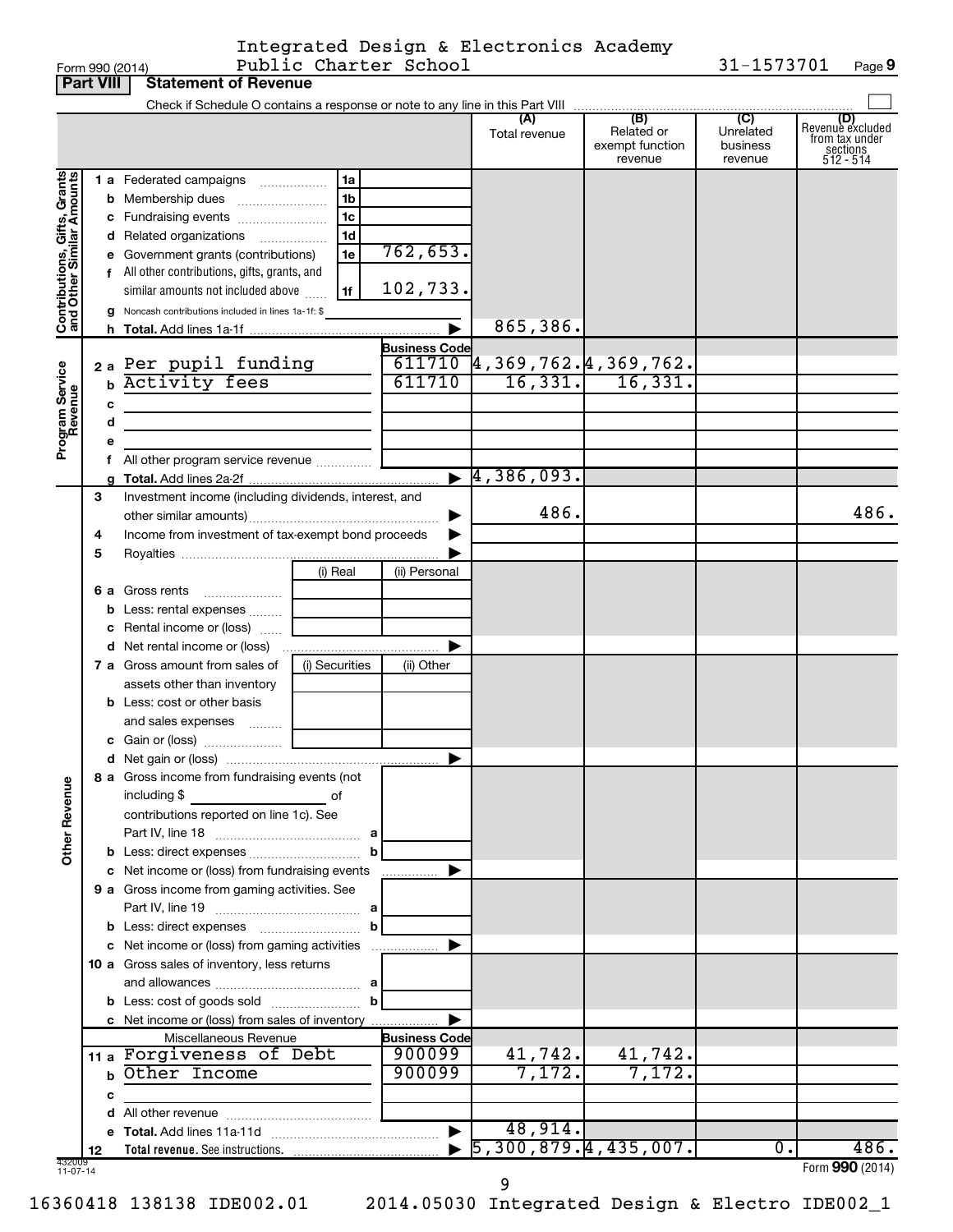### Form 990 (2014) Page Public Charter School 31-1573701 Integrated Design & Electronics Academy

|    | 31-1573701<br>Public Charter School<br>Page 10<br>Form 990 (2014)                                                                                                                                           |                       |                        |                        |                    |  |  |  |  |  |
|----|-------------------------------------------------------------------------------------------------------------------------------------------------------------------------------------------------------------|-----------------------|------------------------|------------------------|--------------------|--|--|--|--|--|
|    | <b>Part IX Statement of Functional Expenses</b>                                                                                                                                                             |                       |                        |                        |                    |  |  |  |  |  |
|    | Section 501(c)(3) and 501(c)(4) organizations must complete all columns. All other organizations must complete column (A).                                                                                  |                       |                        |                        |                    |  |  |  |  |  |
|    |                                                                                                                                                                                                             |                       |                        |                        |                    |  |  |  |  |  |
|    | Do not include amounts reported on lines 6b,                                                                                                                                                                | (A)<br>Total expenses | (B)<br>Program service | (C)<br>Management and  | (D)<br>Fundraising |  |  |  |  |  |
|    | 7b, 8b, 9b, and 10b of Part VIII.                                                                                                                                                                           |                       | expenses               | general expenses       | expenses           |  |  |  |  |  |
| 1. | Grants and other assistance to domestic organizations<br>and domestic governments. See Part IV, line 21                                                                                                     | 96,060.               | 96,060.                |                        |                    |  |  |  |  |  |
| 2  | Grants and other assistance to domestic                                                                                                                                                                     |                       |                        |                        |                    |  |  |  |  |  |
|    | individuals. See Part IV, line 22                                                                                                                                                                           |                       |                        |                        |                    |  |  |  |  |  |
| 3  | Grants and other assistance to foreign                                                                                                                                                                      |                       |                        |                        |                    |  |  |  |  |  |
|    | organizations, foreign governments, and foreign                                                                                                                                                             |                       |                        |                        |                    |  |  |  |  |  |
|    | individuals. See Part IV, lines 15 and 16                                                                                                                                                                   |                       |                        |                        |                    |  |  |  |  |  |
| 4  | Benefits paid to or for members                                                                                                                                                                             |                       |                        |                        |                    |  |  |  |  |  |
| 5  | Compensation of current officers, directors,                                                                                                                                                                | 495,032.              | 415,827.               | 79,205.                |                    |  |  |  |  |  |
|    | trustees, and key employees<br>Compensation not included above, to disqualified                                                                                                                             |                       |                        |                        |                    |  |  |  |  |  |
| 6  | persons (as defined under section 4958(f)(1)) and                                                                                                                                                           |                       |                        |                        |                    |  |  |  |  |  |
|    | persons described in section 4958(c)(3)(B)                                                                                                                                                                  |                       |                        |                        |                    |  |  |  |  |  |
| 7  |                                                                                                                                                                                                             | 2, 259, 941.          | 1,894,262.             | 365,679.               |                    |  |  |  |  |  |
| 8  | Pension plan accruals and contributions (include                                                                                                                                                            |                       |                        |                        |                    |  |  |  |  |  |
|    | section 401(k) and 403(b) employer contributions)                                                                                                                                                           | 35,051.               | 29,443.                |                        |                    |  |  |  |  |  |
| 9  |                                                                                                                                                                                                             | 198, 547.             | 166, 779.              | $\frac{5,608}{31,768}$ |                    |  |  |  |  |  |
| 10 |                                                                                                                                                                                                             | 234,772.              | 197,208.               | 37,564.                |                    |  |  |  |  |  |
| 11 | Fees for services (non-employees):                                                                                                                                                                          |                       |                        |                        |                    |  |  |  |  |  |
| a  |                                                                                                                                                                                                             |                       |                        |                        |                    |  |  |  |  |  |
| b  |                                                                                                                                                                                                             | 18,751.               | 15,751.                | 3,000.                 |                    |  |  |  |  |  |
|    |                                                                                                                                                                                                             | 147,679.              | 124,051.               | 23,628.                |                    |  |  |  |  |  |
| d  |                                                                                                                                                                                                             |                       |                        |                        |                    |  |  |  |  |  |
| e  | Professional fundraising services. See Part IV, line 17                                                                                                                                                     |                       |                        |                        |                    |  |  |  |  |  |
| f  | Investment management fees                                                                                                                                                                                  |                       |                        |                        |                    |  |  |  |  |  |
| g  | Other. (If line 11g amount exceeds 10% of line 25,                                                                                                                                                          |                       |                        |                        |                    |  |  |  |  |  |
|    | column (A) amount, list line 11g expenses on Sch O.)                                                                                                                                                        | 304,774.              | 265, 341.              | 39,433.                |                    |  |  |  |  |  |
| 12 |                                                                                                                                                                                                             |                       |                        |                        |                    |  |  |  |  |  |
| 13 |                                                                                                                                                                                                             | 238,738.              | 224,740.               | 13,998.                |                    |  |  |  |  |  |
| 14 |                                                                                                                                                                                                             |                       |                        |                        |                    |  |  |  |  |  |
| 15 |                                                                                                                                                                                                             |                       |                        |                        |                    |  |  |  |  |  |
| 16 |                                                                                                                                                                                                             | 937,995.              | 787,915 <b>.</b>       | 150,080.               |                    |  |  |  |  |  |
| 17 | Travel                                                                                                                                                                                                      | 444.                  | $\overline{222}$       | 222.                   |                    |  |  |  |  |  |
| 18 | Payments of travel or entertainment expenses                                                                                                                                                                |                       |                        |                        |                    |  |  |  |  |  |
|    | for any federal, state, or local public officials                                                                                                                                                           |                       |                        |                        |                    |  |  |  |  |  |
| 19 | Conferences, conventions, and meetings                                                                                                                                                                      | 48,502.               | 40,742.                | 7,760.                 |                    |  |  |  |  |  |
| 20 | Interest                                                                                                                                                                                                    | 21,596.               | 18, 141.               | 3,455.                 |                    |  |  |  |  |  |
| 21 |                                                                                                                                                                                                             |                       | 273,616.               | 52,118.                |                    |  |  |  |  |  |
| 22 | Depreciation, depletion, and amortization                                                                                                                                                                   | 325, 734.<br>81,982.  | 68,865.                | 13, 117.               |                    |  |  |  |  |  |
| 23 | Insurance                                                                                                                                                                                                   |                       |                        |                        |                    |  |  |  |  |  |
| 24 | Other expenses. Itemize expenses not covered<br>above. (List miscellaneous expenses in line 24e. If line<br>24e amount exceeds 10% of line 25, column (A)<br>amount, list line 24e expenses on Schedule O.) |                       |                        |                        |                    |  |  |  |  |  |
|    | a Student activities                                                                                                                                                                                        | 88,290.               | 88,290.                | $0 \cdot$              |                    |  |  |  |  |  |
| b  | Food services                                                                                                                                                                                               | 79,065.               | 66,415.                | 12,650.                |                    |  |  |  |  |  |
|    | PCSB Administration fee                                                                                                                                                                                     | 53,015.               | 44,533.                | 8,482.                 |                    |  |  |  |  |  |
| d  | Other Expenses                                                                                                                                                                                              | 25,879.               | 21,738.                | 4,141.                 |                    |  |  |  |  |  |
|    | e All other expenses                                                                                                                                                                                        | 79,962.               | 65, 178.               | 2,684.                 | 12,100.            |  |  |  |  |  |
| 25 | Total functional expenses. Add lines 1 through 24e                                                                                                                                                          | 5,771,809.            | 4,905,117.             | 854,592.               | 12,100.            |  |  |  |  |  |
| 26 | Joint costs. Complete this line only if the organization                                                                                                                                                    |                       |                        |                        |                    |  |  |  |  |  |
|    | reported in column (B) joint costs from a combined                                                                                                                                                          |                       |                        |                        |                    |  |  |  |  |  |
|    | educational campaign and fundraising solicitation.                                                                                                                                                          |                       |                        |                        |                    |  |  |  |  |  |
|    | Check here $\blacktriangleright$<br>if following SOP 98-2 (ASC 958-720)                                                                                                                                     |                       |                        |                        |                    |  |  |  |  |  |

432010 11-07-14

Form (2014) **990**

10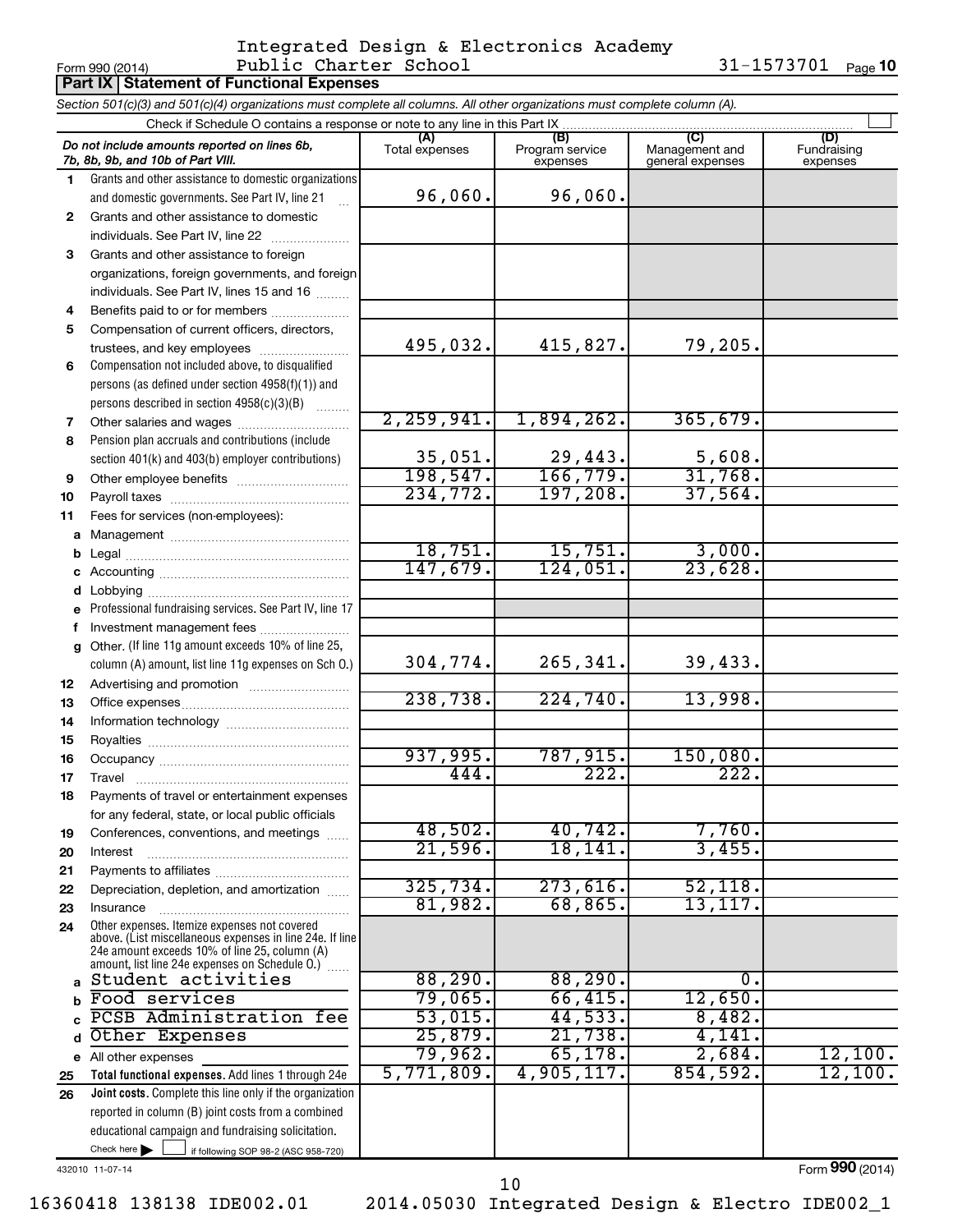| -orm 990 (Z |  |  |  |
|-------------|--|--|--|
|             |  |  |  |

### Form 990 (2014) Page Public Charter School 31-1573701 Integrated Design & Electronics Academy

31-1573701 Page 11

|                      | Form 990 (2014)<br>Part X | LANTIC CHALLET DOMOOT<br><b>Balance Sheet</b>                                                                                                            |            |                           |                 | 7 1 7 7 7 7 7 7 T<br>Page II |
|----------------------|---------------------------|----------------------------------------------------------------------------------------------------------------------------------------------------------|------------|---------------------------|-----------------|------------------------------|
|                      |                           |                                                                                                                                                          |            |                           |                 |                              |
|                      |                           |                                                                                                                                                          |            | (A)<br>Beginning of year  |                 | (B)<br>End of year           |
|                      | 1                         |                                                                                                                                                          |            | 670,938.                  | $\mathbf{1}$    | 481,635.                     |
|                      | 2                         |                                                                                                                                                          |            |                           | $\mathbf{2}$    |                              |
|                      | з                         |                                                                                                                                                          |            |                           | 3               |                              |
|                      | 4                         |                                                                                                                                                          |            | 259, 227.                 | $\overline{4}$  | 123,572.                     |
|                      | 5                         | Loans and other receivables from current and former officers, directors,                                                                                 |            |                           |                 |                              |
|                      |                           | trustees, key employees, and highest compensated employees. Complete                                                                                     |            |                           |                 |                              |
|                      |                           | Part II of Schedule L                                                                                                                                    |            |                           | 5               |                              |
|                      | 6                         | Loans and other receivables from other disqualified persons (as defined under                                                                            |            |                           |                 |                              |
|                      |                           | section 4958(f)(1)), persons described in section 4958(c)(3)(B), and contributing                                                                        |            |                           |                 |                              |
|                      |                           | employers and sponsoring organizations of section 501(c)(9) voluntary                                                                                    |            |                           |                 |                              |
|                      |                           | employees' beneficiary organizations (see instr). Complete Part II of Sch L                                                                              |            |                           | 6               |                              |
| Assets               | 7                         |                                                                                                                                                          |            |                           | $\overline{7}$  |                              |
|                      | 8                         |                                                                                                                                                          |            |                           | 8               |                              |
|                      | 9                         | Prepaid expenses and deferred charges [11] [11] prepaid expenses and deferred charges [11] [11] minimum and the P                                        |            | 4,763.                    | 9               | 961.                         |
|                      |                           | 10a Land, buildings, and equipment: cost or other                                                                                                        |            |                           |                 |                              |
|                      |                           | basis. Complete Part VI of Schedule D  10a 15, 525, 067.                                                                                                 |            |                           |                 |                              |
|                      |                           |                                                                                                                                                          | 4,500,444. | 11,240,575.               | 10 <sub>c</sub> | 11,024,623.                  |
|                      | 11                        |                                                                                                                                                          |            |                           | 11              |                              |
|                      | 12                        |                                                                                                                                                          |            |                           | 12              |                              |
|                      | 13                        |                                                                                                                                                          |            | 13                        |                 |                              |
|                      | 14                        |                                                                                                                                                          |            |                           | 14              |                              |
|                      | 15                        |                                                                                                                                                          |            | 27, 273.<br>12, 202, 776. | 15              | 8,820.                       |
|                      | 16                        |                                                                                                                                                          |            | 1,396,148.                | 16              | 11,639,611.<br>708, 797.     |
|                      | 17                        |                                                                                                                                                          |            | 17                        |                 |                              |
|                      | 18                        |                                                                                                                                                          |            | 128,592.                  | 18              | 11, 195.                     |
|                      | 19                        |                                                                                                                                                          |            |                           | 19<br>20        |                              |
|                      | 20<br>21                  |                                                                                                                                                          |            |                           | 21              |                              |
|                      |                           | Escrow or custodial account liability. Complete Part IV of Schedule D                                                                                    |            |                           |                 |                              |
| Liabilities          | 22                        | Loans and other payables to current and former officers, directors, trustees,<br>key employees, highest compensated employees, and disqualified persons. |            |                           |                 |                              |
|                      |                           |                                                                                                                                                          |            |                           | 22              |                              |
|                      | 23                        | Secured mortgages and notes payable to unrelated third parties                                                                                           |            | 8,598,049.                | 23              | 8,598,049.                   |
|                      | 24                        | Unsecured notes and loans payable to unrelated third parties                                                                                             |            |                           | 24              |                              |
|                      | 25                        | Other liabilities (including federal income tax, payables to related third                                                                               |            |                           |                 |                              |
|                      |                           | parties, and other liabilities not included on lines 17-24). Complete Part X of                                                                          |            |                           |                 |                              |
|                      |                           | Schedule D                                                                                                                                               |            | 0.                        | 25              |                              |
|                      | 26                        |                                                                                                                                                          |            | 10, 122, 789.             | 26              | $712,513.$<br>10,030,554.    |
|                      |                           | Organizations that follow SFAS 117 (ASC 958), check here $\blacktriangleright \lfloor X \rfloor$ and                                                     |            |                           |                 |                              |
|                      |                           | complete lines 27 through 29, and lines 33 and 34.                                                                                                       |            |                           |                 |                              |
|                      | 27                        |                                                                                                                                                          |            | 2,077,237.                | 27              | 1,605,439.                   |
| <b>Fund Balances</b> | 28                        |                                                                                                                                                          |            | 2,750.                    | 28              | 3,618.                       |
|                      | 29                        | Permanently restricted net assets                                                                                                                        |            |                           | 29              |                              |
|                      |                           | Organizations that do not follow SFAS 117 (ASC 958), check here ▶ □                                                                                      |            |                           |                 |                              |
|                      |                           | and complete lines 30 through 34.                                                                                                                        |            |                           |                 |                              |
| Net Assets or        | 30                        |                                                                                                                                                          |            |                           | 30              |                              |
|                      | 31                        | Paid-in or capital surplus, or land, building, or equipment fund                                                                                         |            |                           | 31              |                              |
|                      | 32                        | Retained earnings, endowment, accumulated income, or other funds                                                                                         |            |                           | 32              |                              |
|                      | 33                        |                                                                                                                                                          |            | 2,079,987.                | 33              | 1,609,057.                   |
|                      | 34                        |                                                                                                                                                          |            | 12,202,776.               | 34              | 11,639,611.                  |
|                      |                           |                                                                                                                                                          |            |                           |                 | Form 990 (2014)              |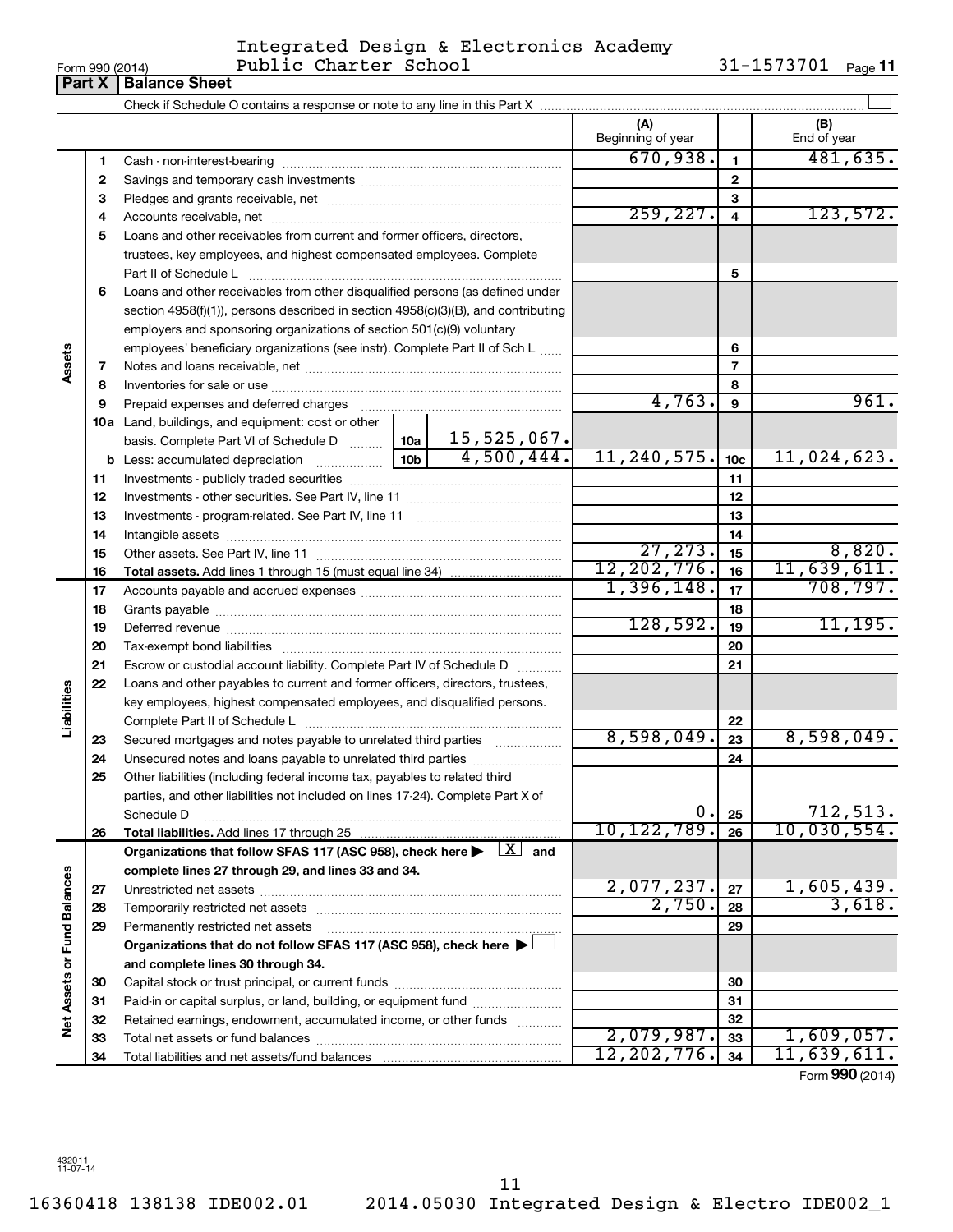|                 | Integrated Design & Electronics Academy |                        |  |
|-----------------|-----------------------------------------|------------------------|--|
| Form 990 (2014) | Public Charter School                   | $31 - 1573701$ Page 12 |  |

|    | וווט∠) טפּפּ ווווט<br>r avite chat cer                                                                                                                                                                                         |                         | --- <i>--</i> -- |          | raye 14          |
|----|--------------------------------------------------------------------------------------------------------------------------------------------------------------------------------------------------------------------------------|-------------------------|------------------|----------|------------------|
|    | <b>Part XI   Reconciliation of Net Assets</b>                                                                                                                                                                                  |                         |                  |          |                  |
|    | Check if Schedule O contains a response or note to any line in this Part XI                                                                                                                                                    |                         |                  |          |                  |
|    |                                                                                                                                                                                                                                |                         |                  |          |                  |
|    |                                                                                                                                                                                                                                | $\mathbf{1}$            | 5,300,879.       |          |                  |
| 2  |                                                                                                                                                                                                                                | $\overline{2}$          | 5,771,809.       |          |                  |
| З  | Revenue less expenses. Subtract line 2 from line 1                                                                                                                                                                             | $\mathbf{3}$            | $-470,930.$      |          |                  |
| 4  |                                                                                                                                                                                                                                | $\overline{\mathbf{4}}$ | 2,079,987.       |          |                  |
| 5  | Net unrealized gains (losses) on investments [11] matter in the contract of the contract of the contract of the contract of the contract of the contract of the contract of the contract of the contract of the contract of th | 5                       |                  |          |                  |
| 6  | Donated services and use of facilities                                                                                                                                                                                         | 6                       |                  |          |                  |
| 7  | Investment expenses                                                                                                                                                                                                            | $\overline{7}$          |                  |          |                  |
| 8  | Prior period adjustments                                                                                                                                                                                                       | 8                       |                  |          |                  |
| 9  |                                                                                                                                                                                                                                | 9                       |                  |          | $\overline{0}$ . |
| 10 | Net assets or fund balances at end of year. Combine lines 3 through 9 (must equal Part X, line 33,                                                                                                                             |                         |                  |          |                  |
|    | column (B))                                                                                                                                                                                                                    | 10                      | 1,609,057.       |          |                  |
|    | Part XII Financial Statements and Reporting                                                                                                                                                                                    |                         |                  |          |                  |
|    |                                                                                                                                                                                                                                |                         |                  |          | X                |
|    |                                                                                                                                                                                                                                |                         |                  | Yes      | No               |
| 1  | $\boxed{\text{X}}$ Accrual<br>Accounting method used to prepare the Form 990: [130] Cash<br>Other                                                                                                                              |                         |                  |          |                  |
|    | If the organization changed its method of accounting from a prior year or checked "Other," explain in Schedule O.                                                                                                              |                         |                  |          |                  |
|    |                                                                                                                                                                                                                                |                         | 2a               |          | x                |
|    | If "Yes," check a box below to indicate whether the financial statements for the year were compiled or reviewed on a                                                                                                           |                         |                  |          |                  |
|    | separate basis, consolidated basis, or both:                                                                                                                                                                                   |                         |                  |          |                  |
|    | Separate basis<br>Consolidated basis<br>Both consolidated and separate basis                                                                                                                                                   |                         |                  |          |                  |
|    |                                                                                                                                                                                                                                |                         | 2 <sub>b</sub>   | х        |                  |
|    | If "Yes," check a box below to indicate whether the financial statements for the year were audited on a separate basis,                                                                                                        |                         |                  |          |                  |
|    | consolidated basis, or both:                                                                                                                                                                                                   |                         |                  |          |                  |
|    | $ \mathbf{X} $ Separate basis<br>Consolidated basis<br>Both consolidated and separate basis                                                                                                                                    |                         |                  |          |                  |
|    | c If "Yes" to line 2a or 2b, does the organization have a committee that assumes responsibility for oversight of the audit,                                                                                                    |                         |                  |          |                  |
|    |                                                                                                                                                                                                                                |                         | 2c               | х        |                  |
|    | If the organization changed either its oversight process or selection process during the tax year, explain in Schedule O.                                                                                                      |                         |                  |          |                  |
|    | 3a As a result of a federal award, was the organization required to undergo an audit or audits as set forth in the Single Audit                                                                                                |                         |                  |          |                  |
|    | Act and OMB Circular A-133?                                                                                                                                                                                                    |                         | 3a               | х        |                  |
|    | <b>b</b> If "Yes," did the organization undergo the required audit or audits? If the organization did not undergo the required audit                                                                                           |                         |                  |          |                  |
|    |                                                                                                                                                                                                                                |                         | 3b               | x        |                  |
|    |                                                                                                                                                                                                                                |                         |                  | $\Omega$ |                  |

Form (2014) **990**

432012 11-07-14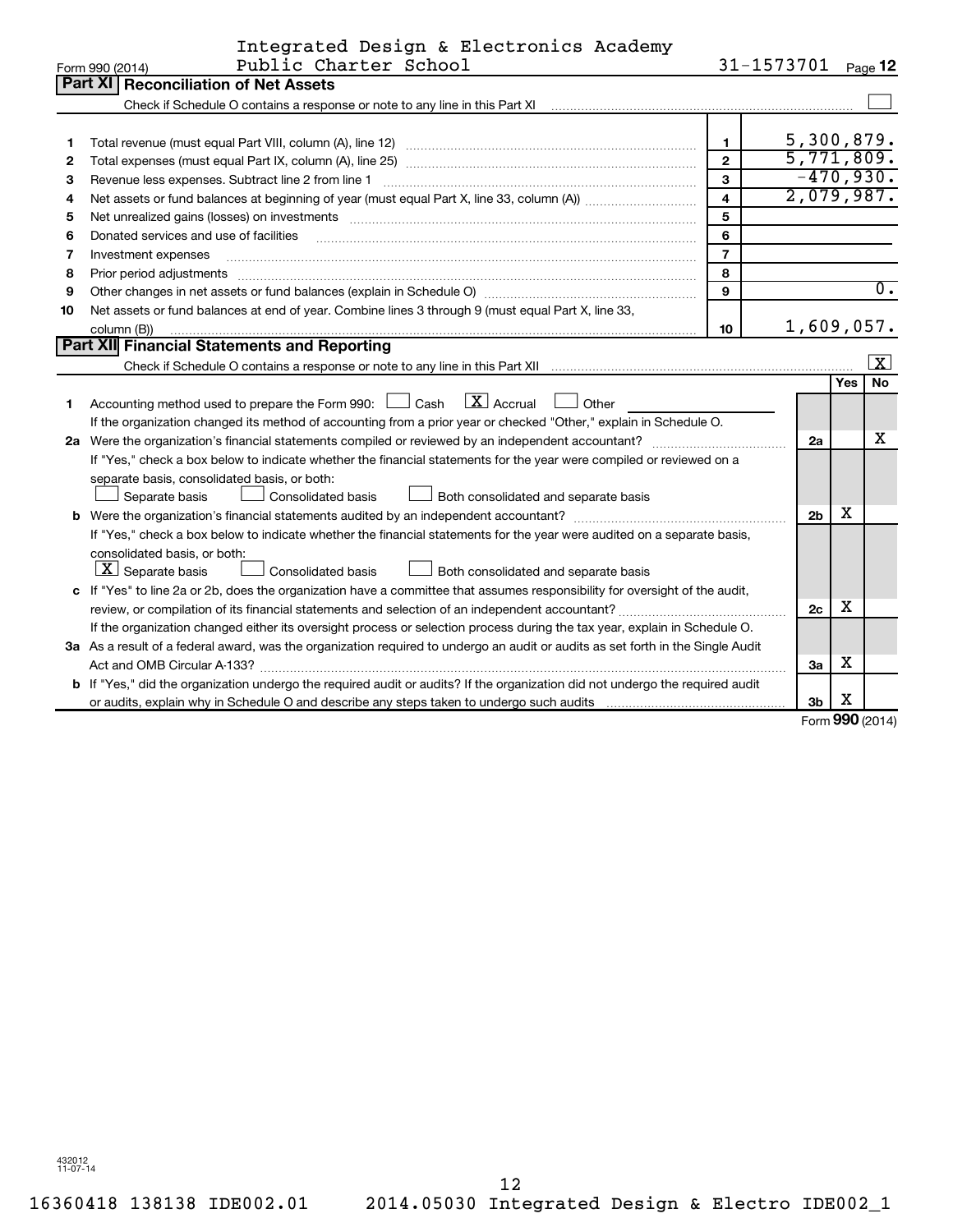| <b>SCHEDULE A</b>                                                |                                               |                                                                        |                                                                                                                                                                                                                                                    |     |                                       |                        |  | OMB No. 1545-0047                     |  |  |  |
|------------------------------------------------------------------|-----------------------------------------------|------------------------------------------------------------------------|----------------------------------------------------------------------------------------------------------------------------------------------------------------------------------------------------------------------------------------------------|-----|---------------------------------------|------------------------|--|---------------------------------------|--|--|--|
| (Form 990 or 990-EZ)                                             |                                               |                                                                        | <b>Public Charity Status and Public Support</b>                                                                                                                                                                                                    |     |                                       |                        |  |                                       |  |  |  |
|                                                                  |                                               |                                                                        | Complete if the organization is a section 501(c)(3) organization or a section<br>4947(a)(1) nonexempt charitable trust.                                                                                                                            |     |                                       |                        |  |                                       |  |  |  |
| Department of the Treasury                                       |                                               |                                                                        | Attach to Form 990 or Form 990-EZ.                                                                                                                                                                                                                 |     |                                       |                        |  | <b>Open to Public</b>                 |  |  |  |
| Internal Revenue Service                                         |                                               |                                                                        | Information about Schedule A (Form 990 or 990-EZ) and its instructions is at www.irs.gov/form990.                                                                                                                                                  |     |                                       |                        |  | Inspection                            |  |  |  |
| Name of the organization                                         |                                               |                                                                        | Integrated Design & Electronics Academy                                                                                                                                                                                                            |     |                                       |                        |  | <b>Employer identification number</b> |  |  |  |
| Part I                                                           |                                               | Public Charter School                                                  | Reason for Public Charity Status (All organizations must complete this part.) See instructions.                                                                                                                                                    |     |                                       |                        |  | 31-1573701                            |  |  |  |
|                                                                  |                                               |                                                                        |                                                                                                                                                                                                                                                    |     |                                       |                        |  |                                       |  |  |  |
|                                                                  |                                               |                                                                        | The organization is not a private foundation because it is: (For lines 1 through 11, check only one box.)                                                                                                                                          |     |                                       |                        |  |                                       |  |  |  |
| 1<br>$\overline{\mathbf{X}}$<br>2                                |                                               | A school described in section 170(b)(1)(A)(ii). (Attach Schedule E.)   | A church, convention of churches, or association of churches described in section 170(b)(1)(A)(i).                                                                                                                                                 |     |                                       |                        |  |                                       |  |  |  |
| 3                                                                |                                               |                                                                        | A hospital or a cooperative hospital service organization described in section 170(b)(1)(A)(iii).                                                                                                                                                  |     |                                       |                        |  |                                       |  |  |  |
| 4                                                                |                                               |                                                                        | A medical research organization operated in conjunction with a hospital described in section 170(b)(1)(A)(iii). Enter the hospital's name,                                                                                                         |     |                                       |                        |  |                                       |  |  |  |
| city, and state:                                                 |                                               |                                                                        |                                                                                                                                                                                                                                                    |     |                                       |                        |  |                                       |  |  |  |
| 5                                                                |                                               |                                                                        | An organization operated for the benefit of a college or university owned or operated by a governmental unit described in                                                                                                                          |     |                                       |                        |  |                                       |  |  |  |
|                                                                  | section 170(b)(1)(A)(iv). (Complete Part II.) |                                                                        |                                                                                                                                                                                                                                                    |     |                                       |                        |  |                                       |  |  |  |
| 6                                                                |                                               |                                                                        | A federal, state, or local government or governmental unit described in section 170(b)(1)(A)(v).                                                                                                                                                   |     |                                       |                        |  |                                       |  |  |  |
| 7                                                                |                                               |                                                                        | An organization that normally receives a substantial part of its support from a governmental unit or from the general public described in                                                                                                          |     |                                       |                        |  |                                       |  |  |  |
|                                                                  |                                               | section 170(b)(1)(A)(vi). (Complete Part II.)                          |                                                                                                                                                                                                                                                    |     |                                       |                        |  |                                       |  |  |  |
| 8                                                                |                                               |                                                                        | A community trust described in section 170(b)(1)(A)(vi). (Complete Part II.)                                                                                                                                                                       |     |                                       |                        |  |                                       |  |  |  |
| 9                                                                |                                               |                                                                        | An organization that normally receives: (1) more than 33 1/3% of its support from contributions, membership fees, and gross receipts from                                                                                                          |     |                                       |                        |  |                                       |  |  |  |
|                                                                  |                                               |                                                                        | activities related to its exempt functions - subject to certain exceptions, and (2) no more than 33 1/3% of its support from gross investment                                                                                                      |     |                                       |                        |  |                                       |  |  |  |
|                                                                  |                                               |                                                                        | income and unrelated business taxable income (less section 511 tax) from businesses acquired by the organization after June 30, 1975.                                                                                                              |     |                                       |                        |  |                                       |  |  |  |
|                                                                  |                                               | See section 509(a)(2). (Complete Part III.)                            |                                                                                                                                                                                                                                                    |     |                                       |                        |  |                                       |  |  |  |
| 10<br>11                                                         |                                               |                                                                        | An organization organized and operated exclusively to test for public safety. See section 509(a)(4).<br>An organization organized and operated exclusively for the benefit of, to perform the functions of, or to carry out the purposes of one or |     |                                       |                        |  |                                       |  |  |  |
|                                                                  |                                               |                                                                        | more publicly supported organizations described in section 509(a)(1) or section 509(a)(2). See section 509(a)(3). Check the box in                                                                                                                 |     |                                       |                        |  |                                       |  |  |  |
|                                                                  |                                               |                                                                        | lines 11a through 11d that describes the type of supporting organization and complete lines 11e, 11f, and 11g.                                                                                                                                     |     |                                       |                        |  |                                       |  |  |  |
| a                                                                |                                               |                                                                        | Type I. A supporting organization operated, supervised, or controlled by its supported organization(s), typically by giving                                                                                                                        |     |                                       |                        |  |                                       |  |  |  |
|                                                                  |                                               |                                                                        | the supported organization(s) the power to regularly appoint or elect a majority of the directors or trustees of the supporting                                                                                                                    |     |                                       |                        |  |                                       |  |  |  |
|                                                                  |                                               | organization. You must complete Part IV, Sections A and B.             |                                                                                                                                                                                                                                                    |     |                                       |                        |  |                                       |  |  |  |
| b                                                                |                                               |                                                                        | Type II. A supporting organization supervised or controlled in connection with its supported organization(s), by having                                                                                                                            |     |                                       |                        |  |                                       |  |  |  |
|                                                                  |                                               |                                                                        | control or management of the supporting organization vested in the same persons that control or manage the supported                                                                                                                               |     |                                       |                        |  |                                       |  |  |  |
|                                                                  |                                               | organization(s). You must complete Part IV, Sections A and C.          |                                                                                                                                                                                                                                                    |     |                                       |                        |  |                                       |  |  |  |
| с                                                                |                                               |                                                                        | Type III functionally integrated. A supporting organization operated in connection with, and functionally integrated with,                                                                                                                         |     |                                       |                        |  |                                       |  |  |  |
|                                                                  |                                               |                                                                        | its supported organization(s) (see instructions). You must complete Part IV, Sections A, D, and E.                                                                                                                                                 |     |                                       |                        |  |                                       |  |  |  |
| d                                                                |                                               |                                                                        | Type III non-functionally integrated. A supporting organization operated in connection with its supported organization(s)                                                                                                                          |     |                                       |                        |  |                                       |  |  |  |
|                                                                  |                                               |                                                                        | that is not functionally integrated. The organization generally must satisfy a distribution requirement and an attentiveness                                                                                                                       |     |                                       |                        |  |                                       |  |  |  |
|                                                                  |                                               |                                                                        | requirement (see instructions). You must complete Part IV, Sections A and D, and Part V.                                                                                                                                                           |     |                                       |                        |  |                                       |  |  |  |
| е                                                                |                                               |                                                                        | Check this box if the organization received a written determination from the IRS that it is a Type I, Type II, Type III                                                                                                                            |     |                                       |                        |  |                                       |  |  |  |
| f Enter the number of supported organizations                    |                                               |                                                                        | functionally integrated, or Type III non-functionally integrated supporting organization.                                                                                                                                                          |     |                                       |                        |  |                                       |  |  |  |
| g                                                                |                                               | Provide the following information about the supported organization(s). |                                                                                                                                                                                                                                                    |     |                                       |                        |  |                                       |  |  |  |
| (i) Name of supported                                            |                                               | (ii) EIN                                                               | (iii) Type of organization                                                                                                                                                                                                                         |     | (iv) Is the organization              | (v) Amount of monetary |  | (vi) Amount of                        |  |  |  |
| organization                                                     |                                               |                                                                        | (described on lines 1-9<br>above or IRC section                                                                                                                                                                                                    |     | listed in your<br>governing document? | support (see           |  | other support (see                    |  |  |  |
|                                                                  |                                               |                                                                        | (see instructions))                                                                                                                                                                                                                                | Yes | No                                    | Instructions)          |  | Instructions)                         |  |  |  |
|                                                                  |                                               |                                                                        |                                                                                                                                                                                                                                                    |     |                                       |                        |  |                                       |  |  |  |
|                                                                  |                                               |                                                                        |                                                                                                                                                                                                                                                    |     |                                       |                        |  |                                       |  |  |  |
|                                                                  |                                               |                                                                        |                                                                                                                                                                                                                                                    |     |                                       |                        |  |                                       |  |  |  |
|                                                                  |                                               |                                                                        |                                                                                                                                                                                                                                                    |     |                                       |                        |  |                                       |  |  |  |
|                                                                  |                                               |                                                                        |                                                                                                                                                                                                                                                    |     |                                       |                        |  |                                       |  |  |  |
|                                                                  |                                               |                                                                        |                                                                                                                                                                                                                                                    |     |                                       |                        |  |                                       |  |  |  |
|                                                                  |                                               |                                                                        |                                                                                                                                                                                                                                                    |     |                                       |                        |  |                                       |  |  |  |
|                                                                  |                                               |                                                                        |                                                                                                                                                                                                                                                    |     |                                       |                        |  |                                       |  |  |  |
|                                                                  |                                               |                                                                        |                                                                                                                                                                                                                                                    |     |                                       |                        |  |                                       |  |  |  |
|                                                                  |                                               |                                                                        |                                                                                                                                                                                                                                                    |     |                                       |                        |  |                                       |  |  |  |
| Total                                                            |                                               |                                                                        |                                                                                                                                                                                                                                                    |     |                                       |                        |  |                                       |  |  |  |
| LHA For Paperwork Reduction Act Notice, see the Instructions for |                                               |                                                                        |                                                                                                                                                                                                                                                    |     |                                       |                        |  | Schedule A (Form 990 or 990-EZ) 2014  |  |  |  |
| Form 990 or 990-EZ. 432021 09-17-14                              |                                               |                                                                        |                                                                                                                                                                                                                                                    |     |                                       |                        |  |                                       |  |  |  |

13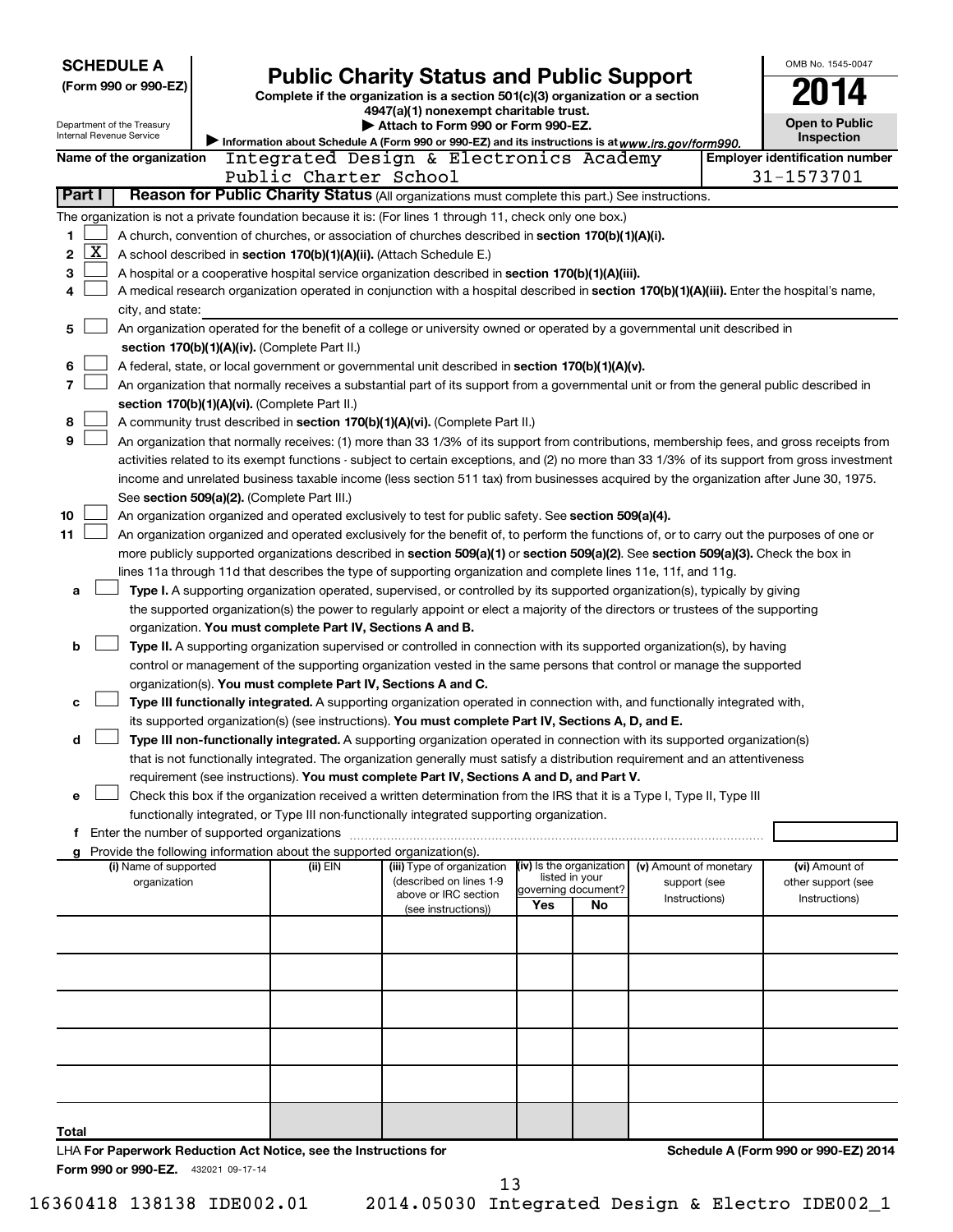#### Schedule A (Form 990 or 990-EZ) 2014  ${\tt Public$  **Charter School**  $31-1573701$  **Page**Integrated Design & Electronics Academy

31-1573701 Page 2

(Complete only if you checked the box on line 5, 7, or 8 of Part I or if the organization failed to qualify under Part III. If the organization **Part II Support Schedule for Organizations Described in Sections 170(b)(1)(A)(iv) and 170(b)(1)(A)(vi)**

fails to qualify under the tests listed below, please complete Part III.)

|     | <b>Section A. Public Support</b>                                                                                                                                                                                                                                                           |          |          |            |            |            |                                      |
|-----|--------------------------------------------------------------------------------------------------------------------------------------------------------------------------------------------------------------------------------------------------------------------------------------------|----------|----------|------------|------------|------------|--------------------------------------|
|     | Calendar year (or fiscal year beginning in)                                                                                                                                                                                                                                                | (a) 2010 | (b) 2011 | $(c)$ 2012 | $(d)$ 2013 | $(e)$ 2014 | (f) Total                            |
|     | 1 Gifts, grants, contributions, and                                                                                                                                                                                                                                                        |          |          |            |            |            |                                      |
|     | membership fees received. (Do not                                                                                                                                                                                                                                                          |          |          |            |            |            |                                      |
|     | include any "unusual grants.")                                                                                                                                                                                                                                                             |          |          |            |            |            |                                      |
|     | 2 Tax revenues levied for the organ-                                                                                                                                                                                                                                                       |          |          |            |            |            |                                      |
|     | ization's benefit and either paid to                                                                                                                                                                                                                                                       |          |          |            |            |            |                                      |
|     | or expended on its behalf                                                                                                                                                                                                                                                                  |          |          |            |            |            |                                      |
|     | 3 The value of services or facilities                                                                                                                                                                                                                                                      |          |          |            |            |            |                                      |
|     | furnished by a governmental unit to                                                                                                                                                                                                                                                        |          |          |            |            |            |                                      |
|     | the organization without charge                                                                                                                                                                                                                                                            |          |          |            |            |            |                                      |
| 4   | Total. Add lines 1 through 3                                                                                                                                                                                                                                                               |          |          |            |            |            |                                      |
| 5.  | The portion of total contributions                                                                                                                                                                                                                                                         |          |          |            |            |            |                                      |
|     | by each person (other than a                                                                                                                                                                                                                                                               |          |          |            |            |            |                                      |
|     | governmental unit or publicly                                                                                                                                                                                                                                                              |          |          |            |            |            |                                      |
|     | supported organization) included                                                                                                                                                                                                                                                           |          |          |            |            |            |                                      |
|     | on line 1 that exceeds 2% of the                                                                                                                                                                                                                                                           |          |          |            |            |            |                                      |
|     | amount shown on line 11,                                                                                                                                                                                                                                                                   |          |          |            |            |            |                                      |
|     | column (f)                                                                                                                                                                                                                                                                                 |          |          |            |            |            |                                      |
|     | 6 Public support. Subtract line 5 from line 4.                                                                                                                                                                                                                                             |          |          |            |            |            |                                      |
|     | <b>Section B. Total Support</b>                                                                                                                                                                                                                                                            |          |          |            |            |            |                                      |
|     | Calendar year (or fiscal year beginning in)                                                                                                                                                                                                                                                | (a) 2010 | (b) 2011 | $(c)$ 2012 | $(d)$ 2013 | (e) 2014   | (f) Total                            |
|     | 7 Amounts from line 4                                                                                                                                                                                                                                                                      |          |          |            |            |            |                                      |
| 8   | Gross income from interest,                                                                                                                                                                                                                                                                |          |          |            |            |            |                                      |
|     | dividends, payments received on                                                                                                                                                                                                                                                            |          |          |            |            |            |                                      |
|     | securities loans, rents, royalties                                                                                                                                                                                                                                                         |          |          |            |            |            |                                      |
|     | and income from similar sources                                                                                                                                                                                                                                                            |          |          |            |            |            |                                      |
| 9   | Net income from unrelated business                                                                                                                                                                                                                                                         |          |          |            |            |            |                                      |
|     | activities, whether or not the                                                                                                                                                                                                                                                             |          |          |            |            |            |                                      |
|     | business is regularly carried on                                                                                                                                                                                                                                                           |          |          |            |            |            |                                      |
|     | <b>10</b> Other income. Do not include gain                                                                                                                                                                                                                                                |          |          |            |            |            |                                      |
|     | or loss from the sale of capital                                                                                                                                                                                                                                                           |          |          |            |            |            |                                      |
|     | assets (Explain in Part VI.)                                                                                                                                                                                                                                                               |          |          |            |            |            |                                      |
| 11. | <b>Total support.</b> Add lines 7 through 10                                                                                                                                                                                                                                               |          |          |            |            |            |                                      |
| 12  | Gross receipts from related activities, etc. (see instructions)                                                                                                                                                                                                                            |          |          |            |            | 12         |                                      |
|     | 13 First five years. If the Form 990 is for the organization's first, second, third, fourth, or fifth tax year as a section 501(c)(3)                                                                                                                                                      |          |          |            |            |            |                                      |
|     | organization, check this box and stop here <b>construction and construction</b> construction of the state of the state of the state of the state of the state of the state of the state of the state of the state of the state of t<br>Section C. Computation of Public Support Percentage |          |          |            |            |            |                                      |
|     |                                                                                                                                                                                                                                                                                            |          |          |            |            | 14         | %                                    |
|     |                                                                                                                                                                                                                                                                                            |          |          |            |            | 15         | %                                    |
|     | 16a 33 1/3% support test - 2014. If the organization did not check the box on line 13, and line 14 is 33 1/3% or more, check this box and                                                                                                                                                  |          |          |            |            |            |                                      |
|     | stop here. The organization qualifies as a publicly supported organization                                                                                                                                                                                                                 |          |          |            |            |            |                                      |
|     | b 33 1/3% support test - 2013. If the organization did not check a box on line 13 or 16a, and line 15 is 33 1/3% or more, check this box                                                                                                                                                   |          |          |            |            |            |                                      |
|     |                                                                                                                                                                                                                                                                                            |          |          |            |            |            |                                      |
|     | 17a 10% -facts-and-circumstances test - 2014. If the organization did not check a box on line 13, 16a, or 16b, and line 14 is 10% or more,                                                                                                                                                 |          |          |            |            |            |                                      |
|     | and if the organization meets the "facts-and-circumstances" test, check this box and stop here. Explain in Part VI how the organization                                                                                                                                                    |          |          |            |            |            |                                      |
|     |                                                                                                                                                                                                                                                                                            |          |          |            |            |            |                                      |
|     | b 10% -facts-and-circumstances test - 2013. If the organization did not check a box on line 13, 16a, 16b, or 17a, and line 15 is 10% or                                                                                                                                                    |          |          |            |            |            |                                      |
|     | more, and if the organization meets the "facts-and-circumstances" test, check this box and stop here. Explain in Part VI how the                                                                                                                                                           |          |          |            |            |            |                                      |
|     | organization meets the "facts-and-circumstances" test. The organization qualifies as a publicly supported organization                                                                                                                                                                     |          |          |            |            |            |                                      |
| 18. | Private foundation. If the organization did not check a box on line 13, 16a, 16b, 17a, or 17b, check this box and see instructions                                                                                                                                                         |          |          |            |            |            |                                      |
|     |                                                                                                                                                                                                                                                                                            |          |          |            |            |            | Schedule A (Form 990 or 990-EZ) 2014 |

432022 09-17-14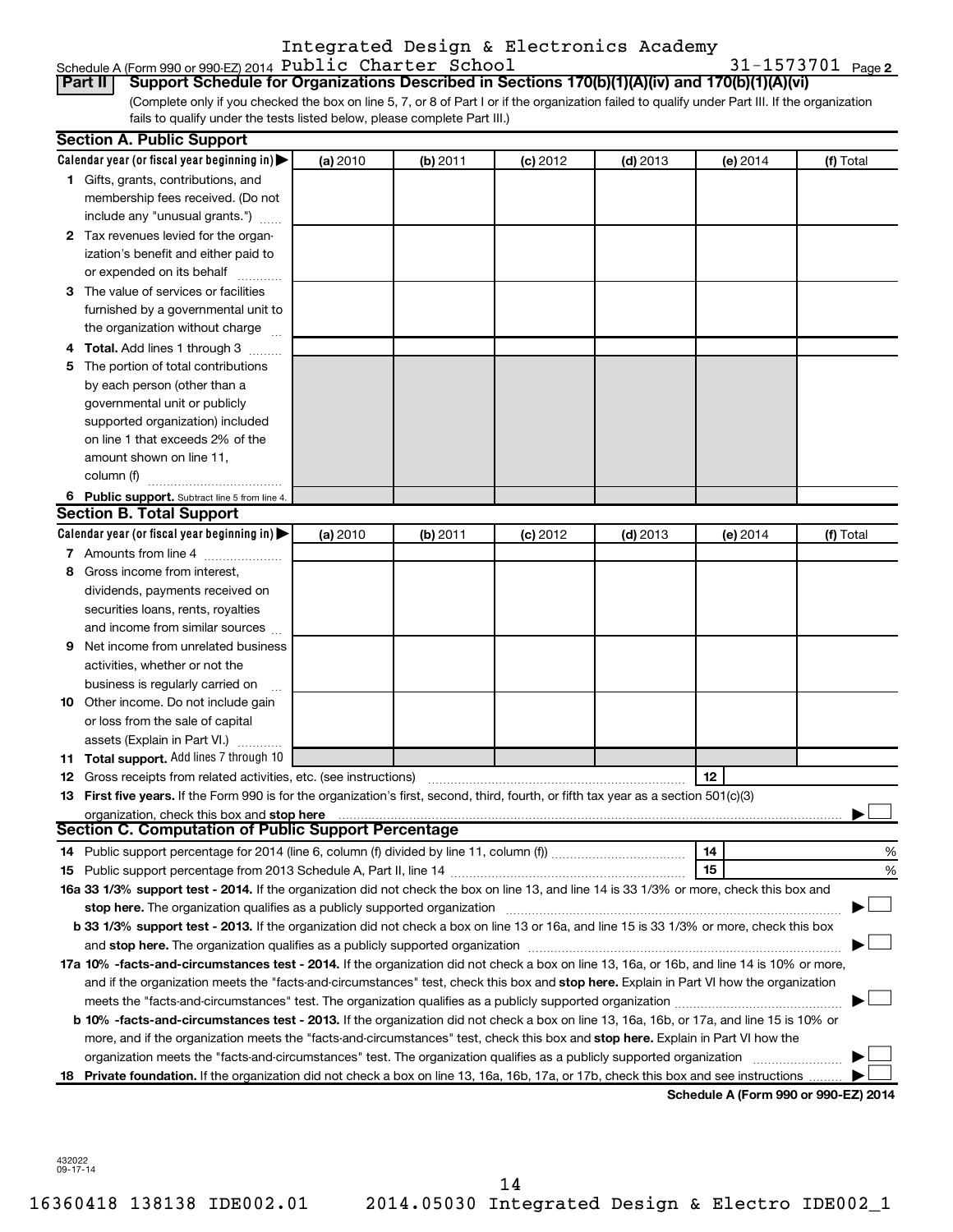### **Part III Support Schedule for Organizations Described in Section 509(a)(2)**

(Complete only if you checked the box on line 9 of Part I or if the organization failed to qualify under Part II. If the organization fails to qualify under the tests listed below, please complete Part II.)

| <b>Section A. Public Support</b>                                                                                                                                                                                                    |          |          |            |            |          |                                      |
|-------------------------------------------------------------------------------------------------------------------------------------------------------------------------------------------------------------------------------------|----------|----------|------------|------------|----------|--------------------------------------|
| Calendar year (or fiscal year beginning in)                                                                                                                                                                                         | (a) 2010 | (b) 2011 | $(c)$ 2012 | $(d)$ 2013 | (e) 2014 | (f) Total                            |
| 1 Gifts, grants, contributions, and                                                                                                                                                                                                 |          |          |            |            |          |                                      |
| membership fees received. (Do not                                                                                                                                                                                                   |          |          |            |            |          |                                      |
| include any "unusual grants.")                                                                                                                                                                                                      |          |          |            |            |          |                                      |
| 2 Gross receipts from admissions,<br>merchandise sold or services per-<br>formed, or facilities furnished in<br>any activity that is related to the<br>organization's tax-exempt purpose                                            |          |          |            |            |          |                                      |
| 3 Gross receipts from activities that                                                                                                                                                                                               |          |          |            |            |          |                                      |
| are not an unrelated trade or bus-                                                                                                                                                                                                  |          |          |            |            |          |                                      |
| iness under section 513                                                                                                                                                                                                             |          |          |            |            |          |                                      |
| 4 Tax revenues levied for the organ-                                                                                                                                                                                                |          |          |            |            |          |                                      |
| ization's benefit and either paid to                                                                                                                                                                                                |          |          |            |            |          |                                      |
| or expended on its behalf                                                                                                                                                                                                           |          |          |            |            |          |                                      |
| 5 The value of services or facilities                                                                                                                                                                                               |          |          |            |            |          |                                      |
| furnished by a governmental unit to                                                                                                                                                                                                 |          |          |            |            |          |                                      |
| the organization without charge                                                                                                                                                                                                     |          |          |            |            |          |                                      |
| 6 Total. Add lines 1 through 5                                                                                                                                                                                                      |          |          |            |            |          |                                      |
| 7a Amounts included on lines 1, 2, and                                                                                                                                                                                              |          |          |            |            |          |                                      |
| 3 received from disqualified persons                                                                                                                                                                                                |          |          |            |            |          |                                      |
| <b>b</b> Amounts included on lines 2 and 3 received<br>from other than disqualified persons that<br>exceed the greater of \$5,000 or 1% of the<br>amount on line 13 for the year                                                    |          |          |            |            |          |                                      |
| c Add lines 7a and 7b                                                                                                                                                                                                               |          |          |            |            |          |                                      |
| 8 Public support (Subtract line 7c from line 6.)<br><b>Section B. Total Support</b>                                                                                                                                                 |          |          |            |            |          |                                      |
| Calendar year (or fiscal year beginning in) $\blacktriangleright$                                                                                                                                                                   | (a) 2010 | (b) 2011 | $(c)$ 2012 | $(d)$ 2013 | (e) 2014 | (f) Total                            |
| 9 Amounts from line 6                                                                                                                                                                                                               |          |          |            |            |          |                                      |
| <b>10a</b> Gross income from interest,<br>dividends, payments received on<br>securities loans, rents, royalties<br>and income from similar sources                                                                                  |          |          |            |            |          |                                      |
| <b>b</b> Unrelated business taxable income                                                                                                                                                                                          |          |          |            |            |          |                                      |
| (less section 511 taxes) from businesses                                                                                                                                                                                            |          |          |            |            |          |                                      |
| acquired after June 30, 1975<br>1.1.1.1.1.1.1.1.1.1                                                                                                                                                                                 |          |          |            |            |          |                                      |
| c Add lines 10a and 10b                                                                                                                                                                                                             |          |          |            |            |          |                                      |
| <b>11</b> Net income from unrelated business<br>activities not included in line 10b.<br>whether or not the business is<br>regularly carried on                                                                                      |          |          |            |            |          |                                      |
| 12 Other income. Do not include gain<br>or loss from the sale of capital<br>assets (Explain in Part VI.)                                                                                                                            |          |          |            |            |          |                                      |
| <b>13</b> Total support. (Add lines 9, 10c, 11, and 12.)                                                                                                                                                                            |          |          |            |            |          |                                      |
| 14 First five years. If the Form 990 is for the organization's first, second, third, fourth, or fifth tax year as a section 501(c)(3) organization,                                                                                 |          |          |            |            |          |                                      |
| check this box and stop here <i>macuum content content and accordinate to the state and stop here</i> macuum content and stop here and stop the state of the state of the state of the state of the state of the state of the state |          |          |            |            |          |                                      |
| <b>Section C. Computation of Public Support Percentage</b>                                                                                                                                                                          |          |          |            |            |          |                                      |
|                                                                                                                                                                                                                                     |          |          |            |            | 15       | ℅                                    |
|                                                                                                                                                                                                                                     |          |          |            |            | 16       | %                                    |
| Section D. Computation of Investment Income Percentage                                                                                                                                                                              |          |          |            |            |          |                                      |
|                                                                                                                                                                                                                                     |          |          |            |            | 17       | %                                    |
| 18 Investment income percentage from 2013 Schedule A, Part III, line 17                                                                                                                                                             |          |          |            |            | 18       | %                                    |
| 19a 33 1/3% support tests - 2014. If the organization did not check the box on line 14, and line 15 is more than 33 1/3%, and line 17 is not                                                                                        |          |          |            |            |          |                                      |
| more than 33 1/3%, check this box and stop here. The organization qualifies as a publicly supported organization                                                                                                                    |          |          |            |            |          |                                      |
| b 33 1/3% support tests - 2013. If the organization did not check a box on line 14 or line 19a, and line 16 is more than 33 1/3%, and                                                                                               |          |          |            |            |          |                                      |
| line 18 is not more than 33 1/3%, check this box and stop here. The organization qualifies as a publicly supported organization                                                                                                     |          |          |            |            |          |                                      |
|                                                                                                                                                                                                                                     |          |          |            |            |          |                                      |
| 432023 09-17-14                                                                                                                                                                                                                     |          |          | 15         |            |          | Schedule A (Form 990 or 990-EZ) 2014 |

16360418 138138 IDE002.01 2014.05030 Integrated Design & Electro IDE002\_1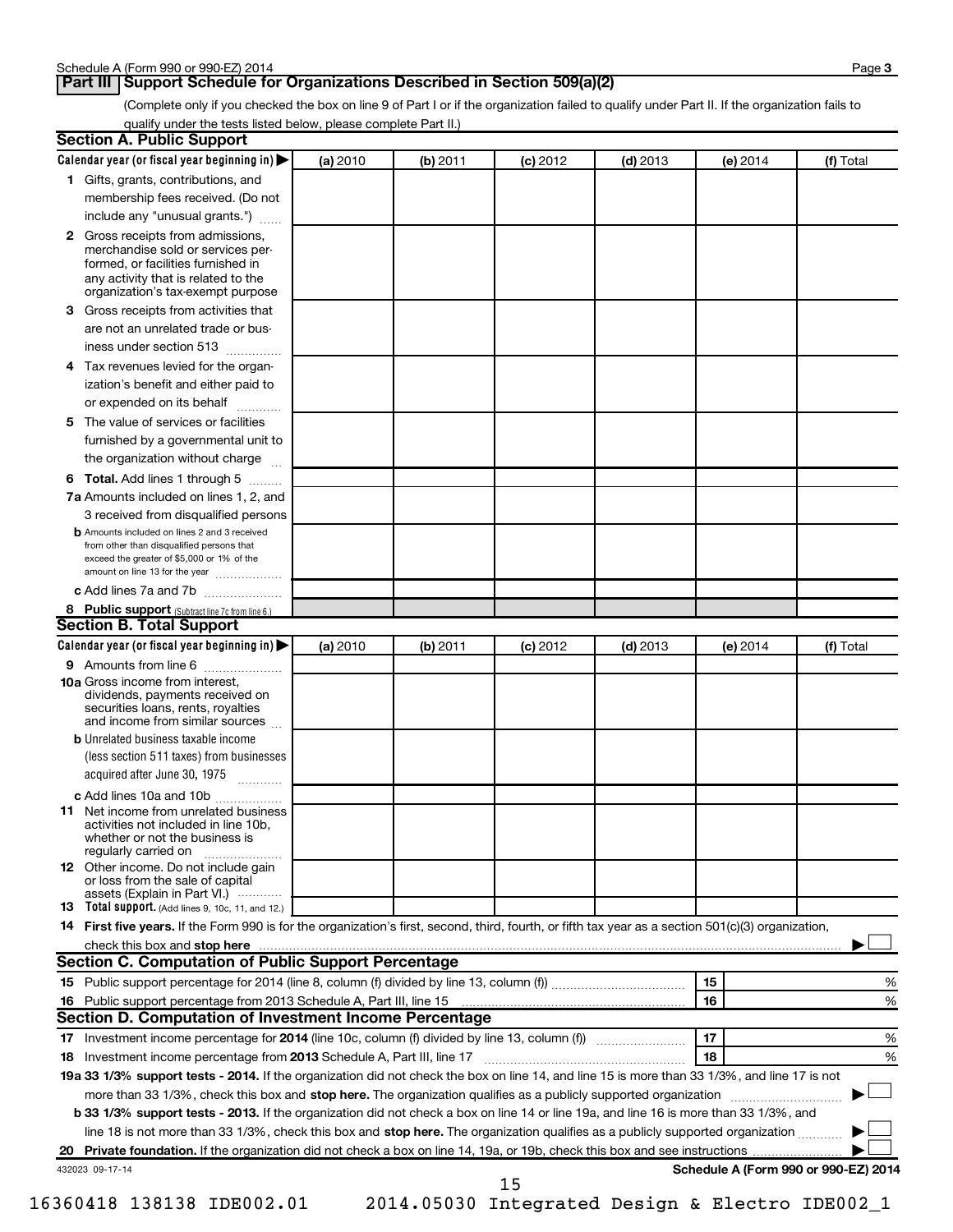## Integrated Design & Electronics Academy

31-1573701 Page 4 Schedule A (Form 990 or 990-EZ) 2014  ${\tt Public$  **Charter School**  $31-1573701$  **Page**

**1**

**2**

**3a**

**3b**

**3c**

**4a**

**4b**

**4c**

**5a**

**5b 5c**

**6**

**7**

**8**

**9a**

**9b**

**9c**

**10a**

**10b**

**Yes No**

### **Part IV Supporting Organizations**

(Complete only if you checked a box on line 11 of Part I. If you checked 11a of Part I, complete Sections A and B. If you checked 11b of Part I, complete Sections A and C. If you checked 11c of Part I, complete Sections A, D, and E. If you checked 11d of Part I, complete Sections A and D, and complete Part V.)

#### **Section A. All Supporting Organizations**

- **1** Are all of the organization's supported organizations listed by name in the organization's governing documents? If "No" describe in  $_{\mathsf{Part}}$   $_{\mathsf{V}}$  how the supported organizations are designated. If designated by *class or purpose, describe the designation. If historic and continuing relationship, explain.*
- **2** Did the organization have any supported organization that does not have an IRS determination of status under section 509(a)(1) or (2)? If "Yes," explain in  $_{\sf Part}$   $_{\sf VI}$  how the organization determined that the supported *organization was described in section 509(a)(1) or (2).*
- **3a** Did the organization have a supported organization described in section 501(c)(4), (5), or (6)? If "Yes," answer *(b) and (c) below.*
- **b** Did the organization confirm that each supported organization qualified under section 501(c)(4), (5), or (6) and satisfied the public support tests under section 509(a)(2)? If "Yes," describe in  $_{\rm Part}$   $_{\rm VI}$  when and how the *organization made the determination.*
- **c** Did the organization ensure that all support to such organizations was used exclusively for section 170(c)(2) (B) purposes? If "Yes," explain in  $_{\mathsf{Part}}$   $_{\mathsf{V}}$  what controls the organization put in place to ensure such use.
- **4 a** *If* Was any supported organization not organized in the United States ("foreign supported organization")? *"Yes" and if you checked 11a or 11b in Part I, answer (b) and (c) below.*
- **b** Did the organization have ultimate control and discretion in deciding whether to make grants to the foreign supported organization? If "Yes," describe in Part VI how the organization had such control and discretion *despite being controlled or supervised by or in connection with its supported organizations.*
- **c** Did the organization support any foreign supported organization that does not have an IRS determination under sections 501(c)(3) and 509(a)(1) or (2)? If "Yes," ex*plain in*  $_{\sf Part}$  *v*J what controls the organization used *to ensure that all support to the foreign supported organization was used exclusively for section 170(c)(2)(B) purposes.*
- **5a** Did the organization add, substitute, or remove any supported organizations during the tax year? If "Yes," answer (b) and (c) below (if applicable). Also, provide detail in  $_{\mathsf{Part}}$   $_{\mathsf{V{\mathsf{I}}}}$ , including (i) the names and EIN *numbers of the supported organizations added, substituted, or removed, (ii) the reasons for each such action, (iii) the authority under the organization's organizing document authorizing such action, and (iv) how the action was accomplished (such as by amendment to the organizing document).*
- **b** Type I or Type II only. Was any added or substituted supported organization part of a class already designated in the organization's organizing document?
- **c Substitutions only.**  Was the substitution the result of an event beyond the organization's control?
- **6** Did the organization provide support (whether in the form of grants or the provision of services or facilities) to support or benefit one or more of the filing organization's supported organizations? If "Yes," provide detail in anyone other than (a) its supported organizations; (b) individuals that are part of the charitable class benefited by one or more of its supported organizations; or (c) other supporting organizations that also *Part VI.*
- **7** Did the organization provide a grant, loan, compensation, or other similar payment to a substantial controlled entity with regard to a substantial contributor? If "Yes," complete Part I of Schedule L (Form 990). contributor (defined in IRC 4958(c)(3)(C)), a family member of a substantial contributor, or a 35-percent
- **8** Did the organization make a loan to a disqualified person (as defined in section 4958) not described in line 7? *If "Yes," complete Part I of Schedule L (Form 990).*
- **9 a** Was the organization controlled directly or indirectly at any time during the tax year by one or more *If "Yes," provide detail in*  in section 509(a)(1) or (2))? *Part VI.* disqualified persons as defined in section 4946 (other than foundation managers and organizations described
- **b** Did one or more disqualified persons (as defined in line 9(a)) hold a controlling interest in any entity in which  *If "Yes," provide detail in*  the supporting organization had an interest? *Part VI.*
- **c** Did a disqualified person (as defined in line 9(a)) have an ownership interest in, or derive any personal benefit from, assets in which the supporting organization also had an interest? If "Yes," *provide detail in Part VI.*
- **10 a** Was the organization subject to the excess business holdings rules of IRC 4943 because of IRC 4943(f)  *If "Yes," answer (b) below.* organizations)? (regarding certain Type II supporting organizations, and all Type III non-functionally integrated supporting
	- **b** Did the organization have any excess business holdings in the tax year? (Use Schedule C, Form 4720, to *determine whether the organization had excess business holdings.)*

432024 09-17-14

**Schedule A (Form 990 or 990-EZ) 2014**

16

16360418 138138 IDE002.01 2014.05030 Integrated Design & Electro IDE002\_1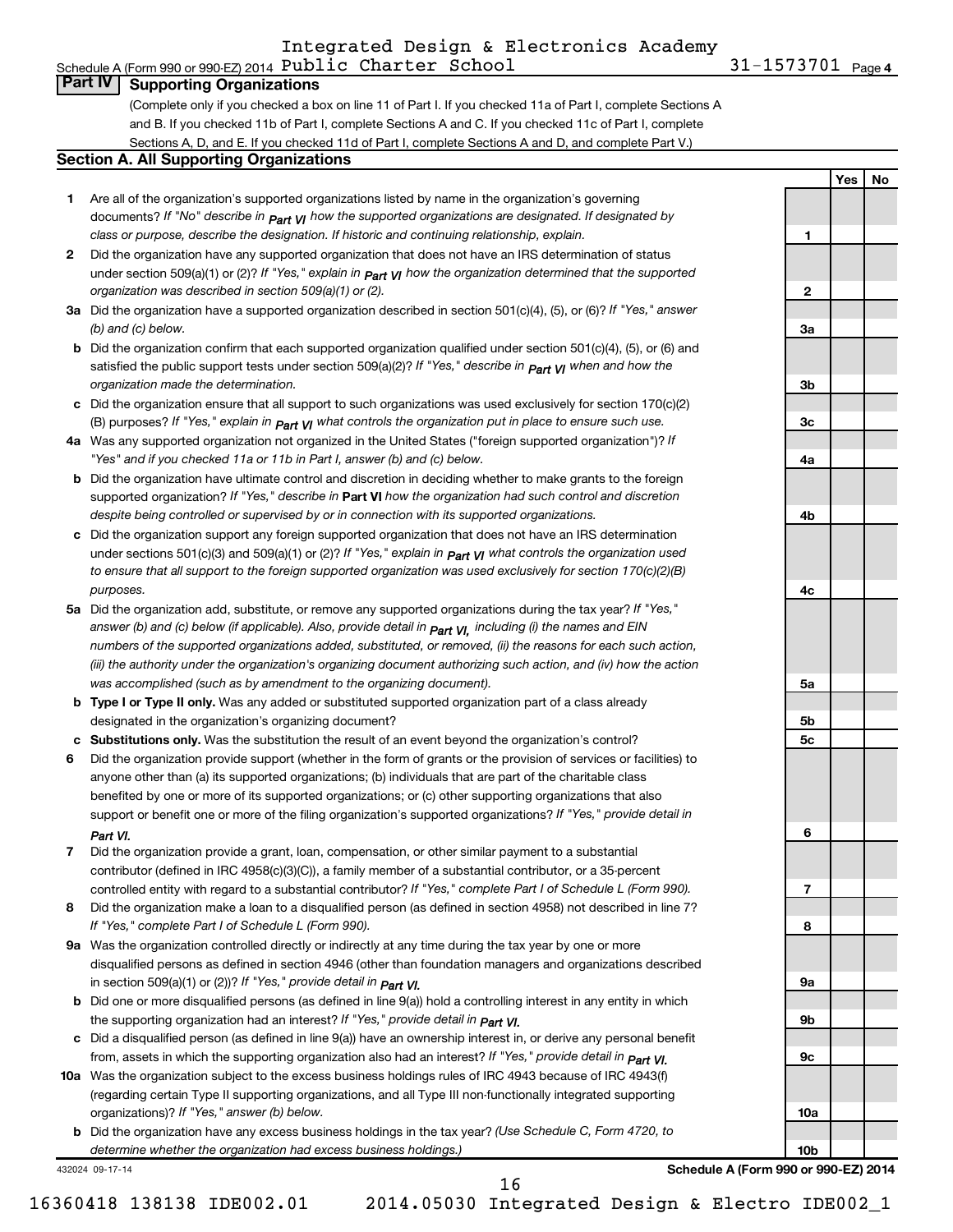Integrated Design & Electronics Academy

Schedule A (Form 990 or 990-EZ) 2014 PUDIIC CNATTET SCNOOI SALL Rage 31-1573701 Page Public Charter School 31-1573701

31-1573701 Page 5

|    | Part IV<br><b>Supporting Organizations (continued)</b>                                                                                                 |                 |     |    |
|----|--------------------------------------------------------------------------------------------------------------------------------------------------------|-----------------|-----|----|
|    |                                                                                                                                                        |                 | Yes | No |
| 11 | Has the organization accepted a gift or contribution from any of the following persons?                                                                |                 |     |    |
|    | a A person who directly or indirectly controls, either alone or together with persons described in (b) and (c)                                         |                 |     |    |
|    | below, the governing body of a supported organization?                                                                                                 | 11a             |     |    |
|    | <b>b</b> A family member of a person described in (a) above?                                                                                           | 11 <sub>b</sub> |     |    |
|    | c A 35% controlled entity of a person described in (a) or (b) above? If "Yes" to a, b, or c, provide detail in Part VI.                                | 11c             |     |    |
|    | <b>Section B. Type I Supporting Organizations</b>                                                                                                      |                 |     |    |
|    |                                                                                                                                                        |                 | Yes | No |
|    | Did the directors, trustees, or membership of one or more supported organizations have the power to                                                    |                 |     |    |
| 1  |                                                                                                                                                        |                 |     |    |
|    | regularly appoint or elect at least a majority of the organization's directors or trustees at all times during the                                     |                 |     |    |
|    | tax year? If "No," describe in $P_{art}$ VI how the supported organization(s) effectively operated, supervised, or                                     |                 |     |    |
|    | controlled the organization's activities. If the organization had more than one supported organization,                                                |                 |     |    |
|    | describe how the powers to appoint and/or remove directors or trustees were allocated among the supported                                              |                 |     |    |
|    | organizations and what conditions or restrictions, if any, applied to such powers during the tax year.                                                 | 1               |     |    |
| 2  | Did the organization operate for the benefit of any supported organization other than the supported                                                    |                 |     |    |
|    | organization(s) that operated, supervised, or controlled the supporting organization? If "Yes," explain in                                             |                 |     |    |
|    | $_{Part}$ v <sub>I</sub> how providing such benefit carried out the purposes of the supported organization(s) that operated,                           |                 |     |    |
|    | supervised, or controlled the supporting organization.                                                                                                 | 2               |     |    |
|    | <b>Section C. Type II Supporting Organizations</b>                                                                                                     |                 |     |    |
|    |                                                                                                                                                        |                 | Yes | No |
| 1  | Were a majority of the organization's directors or trustees during the tax year also a majority of the directors                                       |                 |     |    |
|    | or trustees of each of the organization's supported organization(s)? If "No," describe in <b>Part VI</b> how control                                   |                 |     |    |
|    | or management of the supporting organization was vested in the same persons that controlled or managed                                                 |                 |     |    |
|    | the supported organization(s).                                                                                                                         | 1               |     |    |
|    | <b>Section D. Type III Supporting Organizations</b>                                                                                                    |                 |     |    |
|    |                                                                                                                                                        |                 | Yes | No |
|    | Did the organization provide to each of its supported organizations, by the last day of the fifth month of the                                         |                 |     |    |
| 1  |                                                                                                                                                        |                 |     |    |
|    | organization's tax year, (1) a written notice describing the type and amount of support provided during the prior tax                                  |                 |     |    |
|    | year, (2) a copy of the Form 990 that was most recently filed as of the date of notification, and (3) copies of the                                    |                 |     |    |
|    | organization's governing documents in effect on the date of notification, to the extent not previously provided?                                       | 1               |     |    |
| 2  | Were any of the organization's officers, directors, or trustees either (i) appointed or elected by the supported                                       |                 |     |    |
|    | organization(s) or (ii) serving on the governing body of a supported organization? If "No," explain in part VI how                                     |                 |     |    |
|    | the organization maintained a close and continuous working relationship with the supported organization(s).                                            | 2               |     |    |
| 3  | By reason of the relationship described in (2), did the organization's supported organizations have a                                                  |                 |     |    |
|    | significant voice in the organization's investment policies and in directing the use of the organization's                                             |                 |     |    |
|    | income or assets at all times during the tax year? If "Yes," describe in $P_{\text{part}}$ $\gamma$ the role the organization's                        |                 |     |    |
|    | supported organizations played in this regard.                                                                                                         | з               |     |    |
|    | Section E. Type III Functionally-Integrated Supporting Organizations                                                                                   |                 |     |    |
| 1  | Check the box next to the method that the organization used to satisfy the Integral Part Test during the year(see instructions):                       |                 |     |    |
| a  | The organization satisfied the Activities Test. Complete line 2 below.                                                                                 |                 |     |    |
| b  | The organization is the parent of each of its supported organizations. Complete $_{\text{line 3}}$ below.                                              |                 |     |    |
| c  | The organization supported a governmental entity. Describe in Part VI how you supported a government entity (see instructions).                        |                 |     |    |
| 2  | Activities Test. Answer (a) and (b) below.                                                                                                             |                 | Yes | No |
| a  | Did substantially all of the organization's activities during the tax year directly further the exempt purposes of                                     |                 |     |    |
|    | the supported organization(s) to which the organization was responsive? If "Yes," then in Part VI identify                                             |                 |     |    |
|    | how these activities directly furthered their exempt purposes,                                                                                         |                 |     |    |
|    | those supported organizations and explain<br>how the organization was responsive to those supported organizations, and how the organization determined |                 |     |    |
|    | that these activities constituted substantially all of its activities.                                                                                 | 2a              |     |    |
|    |                                                                                                                                                        |                 |     |    |
|    | <b>b</b> Did the activities described in (a) constitute activities that, but for the organization's involvement, one or more                           |                 |     |    |
|    | of the organization's supported organization(s) would have been engaged in? If "Yes," explain in <b>Part VI</b> the                                    |                 |     |    |
|    | reasons for the organization's position that its supported organization(s) would have engaged in these                                                 |                 |     |    |
|    | activities but for the organization's involvement.                                                                                                     | 2b              |     |    |
| З  | Parent of Supported Organizations. Answer (a) and (b) below.                                                                                           |                 |     |    |
|    | a Did the organization have the power to regularly appoint or elect a majority of the officers, directors, or                                          |                 |     |    |
|    | trustees of each of the supported organizations? Provide details in <i>Part VI.</i>                                                                    | За              |     |    |
|    | <b>b</b> Did the organization exercise a substantial degree of direction over the policies, programs, and activities of each                           |                 |     |    |
|    | of its supported organizations? If "Yes," describe in $Part$ $VI$ the role played by the organization in this regard.                                  | Зb              |     |    |
|    | Schedule A (Form 990 or 990-EZ) 2014<br>432025 09-17-14                                                                                                |                 |     |    |
|    | 17                                                                                                                                                     |                 |     |    |

<sup>16360418 138138</sup> IDE002.01 2014.05030 Integrated Design & Electro IDE002\_1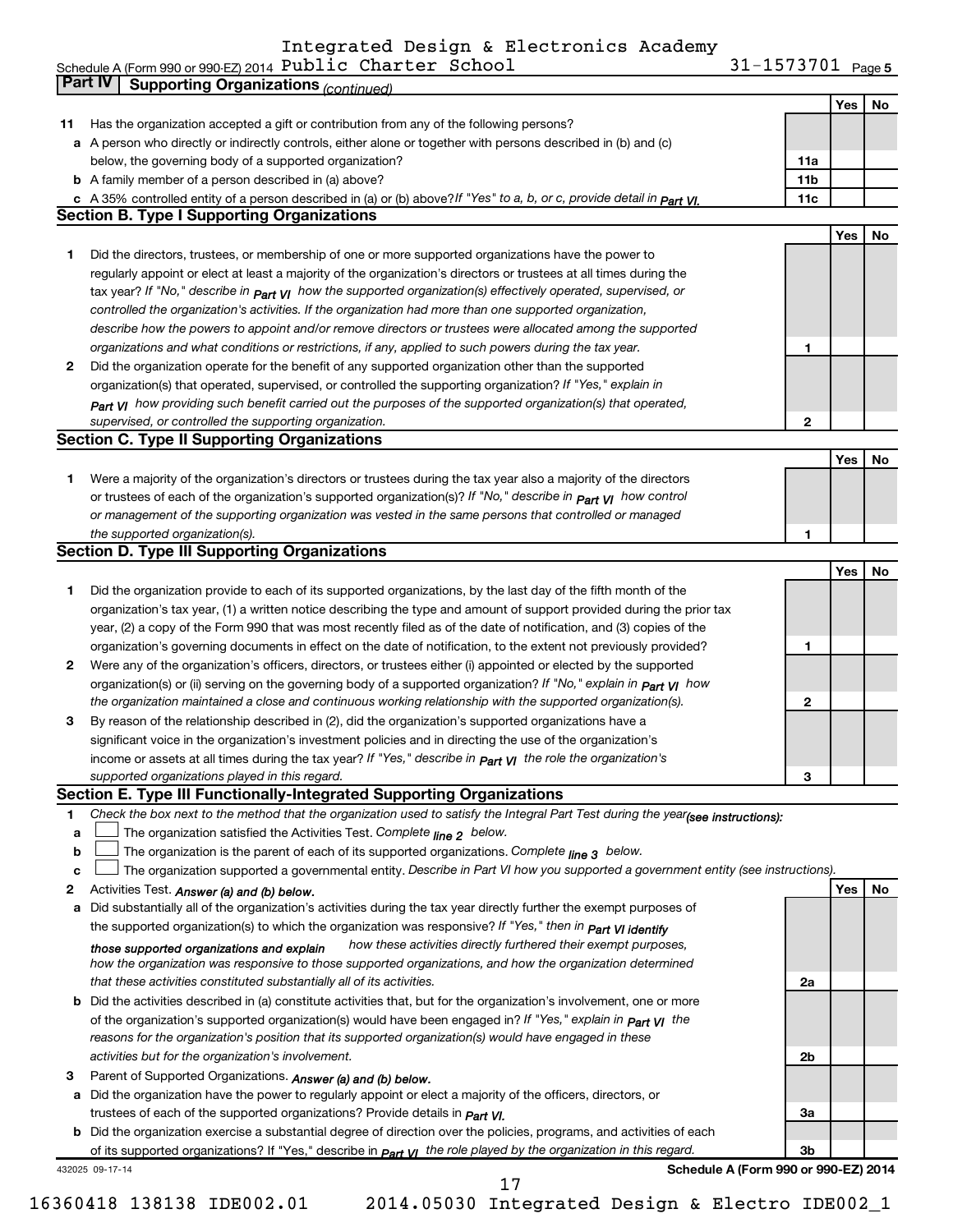#### Schedule A (Form 990 or 990-EZ) 2014  ${\tt Public$  **Charter School**  $31-1573701$  **Page**Integrated Design & Electronics Academy

31-1573701 Page 6

|              | Part V<br>Type III Non-Functionally Integrated 509(a)(3) Supporting Organizations                                             |                         |                |                                |
|--------------|-------------------------------------------------------------------------------------------------------------------------------|-------------------------|----------------|--------------------------------|
|              | Check here if the organization satisfied the Integral Part Test as a qualifying trust on Nov. 20, 1970. See instructions. All |                         |                |                                |
|              | other Type III non-functionally integrated supporting organizations must complete Sections A through E.                       |                         |                |                                |
|              | Section A - Adjusted Net Income                                                                                               |                         | (A) Prior Year | (B) Current Year<br>(optional) |
| 1            | Net short-term capital gain                                                                                                   | 1                       |                |                                |
| $\mathbf{2}$ | Recoveries of prior-year distributions                                                                                        | $\mathbf{2}$            |                |                                |
| З            | Other gross income (see instructions)                                                                                         | 3                       |                |                                |
| 4            | Add lines 1 through 3                                                                                                         | 4                       |                |                                |
| 5            | Depreciation and depletion                                                                                                    | 5                       |                |                                |
| 6            | Portion of operating expenses paid or incurred for production or                                                              |                         |                |                                |
|              | collection of gross income or for management, conservation, or                                                                |                         |                |                                |
|              | maintenance of property held for production of income (see instructions)                                                      | 6                       |                |                                |
| 7            | Other expenses (see instructions)                                                                                             | $\overline{7}$          |                |                                |
| 8            | Adjusted Net Income (subtract lines 5, 6 and 7 from line 4)                                                                   | 8                       |                |                                |
|              | Section B - Minimum Asset Amount                                                                                              |                         | (A) Prior Year | (B) Current Year<br>(optional) |
| 1.           | Aggregate fair market value of all non-exempt-use assets (see                                                                 |                         |                |                                |
|              | instructions for short tax year or assets held for part of year):                                                             |                         |                |                                |
|              | a Average monthly value of securities                                                                                         | 1a                      |                |                                |
|              | <b>b</b> Average monthly cash balances                                                                                        | 1 <sub>b</sub>          |                |                                |
|              | <b>c</b> Fair market value of other non-exempt-use assets                                                                     | 1 <sub>c</sub>          |                |                                |
|              | <b>d</b> Total (add lines 1a, 1b, and 1c)                                                                                     | 1d                      |                |                                |
|              | <b>e</b> Discount claimed for blockage or other                                                                               |                         |                |                                |
|              | factors (explain in detail in <b>Part VI</b> ):                                                                               |                         |                |                                |
| 2            | Acquisition indebtedness applicable to non-exempt-use assets                                                                  | $\mathbf{2}$            |                |                                |
| з            | Subtract line 2 from line 1d                                                                                                  | 3                       |                |                                |
| 4            | Cash deemed held for exempt use. Enter 1-1/2% of line 3 (for greater amount,                                                  |                         |                |                                |
|              | see instructions).                                                                                                            | 4                       |                |                                |
| 5            | Net value of non-exempt-use assets (subtract line 4 from line 3)                                                              | 5                       |                |                                |
| 6            | Multiply line 5 by .035                                                                                                       | 6                       |                |                                |
| 7            | Recoveries of prior-year distributions                                                                                        | $\overline{\mathbf{r}}$ |                |                                |
| 8            | Minimum Asset Amount (add line 7 to line 6)                                                                                   | 8                       |                |                                |
|              | <b>Section C - Distributable Amount</b>                                                                                       |                         |                | <b>Current Year</b>            |
| 1            | Adjusted net income for prior year (from Section A, line 8, Column A)                                                         | 1                       |                |                                |
| $\mathbf{2}$ | Enter 85% of line 1                                                                                                           | $\mathbf{2}$            |                |                                |
| 3            | Minimum asset amount for prior year (from Section B, line 8, Column A)                                                        | 3                       |                |                                |
| 4            | Enter greater of line 2 or line 3                                                                                             | 4                       |                |                                |
| 5            | Income tax imposed in prior year                                                                                              | 5                       |                |                                |
| 6            | <b>Distributable Amount.</b> Subtract line 5 from line 4, unless subject to                                                   |                         |                |                                |
|              | emergency temporary reduction (see instructions)                                                                              | 6                       |                |                                |
|              |                                                                                                                               |                         |                |                                |

**7** Check here if the current year is the organization's first as a non-functionally-integrated Type III supporting organization (see † instructions).

**Schedule A (Form 990 or 990-EZ) 2014**

432026 09-17-14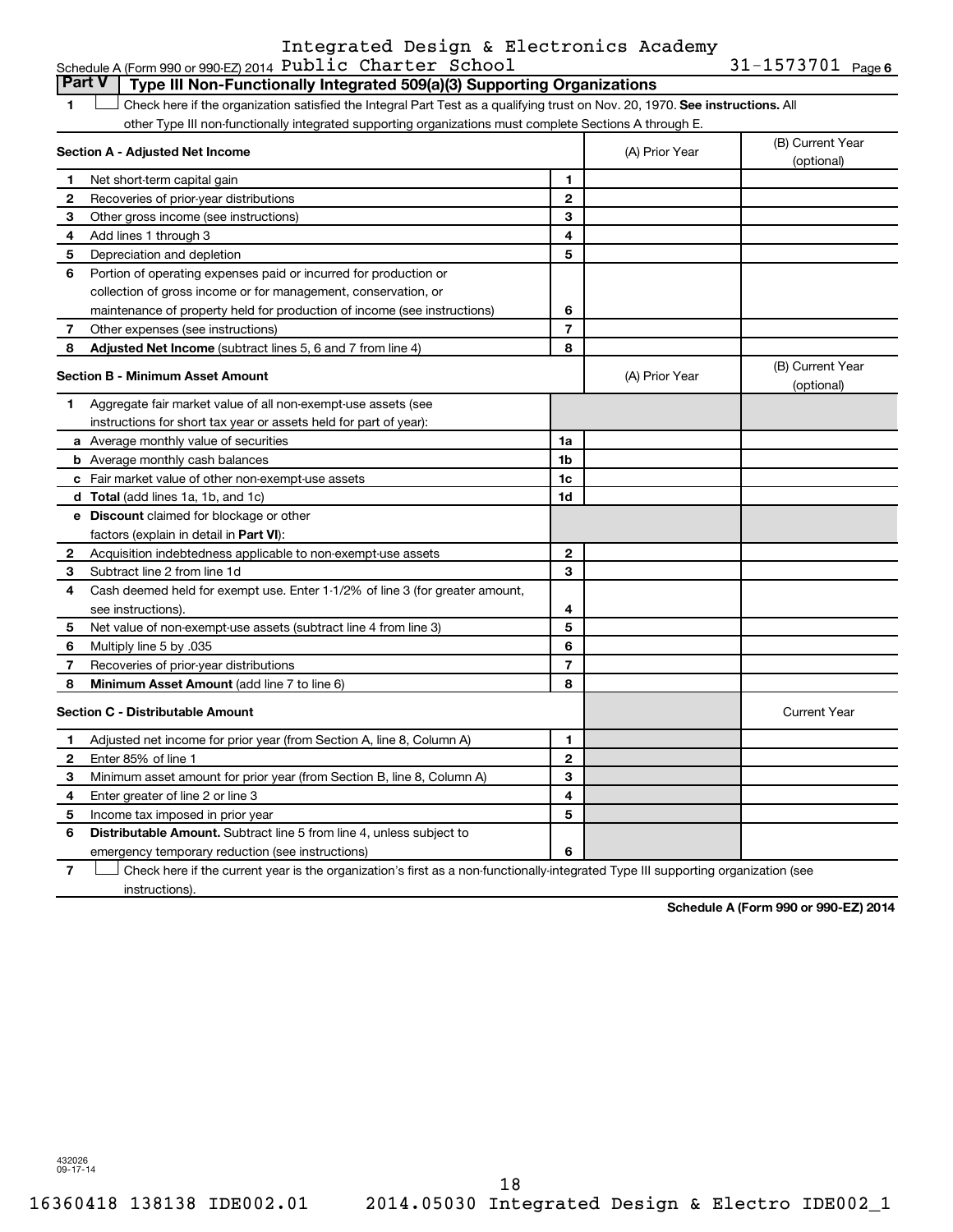### Schedule A (Form 990 or 990-EZ) 2014  ${\tt Public$  **Charter School**  $31-1573701$  **Page**Integrated Design & Electronics Academy

| <b>Part V</b><br>Type III Non-Functionally Integrated 509(a)(3) Supporting Organizations (continued) |                                                                                            |                             |                           |                      |  |  |  |  |
|------------------------------------------------------------------------------------------------------|--------------------------------------------------------------------------------------------|-----------------------------|---------------------------|----------------------|--|--|--|--|
|                                                                                                      | Section D - Distributions<br><b>Current Year</b>                                           |                             |                           |                      |  |  |  |  |
| 1                                                                                                    | Amounts paid to supported organizations to accomplish exempt purposes                      |                             |                           |                      |  |  |  |  |
| 2                                                                                                    | Amounts paid to perform activity that directly furthers exempt purposes of supported       |                             |                           |                      |  |  |  |  |
|                                                                                                      | organizations, in excess of income from activity                                           |                             |                           |                      |  |  |  |  |
| 3                                                                                                    | Administrative expenses paid to accomplish exempt purposes of supported organizations      |                             |                           |                      |  |  |  |  |
| 4                                                                                                    | Amounts paid to acquire exempt-use assets                                                  |                             |                           |                      |  |  |  |  |
| 5                                                                                                    | Qualified set-aside amounts (prior IRS approval required)                                  |                             |                           |                      |  |  |  |  |
| 6                                                                                                    | Other distributions (describe in Part VI). See instructions.                               |                             |                           |                      |  |  |  |  |
| 7                                                                                                    | Total annual distributions. Add lines 1 through 6.                                         |                             |                           |                      |  |  |  |  |
| 8                                                                                                    | Distributions to attentive supported organizations to which the organization is responsive |                             |                           |                      |  |  |  |  |
|                                                                                                      | (provide details in Part VI). See instructions.                                            |                             |                           |                      |  |  |  |  |
| 9                                                                                                    | Distributable amount for 2014 from Section C, line 6                                       |                             |                           |                      |  |  |  |  |
| 10                                                                                                   | Line 8 amount divided by Line 9 amount                                                     |                             |                           |                      |  |  |  |  |
|                                                                                                      |                                                                                            | (i)                         | (ii)                      | (iii)                |  |  |  |  |
|                                                                                                      | Section E - Distribution Allocations (see instructions)                                    | <b>Excess Distributions</b> | <b>Underdistributions</b> | <b>Distributable</b> |  |  |  |  |
|                                                                                                      |                                                                                            |                             | Pre-2014                  | Amount for 2014      |  |  |  |  |
| 1                                                                                                    | Distributable amount for 2014 from Section C, line 6                                       |                             |                           |                      |  |  |  |  |
| 2                                                                                                    | Underdistributions, if any, for years prior to 2014                                        |                             |                           |                      |  |  |  |  |
|                                                                                                      | (reasonable cause required-see instructions)                                               |                             |                           |                      |  |  |  |  |
| 3                                                                                                    | Excess distributions carryover, if any, to 2014:                                           |                             |                           |                      |  |  |  |  |
| a                                                                                                    |                                                                                            |                             |                           |                      |  |  |  |  |
| b                                                                                                    |                                                                                            |                             |                           |                      |  |  |  |  |
| c                                                                                                    |                                                                                            |                             |                           |                      |  |  |  |  |
| d                                                                                                    |                                                                                            |                             |                           |                      |  |  |  |  |
|                                                                                                      | e From 2013                                                                                |                             |                           |                      |  |  |  |  |
| f                                                                                                    | <b>Total</b> of lines 3a through e                                                         |                             |                           |                      |  |  |  |  |
| g                                                                                                    | Applied to underdistributions of prior years                                               |                             |                           |                      |  |  |  |  |
|                                                                                                      | <b>h</b> Applied to 2014 distributable amount                                              |                             |                           |                      |  |  |  |  |
| i.                                                                                                   | Carryover from 2009 not applied (see instructions)                                         |                             |                           |                      |  |  |  |  |
|                                                                                                      | Remainder. Subtract lines 3g, 3h, and 3i from 3f.                                          |                             |                           |                      |  |  |  |  |
| 4                                                                                                    | Distributions for 2014 from Section D,                                                     |                             |                           |                      |  |  |  |  |
|                                                                                                      | line $7:$<br>\$                                                                            |                             |                           |                      |  |  |  |  |
|                                                                                                      | a Applied to underdistributions of prior years                                             |                             |                           |                      |  |  |  |  |
|                                                                                                      | <b>b</b> Applied to 2014 distributable amount                                              |                             |                           |                      |  |  |  |  |
| C                                                                                                    | Remainder. Subtract lines 4a and 4b from 4.                                                |                             |                           |                      |  |  |  |  |
| 5                                                                                                    | Remaining underdistributions for years prior to 2014, if                                   |                             |                           |                      |  |  |  |  |
|                                                                                                      | any. Subtract lines 3g and 4a from line 2 (if amount                                       |                             |                           |                      |  |  |  |  |
|                                                                                                      | greater than zero, see instructions).                                                      |                             |                           |                      |  |  |  |  |
| 6                                                                                                    | Remaining underdistributions for 2014. Subtract lines 3h                                   |                             |                           |                      |  |  |  |  |
|                                                                                                      | and 4b from line 1 (if amount greater than zero, see                                       |                             |                           |                      |  |  |  |  |
|                                                                                                      | instructions).                                                                             |                             |                           |                      |  |  |  |  |
| 7                                                                                                    | Excess distributions carryover to 2015. Add lines 3j                                       |                             |                           |                      |  |  |  |  |
|                                                                                                      | and 4c.                                                                                    |                             |                           |                      |  |  |  |  |
| 8                                                                                                    | Breakdown of line 7:                                                                       |                             |                           |                      |  |  |  |  |
| a                                                                                                    |                                                                                            |                             |                           |                      |  |  |  |  |
| b                                                                                                    |                                                                                            |                             |                           |                      |  |  |  |  |
| c                                                                                                    | d Excess from 2013                                                                         |                             |                           |                      |  |  |  |  |
|                                                                                                      | e Excess from 2014                                                                         |                             |                           |                      |  |  |  |  |
|                                                                                                      |                                                                                            |                             |                           |                      |  |  |  |  |

**Schedule A (Form 990 or 990-EZ) 2014**

432027 09-17-14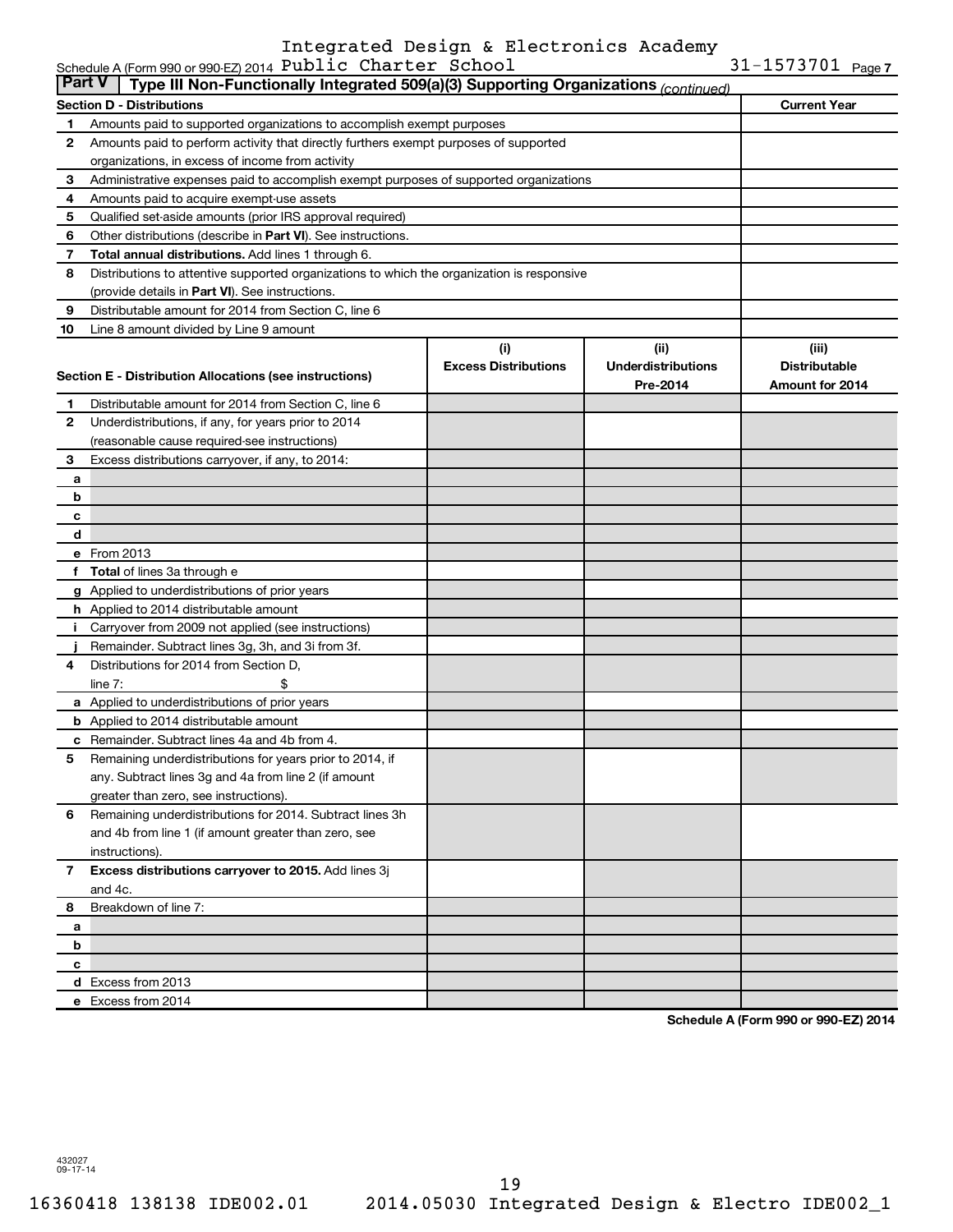| <b>Part VI</b><br>Also complete this part for any additional information. (See instructions). | Supplemental Information. Provide the explanations required by Part II, line 10; Part II, line 17a or 17b; and Part III, line 12. |
|-----------------------------------------------------------------------------------------------|-----------------------------------------------------------------------------------------------------------------------------------|
|                                                                                               |                                                                                                                                   |
|                                                                                               |                                                                                                                                   |
|                                                                                               |                                                                                                                                   |
|                                                                                               |                                                                                                                                   |
|                                                                                               |                                                                                                                                   |
|                                                                                               |                                                                                                                                   |
|                                                                                               |                                                                                                                                   |
|                                                                                               |                                                                                                                                   |
|                                                                                               |                                                                                                                                   |
|                                                                                               |                                                                                                                                   |
|                                                                                               |                                                                                                                                   |
|                                                                                               |                                                                                                                                   |
|                                                                                               |                                                                                                                                   |
|                                                                                               |                                                                                                                                   |
|                                                                                               |                                                                                                                                   |
|                                                                                               |                                                                                                                                   |
|                                                                                               |                                                                                                                                   |
|                                                                                               |                                                                                                                                   |
|                                                                                               |                                                                                                                                   |
|                                                                                               |                                                                                                                                   |
|                                                                                               |                                                                                                                                   |
|                                                                                               |                                                                                                                                   |
|                                                                                               |                                                                                                                                   |
|                                                                                               |                                                                                                                                   |
|                                                                                               |                                                                                                                                   |
|                                                                                               |                                                                                                                                   |
|                                                                                               |                                                                                                                                   |
|                                                                                               |                                                                                                                                   |
|                                                                                               |                                                                                                                                   |
|                                                                                               |                                                                                                                                   |
|                                                                                               |                                                                                                                                   |
|                                                                                               |                                                                                                                                   |
|                                                                                               |                                                                                                                                   |
|                                                                                               |                                                                                                                                   |
|                                                                                               |                                                                                                                                   |
|                                                                                               |                                                                                                                                   |
|                                                                                               |                                                                                                                                   |
|                                                                                               |                                                                                                                                   |
|                                                                                               |                                                                                                                                   |
|                                                                                               |                                                                                                                                   |
| 432028 09-17-14                                                                               | Schedule A (Form 990 or 990-EZ) 2014                                                                                              |
|                                                                                               | $20\,$<br>16360418 138138 IDE002.01<br>2014.05030 Integrated Design & Electro IDE002_1                                            |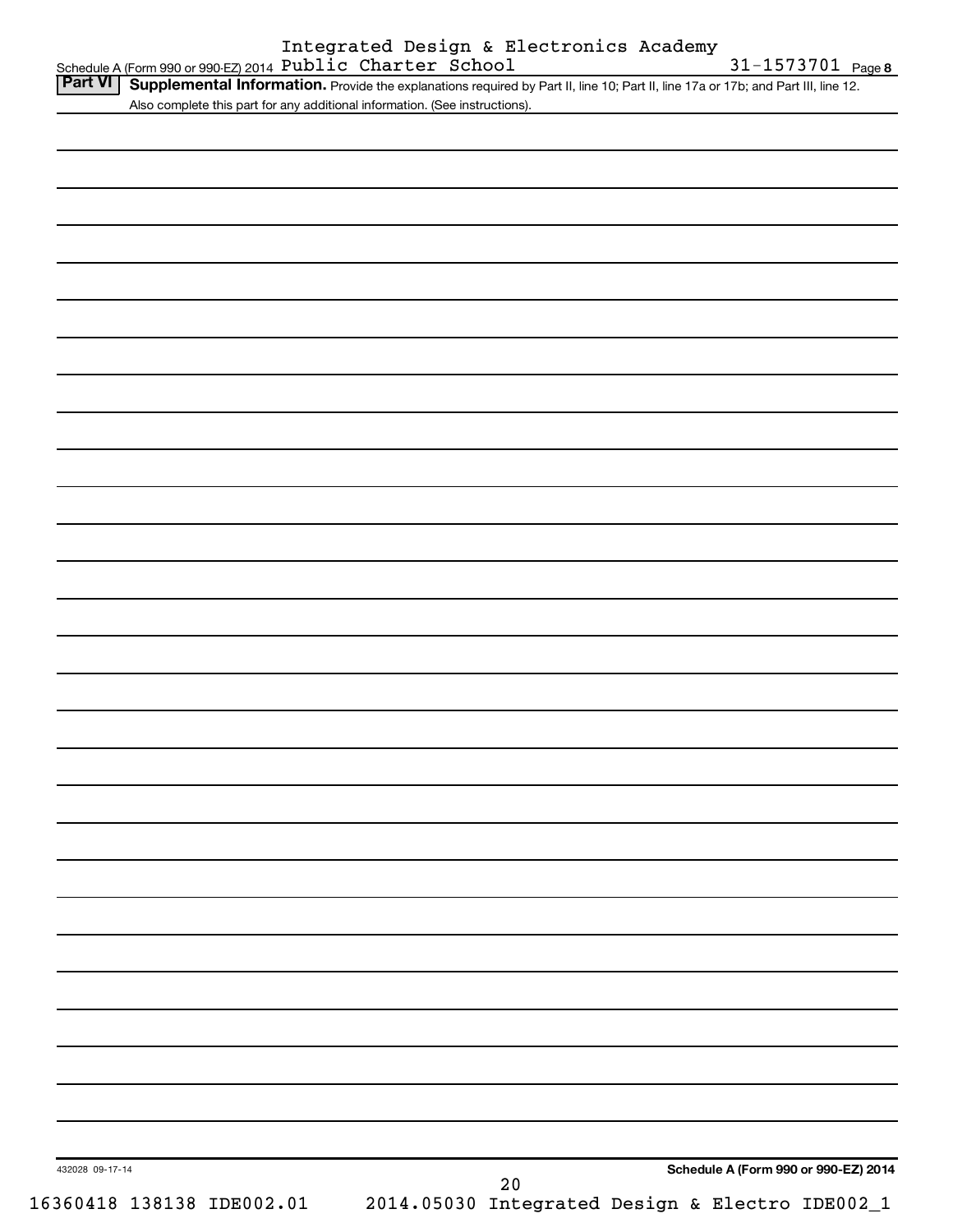Department of the Treasury Internal Revenue Service **(Form 990, 990-EZ,**

# **Schedule B Schedule of Contributors**

**or 990-PF) | Attach to Form 990, Form 990-EZ, or Form 990-PF. | Information about Schedule B (Form 990, 990-EZ, or 990-PF) and** its instructions is at <sub>www.irs.gov/form990  $\cdot$ </sub>

OMB No. 1545-0047

**2014**

**Name of the organization Employer identification number**

Integrated Design & Electronics Academy

Public Charter School 31-1573701

| Filers of:         | Section:                                                                  |
|--------------------|---------------------------------------------------------------------------|
| Form 990 or 990-EZ | $\underline{\mathbf{X}}$ 501(c)( $3$ ) (enter number) organization        |
|                    | 4947(a)(1) nonexempt charitable trust not treated as a private foundation |
|                    | 527 political organization                                                |
| Form 990-PF        | 501(c)(3) exempt private foundation                                       |
|                    | 4947(a)(1) nonexempt charitable trust treated as a private foundation     |
|                    | 501(c)(3) taxable private foundation                                      |

Check if your organization is covered by the General Rule or a Special Rule.

**Note.**  Only a section 501(c)(7), (8), or (10) organization can check boxes for both the General Rule and a Special Rule. See instructions.

#### **General Rule**

**K** For an organization filing Form 990, 990-EZ, or 990-PF that received, during the year, contributions totaling \$5,000 or more (in money or property) from any one contributor. Complete Parts I and II. See instructions for determining a contributor's total contributions.

#### **Special Rules**

 $\Box$ 

any one contributor, during the year, total contributions of the greater of **(1)** \$5,000 or **(2)** 2% of the amount on (i) Form 990, Part VIII, line 1h, For an organization described in section 501(c)(3) filing Form 990 or 990-EZ that met the 33 1/3% support test of the regulations under sections 509(a)(1) and 170(b)(1)(A)(vi), that checked Schedule A (Form 990 or 990-EZ), Part II, line 13, 16a, or 16b, and that received from or (ii) Form 990-EZ, line 1. Complete Parts I and II.  $\Box$ 

year, total contributions of more than \$1,000 *exclusively* for religious, charitable, scientific, literary, or educational purposes, or for For an organization described in section 501(c)(7), (8), or (10) filing Form 990 or 990-EZ that received from any one contributor, during the the prevention of cruelty to children or animals. Complete Parts I, II, and III.  $\Box$ 

purpose. Do not complete any of the parts unless the General Rule applies to this organization because it received nonexclusively year, contributions exclusively for religious, charitable, etc., purposes, but no such contributions totaled more than \$1,000. If this box is checked, enter here the total contributions that were received during the year for an exclusively religious, charitable, etc., For an organization described in section 501(c)(7), (8), or (10) filing Form 990 or 990-EZ that received from any one contributor, during the religious, charitable, etc., contributions totaling \$5,000 or more during the year  $\ldots$  $\ldots$  $\ldots$  $\ldots$  $\ldots$  $\ldots$ 

**Caution.** An organization that is not covered by the General Rule and/or the Special Rules does not file Schedule B (Form 990, 990-EZ, or 990-PF),  **must** but it answer "No" on Part IV, line 2, of its Form 990; or check the box on line H of its Form 990-EZ or on its Form 990-PF, Part I, line 2, to certify that it does not meet the filing requirements of Schedule B (Form 990, 990-EZ, or 990-PF).

LHA For Paperwork Reduction Act Notice, see the Instructions for Form 990, 990-EZ, or 990-PF. Schedule B (Form 990, 990-EZ, or 990-PF) (2014)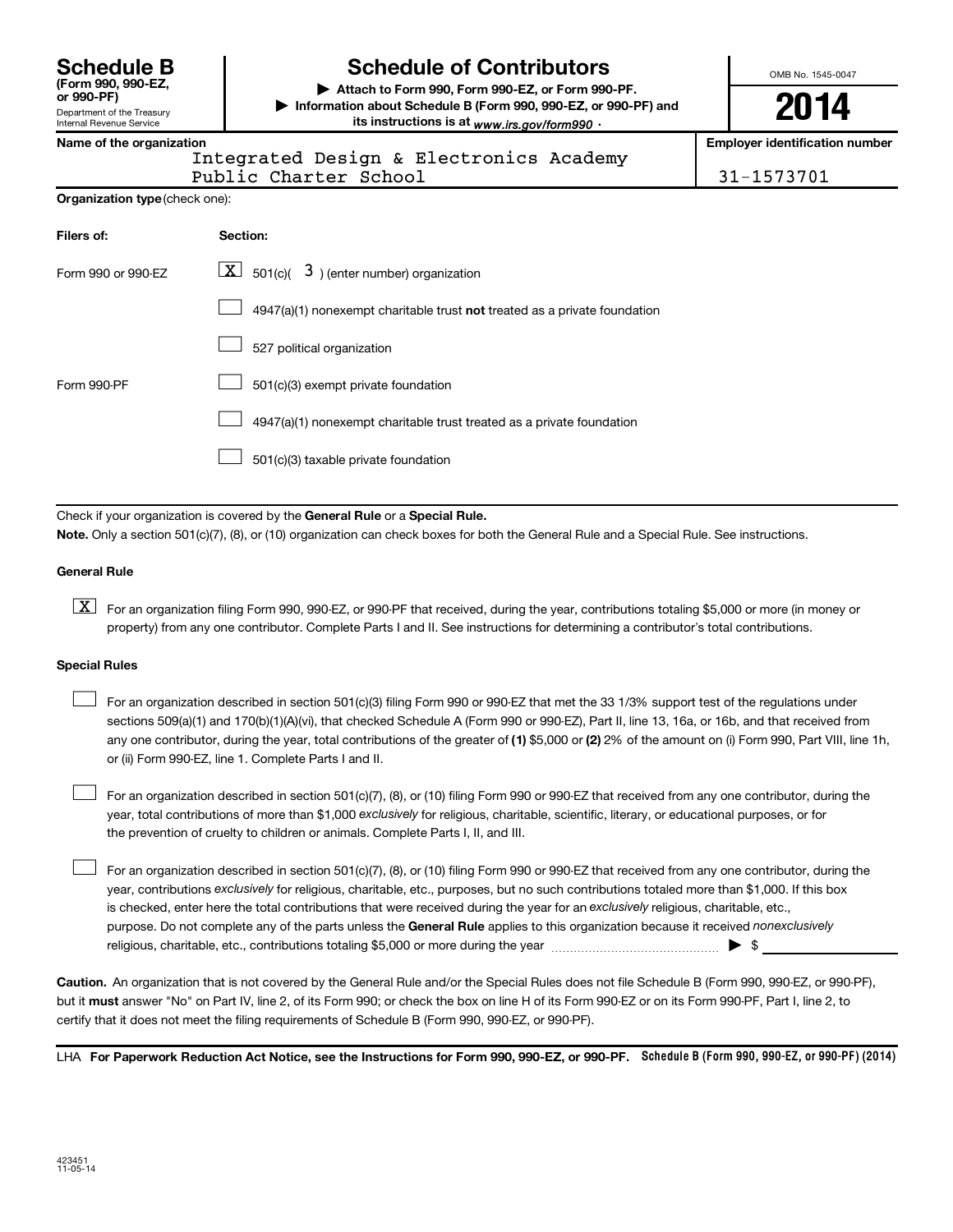#### Schedule B (Form 990, 990-EZ, or 990-PF) (2014)

**Name of organization Employer identification number** Integrated Design & Electronics Academy Public Charter School 31-1573701

| Part I          | <b>Contributors</b> (see instructions). Use duplicate copies of Part I if additional space is needed. |                                   |                                                                                                                           |
|-----------------|-------------------------------------------------------------------------------------------------------|-----------------------------------|---------------------------------------------------------------------------------------------------------------------------|
| (a)<br>No.      | (b)<br>Name, address, and ZIP + 4                                                                     | (c)<br><b>Total contributions</b> | (d)<br>Type of contribution                                                                                               |
| 1               | David Owens<br>307 Rittenhouse St. NW<br>Washington, DC 20011                                         | 6,000.<br>\$                      | $\overline{\mathbf{X}}$<br>Person<br>Payroll<br><b>Noncash</b><br>(Complete Part II for<br>noncash contributions.)        |
| (a)<br>No.      | (b)<br>Name, address, and ZIP + 4                                                                     | (c)<br><b>Total contributions</b> | (d)<br>Type of contribution                                                                                               |
| 2               | Edison Electric Institute<br>701 Pennsylvania Ave. NW<br>Washington, DC 20004                         | 10,000.<br>\$                     | $\overline{\mathbf{X}}$<br>Person<br><b>Payroll</b><br><b>Noncash</b><br>(Complete Part II for<br>noncash contributions.) |
| (a)<br>No.      | (b)<br>Name, address, and ZIP + 4                                                                     | (c)<br><b>Total contributions</b> | (d)<br>Type of contribution                                                                                               |
| 3               | Vanguard Charitable<br>P.O. Box 55766<br>Boston, MA 02205                                             | 13,000.<br>\$                     | $\overline{\mathbf{X}}$<br>Person<br>Payroll<br><b>Noncash</b><br>(Complete Part II for<br>noncash contributions.)        |
| (a)<br>No.      | (b)<br>Name, address, and ZIP + 4                                                                     | (c)<br><b>Total contributions</b> | (d)<br>Type of contribution                                                                                               |
| 4               | US Department of Agriculture<br>1400 Independence Ave, SW<br>Washington, DC 20250                     | 91, 166.<br>\$                    | $\overline{\mathbf{X}}$<br>Person<br>Payroll<br><b>Noncash</b><br>(Complete Part II for<br>noncash contributions.)        |
| (a)<br>No.      | (b)<br>Name, address, and ZIP + 4                                                                     | (c)<br><b>Total contributions</b> | (d)<br>Type of contribution                                                                                               |
| 5               | US Department of Education<br>400 Maryland Ave, SW<br>Washington, DC 20202                            | 588,818.<br>\$                    | $\mathbf{X}$<br>Person<br>Payroll<br><b>Noncash</b><br>(Complete Part II for<br>noncash contributions.)                   |
| (a)<br>No.      | (b)<br>Name, address, and ZIP + 4                                                                     | (c)<br><b>Total contributions</b> | (d)<br>Type of contribution                                                                                               |
| 6               | US Department of Defense<br>1400 Defense Pentagon<br>Washington, DC 20301                             | 76,169.<br>\$                     | $\mathbf{X}$<br>Person<br>Payroll<br><b>Noncash</b><br>(Complete Part II for<br>noncash contributions.)                   |
| 423452 11-05-14 |                                                                                                       |                                   | Schedule B (Form 990, 990-EZ, or 990-PF) (2014)                                                                           |

16360418 138138 IDE002.01 2014.05030 Integrated Design & Electro IDE002\_1

22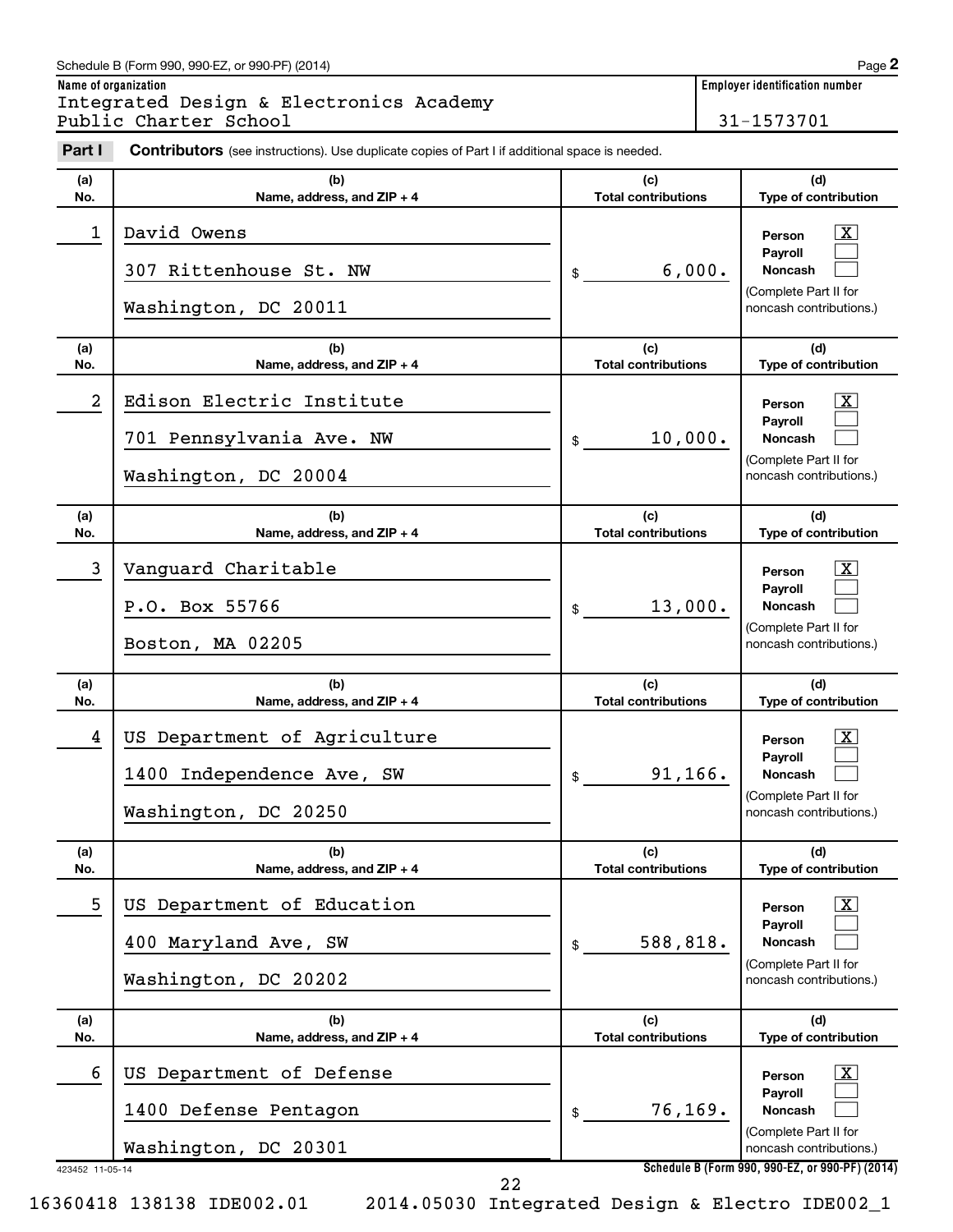| Part II                      | Noncash Property (see instructions). Use duplicate copies of Part II if additional space is needed. |                                                |                      |  |
|------------------------------|-----------------------------------------------------------------------------------------------------|------------------------------------------------|----------------------|--|
| (a)<br>No.<br>from<br>Part I | (c)<br>(b)<br>FMV (or estimate)<br>Description of noncash property given<br>(see instructions)      |                                                | (d)<br>Date received |  |
|                              |                                                                                                     | \$                                             |                      |  |
| (a)<br>No.<br>from<br>Part I | (b)<br>Description of noncash property given                                                        | (c)<br>FMV (or estimate)<br>(see instructions) | (d)<br>Date received |  |
|                              |                                                                                                     | \$                                             |                      |  |
| (a)<br>No.<br>from<br>Part I | (b)<br>Description of noncash property given                                                        | (c)<br>FMV (or estimate)<br>(see instructions) | (d)<br>Date received |  |
|                              |                                                                                                     | \$                                             |                      |  |
| (a)<br>No.<br>from<br>Part I | (b)<br>Description of noncash property given                                                        | (c)<br>FMV (or estimate)<br>(see instructions) | (d)<br>Date received |  |
|                              |                                                                                                     | \$                                             |                      |  |
| (a)<br>No.<br>from<br>Part I | (b)<br>Description of noncash property given                                                        | (c)<br>FMV (or estimate)<br>(see instructions) | (d)<br>Date received |  |
|                              |                                                                                                     | \$                                             |                      |  |
| (a)<br>No.<br>from<br>Part I | (b)<br>Description of noncash property given                                                        | (c)<br>FMV (or estimate)<br>(see instructions) | (d)<br>Date received |  |
|                              |                                                                                                     | \$                                             |                      |  |

#### Schedule B (Form 990, 990-EZ, or 990-PF) (2014) Schedule B (Form 1990, 990-PF) (2014)

**3**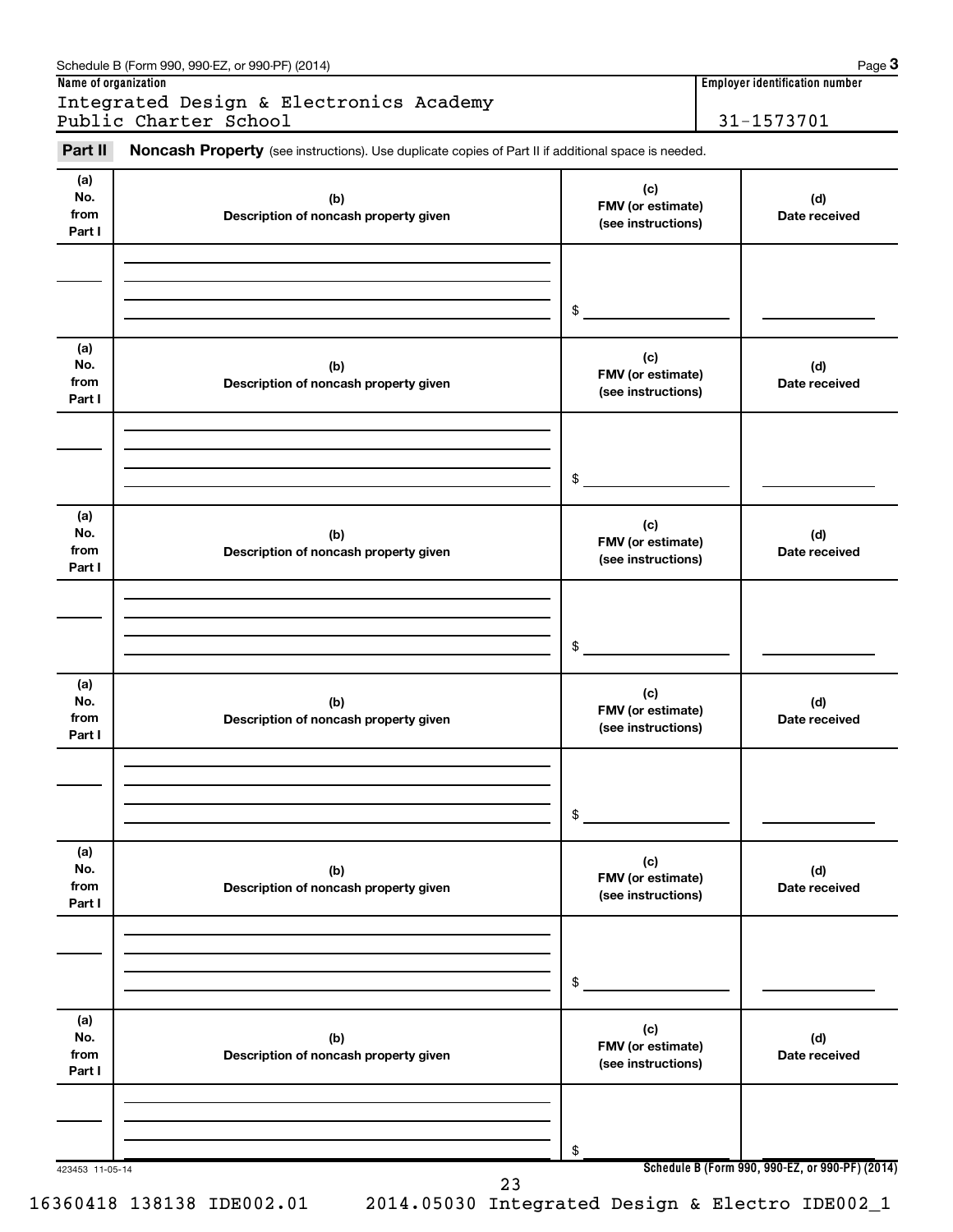| Name of organization      | Integrated Design & Electronics Academy<br>Public Charter School                                                                                                                                                                                                                                                                                                                                                                                                       |                      | <b>Employer identification number</b><br>31-1573701 |
|---------------------------|------------------------------------------------------------------------------------------------------------------------------------------------------------------------------------------------------------------------------------------------------------------------------------------------------------------------------------------------------------------------------------------------------------------------------------------------------------------------|----------------------|-----------------------------------------------------|
| Part III                  | <i>Exclusively</i> religious, charitable, etc., contributions to organizations described in section 501(c)(7), (8), or (10) that total more than \$1,000 for<br>the year from any one contributor. Complete columns (a) through (e) and<br>completing Part III, enter the total of exclusively religious, charitable, etc., contributions of \$1,000 or less for the year. (Enter this info. once.)<br>Use duplicate copies of Part III if additional space is needed. |                      | $\blacktriangleright$ \$                            |
| (a) No.<br>from<br>Part I | (b) Purpose of gift                                                                                                                                                                                                                                                                                                                                                                                                                                                    | (c) Use of gift      | (d) Description of how gift is held                 |
|                           |                                                                                                                                                                                                                                                                                                                                                                                                                                                                        | (e) Transfer of gift |                                                     |
|                           | Transferee's name, address, and ZIP + 4                                                                                                                                                                                                                                                                                                                                                                                                                                |                      | Relationship of transferor to transferee            |
| (a) No.<br>from<br>Part I | (b) Purpose of gift                                                                                                                                                                                                                                                                                                                                                                                                                                                    | (c) Use of gift      | (d) Description of how gift is held                 |
|                           |                                                                                                                                                                                                                                                                                                                                                                                                                                                                        | (e) Transfer of gift |                                                     |
|                           | Transferee's name, address, and ZIP + 4                                                                                                                                                                                                                                                                                                                                                                                                                                |                      | Relationship of transferor to transferee            |
| (a) No.<br>from<br>Part I | (b) Purpose of gift                                                                                                                                                                                                                                                                                                                                                                                                                                                    | (c) Use of gift      | (d) Description of how gift is held                 |
|                           |                                                                                                                                                                                                                                                                                                                                                                                                                                                                        | (e) Transfer of gift |                                                     |
|                           | Transferee's name, address, and $ZIP + 4$                                                                                                                                                                                                                                                                                                                                                                                                                              |                      | Relationship of transferor to transferee            |
| (a) No.<br>from<br>Part I | (b) Purpose of gift                                                                                                                                                                                                                                                                                                                                                                                                                                                    | (c) Use of gift      | (d) Description of how gift is held                 |
|                           |                                                                                                                                                                                                                                                                                                                                                                                                                                                                        | (e) Transfer of gift |                                                     |
|                           | Transferee's name, address, and $ZIP + 4$                                                                                                                                                                                                                                                                                                                                                                                                                              |                      | Relationship of transferor to transferee            |
| 423454 11-05-14           |                                                                                                                                                                                                                                                                                                                                                                                                                                                                        | 24                   | Schedule B (Form 990, 990-EZ, or 990-PF) (2014)     |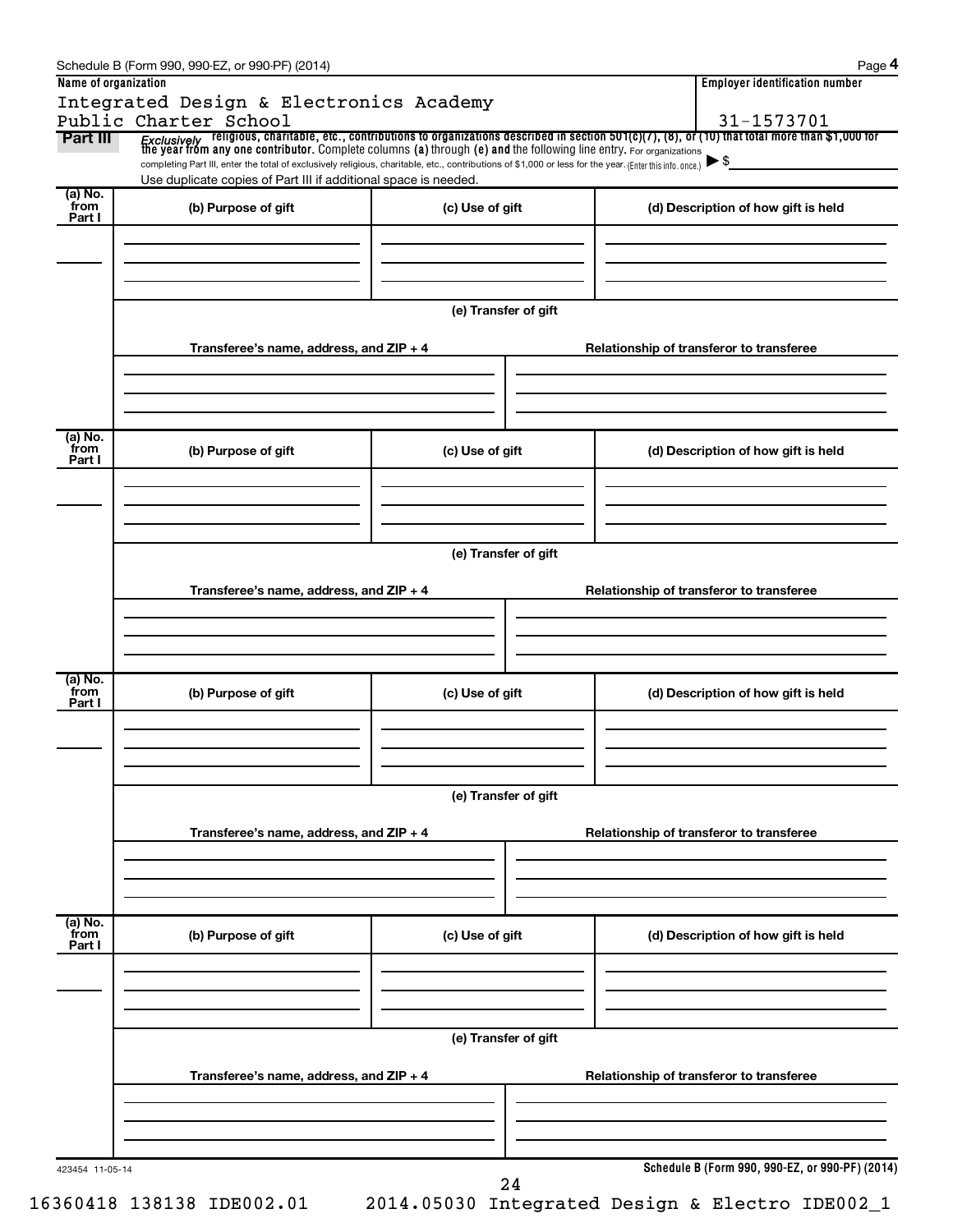|                | <b>SCHEDULE D</b>                                      |                                                                                                        | <b>Supplemental Financial Statements</b>                                                                                                                  |                         | OMB No. 1545-0047               |  |  |  |
|----------------|--------------------------------------------------------|--------------------------------------------------------------------------------------------------------|-----------------------------------------------------------------------------------------------------------------------------------------------------------|-------------------------|---------------------------------|--|--|--|
|                | (Form 990)                                             |                                                                                                        | Complete if the organization answered "Yes" to Form 990,                                                                                                  |                         |                                 |  |  |  |
|                |                                                        |                                                                                                        | Part IV, line 6, 7, 8, 9, 10, 11a, 11b, 11c, 11d, 11e, 11f, 12a, or 12b.                                                                                  |                         | <b>Open to Public</b>           |  |  |  |
|                | Department of the Treasury<br>Internal Revenue Service |                                                                                                        | Attach to Form 990.<br>Information about Schedule D (Form 990) and its instructions is at www.irs.gov/form990.                                            |                         | Inspection                      |  |  |  |
|                | Name of the organization                               |                                                                                                        | <b>Employer identification number</b>                                                                                                                     |                         |                                 |  |  |  |
|                |                                                        | Public Charter School                                                                                  |                                                                                                                                                           |                         | 31-1573701                      |  |  |  |
|                | Part I                                                 |                                                                                                        | Organizations Maintaining Donor Advised Funds or Other Similar Funds or Accounts. Complete if the                                                         |                         |                                 |  |  |  |
|                |                                                        | organization answered "Yes" to Form 990, Part IV, line 6.                                              |                                                                                                                                                           |                         |                                 |  |  |  |
|                |                                                        |                                                                                                        | (a) Donor advised funds                                                                                                                                   |                         | (b) Funds and other accounts    |  |  |  |
| 1              |                                                        |                                                                                                        |                                                                                                                                                           |                         |                                 |  |  |  |
| 2              |                                                        | Aggregate value of contributions to (during year)                                                      |                                                                                                                                                           |                         |                                 |  |  |  |
| 3              |                                                        |                                                                                                        | the control of the control of the control of the control of the control of                                                                                |                         |                                 |  |  |  |
| 4              |                                                        |                                                                                                        |                                                                                                                                                           |                         |                                 |  |  |  |
| 5              |                                                        |                                                                                                        | Did the organization inform all donors and donor advisors in writing that the assets held in donor advised funds                                          |                         |                                 |  |  |  |
|                |                                                        |                                                                                                        |                                                                                                                                                           |                         | Yes<br><b>No</b>                |  |  |  |
| 6              |                                                        |                                                                                                        | Did the organization inform all grantees, donors, and donor advisors in writing that grant funds can be used only                                         |                         |                                 |  |  |  |
|                |                                                        |                                                                                                        | for charitable purposes and not for the benefit of the donor or donor advisor, or for any other purpose conferring                                        |                         |                                 |  |  |  |
|                | impermissible private benefit?                         |                                                                                                        |                                                                                                                                                           |                         | Yes<br>No                       |  |  |  |
| Part II        |                                                        |                                                                                                        | Conservation Easements. Complete if the organization answered "Yes" to Form 990, Part IV, line 7.                                                         |                         |                                 |  |  |  |
| 1              |                                                        | Purpose(s) of conservation easements held by the organization (check all that apply).                  |                                                                                                                                                           |                         |                                 |  |  |  |
|                |                                                        | Preservation of land for public use (e.g., recreation or education)                                    | Preservation of a historically important land area                                                                                                        |                         |                                 |  |  |  |
|                |                                                        | Protection of natural habitat                                                                          | Preservation of a certified historic structure                                                                                                            |                         |                                 |  |  |  |
|                |                                                        | Preservation of open space                                                                             |                                                                                                                                                           |                         |                                 |  |  |  |
| 2              |                                                        |                                                                                                        | Complete lines 2a through 2d if the organization held a qualified conservation contribution in the form of a conservation easement on the last            |                         |                                 |  |  |  |
|                | day of the tax year.                                   |                                                                                                        |                                                                                                                                                           |                         | Held at the End of the Tax Year |  |  |  |
|                |                                                        |                                                                                                        |                                                                                                                                                           |                         |                                 |  |  |  |
|                |                                                        |                                                                                                        |                                                                                                                                                           | 2a<br>2b                |                                 |  |  |  |
| b              |                                                        |                                                                                                        |                                                                                                                                                           | 2c                      |                                 |  |  |  |
| с              |                                                        |                                                                                                        | d Number of conservation easements included in (c) acquired after 8/17/06, and not on a historic structure                                                |                         |                                 |  |  |  |
|                |                                                        |                                                                                                        |                                                                                                                                                           | 2d                      |                                 |  |  |  |
| з              |                                                        |                                                                                                        | Number of conservation easements modified, transferred, released, extinguished, or terminated by the organization during the tax                          |                         |                                 |  |  |  |
|                | year                                                   |                                                                                                        |                                                                                                                                                           |                         |                                 |  |  |  |
| 4              |                                                        | Number of states where property subject to conservation easement is located $\blacktriangleright$      |                                                                                                                                                           |                         |                                 |  |  |  |
| 5              |                                                        | Does the organization have a written policy regarding the periodic monitoring, inspection, handling of |                                                                                                                                                           |                         |                                 |  |  |  |
|                |                                                        |                                                                                                        |                                                                                                                                                           |                         | Yes<br><b>No</b>                |  |  |  |
|                |                                                        |                                                                                                        | Staff and volunteer hours devoted to monitoring, inspecting, and enforcing conservation easements during the year                                         |                         |                                 |  |  |  |
| 7              |                                                        |                                                                                                        | Amount of expenses incurred in monitoring, inspecting, and enforcing conservation easements during the year $\triangleright$ \$                           |                         |                                 |  |  |  |
| 8              |                                                        |                                                                                                        | Does each conservation easement reported on line 2(d) above satisfy the requirements of section 170(h)(4)(B)(i)                                           |                         |                                 |  |  |  |
|                |                                                        |                                                                                                        |                                                                                                                                                           |                         | Yes<br>No                       |  |  |  |
| 9              |                                                        |                                                                                                        | In Part XIII, describe how the organization reports conservation easements in its revenue and expense statement, and balance sheet, and                   |                         |                                 |  |  |  |
|                |                                                        |                                                                                                        | include, if applicable, the text of the footnote to the organization's financial statements that describes the organization's accounting for              |                         |                                 |  |  |  |
|                | conservation easements.                                |                                                                                                        |                                                                                                                                                           |                         |                                 |  |  |  |
|                | Part III                                               |                                                                                                        | Organizations Maintaining Collections of Art, Historical Treasures, or Other Similar Assets.                                                              |                         |                                 |  |  |  |
|                |                                                        | Complete if the organization answered "Yes" to Form 990, Part IV, line 8.                              |                                                                                                                                                           |                         |                                 |  |  |  |
|                |                                                        |                                                                                                        | 1a If the organization elected, as permitted under SFAS 116 (ASC 958), not to report in its revenue statement and balance sheet works of art,             |                         |                                 |  |  |  |
|                |                                                        |                                                                                                        | historical treasures, or other similar assets held for public exhibition, education, or research in furtherance of public service, provide, in Part XIII, |                         |                                 |  |  |  |
|                |                                                        | the text of the footnote to its financial statements that describes these items.                       |                                                                                                                                                           |                         |                                 |  |  |  |
|                |                                                        |                                                                                                        | b If the organization elected, as permitted under SFAS 116 (ASC 958), to report in its revenue statement and balance sheet works of art, historical       |                         |                                 |  |  |  |
|                |                                                        |                                                                                                        | treasures, or other similar assets held for public exhibition, education, or research in furtherance of public service, provide the following amounts     |                         |                                 |  |  |  |
|                | relating to these items:                               |                                                                                                        |                                                                                                                                                           |                         |                                 |  |  |  |
|                |                                                        |                                                                                                        | (i) Revenue included in Form 990, Part VIII, line 1 [1] [1] [1] [1] [1] [1] [1] [1] Revenue included in Form 990, Part VIII, line 1                       |                         | $\triangleright$ \$             |  |  |  |
|                |                                                        |                                                                                                        |                                                                                                                                                           | $\blacktriangleright$ s |                                 |  |  |  |
| 2              |                                                        |                                                                                                        | If the organization received or held works of art, historical treasures, or other similar assets for financial gain, provide                              |                         |                                 |  |  |  |
|                |                                                        | the following amounts required to be reported under SFAS 116 (ASC 958) relating to these items:        |                                                                                                                                                           |                         |                                 |  |  |  |
| а              |                                                        |                                                                                                        |                                                                                                                                                           |                         | $\triangleright$ \$             |  |  |  |
|                |                                                        |                                                                                                        |                                                                                                                                                           |                         |                                 |  |  |  |
|                |                                                        |                                                                                                        |                                                                                                                                                           |                         |                                 |  |  |  |
| 432051         |                                                        | LHA For Paperwork Reduction Act Notice, see the Instructions for Form 990.                             |                                                                                                                                                           |                         | Schedule D (Form 990) 2014      |  |  |  |
| $10 - 01 - 14$ |                                                        |                                                                                                        |                                                                                                                                                           |                         |                                 |  |  |  |
|                |                                                        |                                                                                                        | 25                                                                                                                                                        |                         |                                 |  |  |  |

16360418 138138 IDE002.01 2014.05030 Integrated Design & Electro IDE002\_1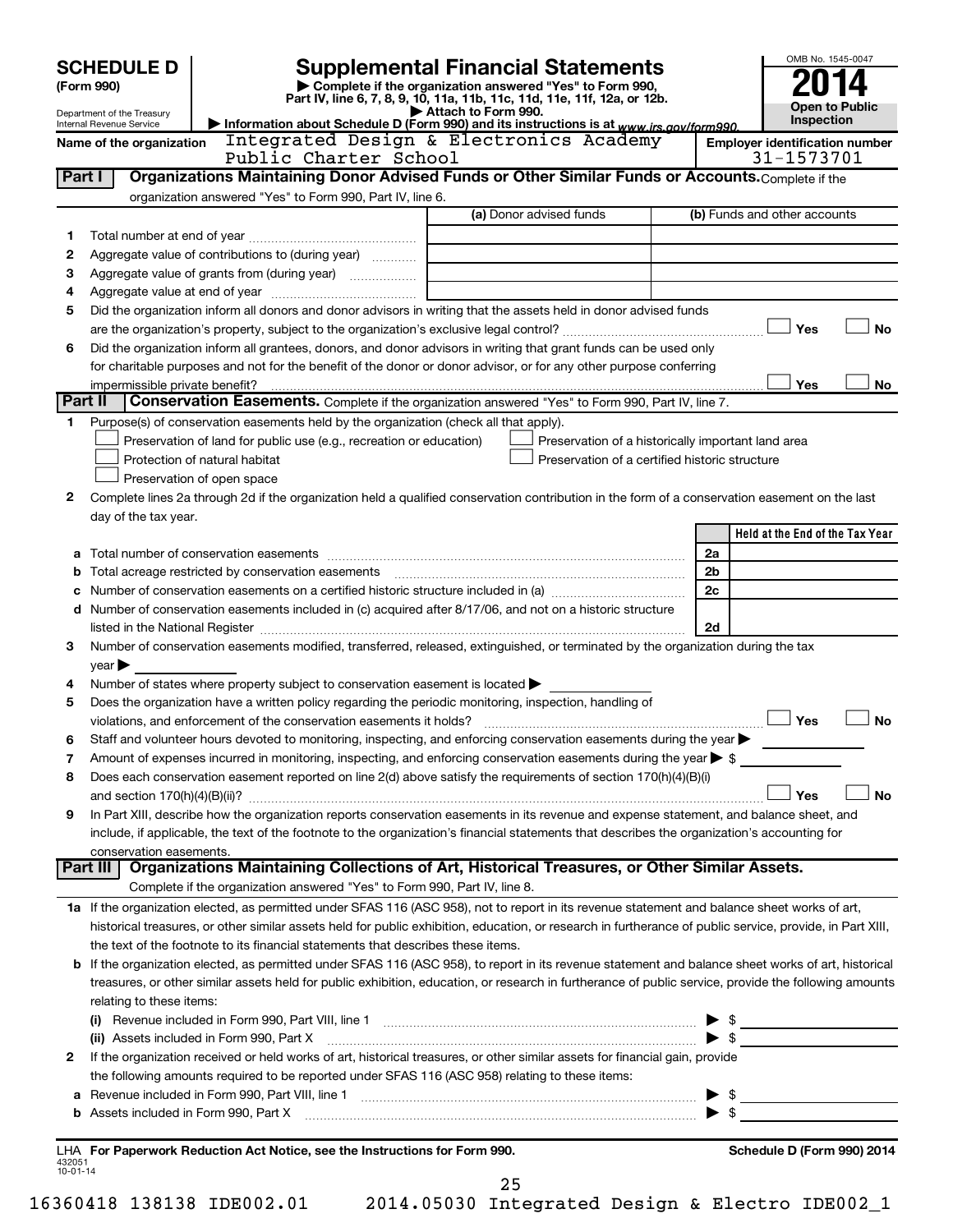|        |                                                                                                                                                                                                                                                           | Integrated Design & Electronics Academy |  |                |                           |  |                                                                             |                            |           |  |
|--------|-----------------------------------------------------------------------------------------------------------------------------------------------------------------------------------------------------------------------------------------------------------|-----------------------------------------|--|----------------|---------------------------|--|-----------------------------------------------------------------------------|----------------------------|-----------|--|
|        | Schedule D (Form 990) 2014                                                                                                                                                                                                                                | Public Charter School                   |  |                |                           |  |                                                                             | 31-1573701 Page 2          |           |  |
|        | Part III<br>Organizations Maintaining Collections of Art, Historical Treasures, or Other Similar Assets(continued)                                                                                                                                        |                                         |  |                |                           |  |                                                                             |                            |           |  |
| З      | Using the organization's acquisition, accession, and other records, check any of the following that are a significant use of its collection items                                                                                                         |                                         |  |                |                           |  |                                                                             |                            |           |  |
|        | (check all that apply):                                                                                                                                                                                                                                   |                                         |  |                |                           |  |                                                                             |                            |           |  |
| a      | Public exhibition                                                                                                                                                                                                                                         | d                                       |  |                | Loan or exchange programs |  |                                                                             |                            |           |  |
| b      | Other the contract of the contract of the contract of the contract of the contract of the contract of the contract of the contract of the contract of the contract of the contract of the contract of the contract of the cont<br>Scholarly research<br>e |                                         |  |                |                           |  |                                                                             |                            |           |  |
| C      | Preservation for future generations                                                                                                                                                                                                                       |                                         |  |                |                           |  |                                                                             |                            |           |  |
| 4      | Provide a description of the organization's collections and explain how they further the organization's exempt purpose in Part XIII.                                                                                                                      |                                         |  |                |                           |  |                                                                             |                            |           |  |
| 5      | During the year, did the organization solicit or receive donations of art, historical treasures, or other similar assets                                                                                                                                  |                                         |  |                |                           |  |                                                                             |                            |           |  |
|        |                                                                                                                                                                                                                                                           |                                         |  |                |                           |  |                                                                             | Yes                        | No        |  |
|        | Part IV<br>Escrow and Custodial Arrangements. Complete if the organization answered "Yes" to Form 990, Part IV, line 9, or                                                                                                                                |                                         |  |                |                           |  |                                                                             |                            |           |  |
|        | reported an amount on Form 990, Part X, line 21.                                                                                                                                                                                                          |                                         |  |                |                           |  |                                                                             |                            |           |  |
|        | 1a Is the organization an agent, trustee, custodian or other intermediary for contributions or other assets not included                                                                                                                                  |                                         |  |                |                           |  |                                                                             |                            |           |  |
|        |                                                                                                                                                                                                                                                           |                                         |  |                |                           |  |                                                                             | Yes                        | <b>No</b> |  |
|        | b If "Yes," explain the arrangement in Part XIII and complete the following table:                                                                                                                                                                        |                                         |  |                |                           |  |                                                                             |                            |           |  |
|        |                                                                                                                                                                                                                                                           |                                         |  |                |                           |  |                                                                             | Amount                     |           |  |
|        |                                                                                                                                                                                                                                                           |                                         |  |                |                           |  | 1c                                                                          |                            |           |  |
|        |                                                                                                                                                                                                                                                           |                                         |  |                |                           |  | 1d                                                                          |                            |           |  |
|        | e Distributions during the year manufactured and an account of the year manufactured and account of the year manufactured and account of the USA of the Distributions during the year                                                                     |                                         |  |                |                           |  | 1e                                                                          |                            |           |  |
| f      |                                                                                                                                                                                                                                                           |                                         |  |                |                           |  | 1f                                                                          |                            |           |  |
|        | 2a Did the organization include an amount on Form 990, Part X, line 21, for escrow or custodial account liability?                                                                                                                                        |                                         |  |                |                           |  |                                                                             | Yes                        | No        |  |
| Part V | <b>b</b> If "Yes," explain the arrangement in Part XIII. Check here if the explanation has been provided in Part XIII                                                                                                                                     |                                         |  |                |                           |  |                                                                             |                            |           |  |
|        | <b>Endowment Funds.</b> Complete if the organization answered "Yes" to Form 990, Part IV, line 10.                                                                                                                                                        |                                         |  |                |                           |  |                                                                             |                            |           |  |
|        |                                                                                                                                                                                                                                                           | (a) Current year                        |  | (b) Prior year |                           |  | (c) Two years back $\vert$ (d) Three years back $\vert$ (e) Four years back |                            |           |  |
|        |                                                                                                                                                                                                                                                           |                                         |  |                |                           |  |                                                                             |                            |           |  |
| b      |                                                                                                                                                                                                                                                           |                                         |  |                |                           |  |                                                                             |                            |           |  |
|        | Net investment earnings, gains, and losses                                                                                                                                                                                                                |                                         |  |                |                           |  |                                                                             |                            |           |  |
|        |                                                                                                                                                                                                                                                           |                                         |  |                |                           |  |                                                                             |                            |           |  |
|        | e Other expenditures for facilities                                                                                                                                                                                                                       |                                         |  |                |                           |  |                                                                             |                            |           |  |
|        | and programs                                                                                                                                                                                                                                              |                                         |  |                |                           |  |                                                                             |                            |           |  |
| Ť.     |                                                                                                                                                                                                                                                           |                                         |  |                |                           |  |                                                                             |                            |           |  |
| g      | End of year balance                                                                                                                                                                                                                                       |                                         |  |                |                           |  |                                                                             |                            |           |  |
| 2      | Provide the estimated percentage of the current year end balance (line 1g, column (a)) held as:                                                                                                                                                           |                                         |  |                |                           |  |                                                                             |                            |           |  |
| а      | Board designated or quasi-endowment                                                                                                                                                                                                                       |                                         |  |                |                           |  |                                                                             |                            |           |  |
| b      | Permanent endowment                                                                                                                                                                                                                                       | %                                       |  |                |                           |  |                                                                             |                            |           |  |
|        | c Temporarily restricted endowment $\blacktriangleright$                                                                                                                                                                                                  | %                                       |  |                |                           |  |                                                                             |                            |           |  |
|        | The percentages in lines 2a, 2b, and 2c should equal 100%.                                                                                                                                                                                                |                                         |  |                |                           |  |                                                                             |                            |           |  |
|        | 3a Are there endowment funds not in the possession of the organization that are held and administered for the organization                                                                                                                                |                                         |  |                |                           |  |                                                                             |                            |           |  |
|        | by:                                                                                                                                                                                                                                                       |                                         |  |                |                           |  |                                                                             |                            | Yes<br>No |  |
|        | (i)                                                                                                                                                                                                                                                       |                                         |  |                |                           |  |                                                                             | 3a(i)                      |           |  |
|        | (ii) related organizations                                                                                                                                                                                                                                |                                         |  |                |                           |  |                                                                             | 3a(ii)                     |           |  |
|        |                                                                                                                                                                                                                                                           |                                         |  |                |                           |  |                                                                             | 3 <sub>b</sub>             |           |  |
|        | Describe in Part XIII the intended uses of the organization's endowment funds.                                                                                                                                                                            |                                         |  |                |                           |  |                                                                             |                            |           |  |
|        | <b>Part VI</b><br>Land, Buildings, and Equipment.                                                                                                                                                                                                         |                                         |  |                |                           |  |                                                                             |                            |           |  |
|        | Complete if the organization answered "Yes" to Form 990, Part IV, line 11a. See Form 990, Part X, line 10.                                                                                                                                                |                                         |  |                |                           |  |                                                                             |                            |           |  |
|        | Description of property                                                                                                                                                                                                                                   | (a) Cost or other                       |  |                | (b) Cost or other         |  | (c) Accumulated                                                             | (d) Book value             |           |  |
|        |                                                                                                                                                                                                                                                           | basis (investment)                      |  |                | basis (other)             |  | depreciation                                                                |                            |           |  |
|        |                                                                                                                                                                                                                                                           |                                         |  |                | 150,000.                  |  |                                                                             |                            | 150,000.  |  |
|        |                                                                                                                                                                                                                                                           |                                         |  |                | 12,890,702.               |  | $2,070,236$ .                                                               | 10,820,466.                |           |  |
|        |                                                                                                                                                                                                                                                           |                                         |  |                |                           |  |                                                                             |                            |           |  |
|        |                                                                                                                                                                                                                                                           |                                         |  |                | 2,484,365.                |  | 2,430,208.                                                                  |                            | 54, 157.  |  |
|        |                                                                                                                                                                                                                                                           |                                         |  |                |                           |  |                                                                             |                            |           |  |
|        | Total. Add lines 1a through 1e. (Column (d) must equal Form 990, Part X, column (B), line 10c.)                                                                                                                                                           |                                         |  |                |                           |  |                                                                             | 11,024,623.                |           |  |
|        |                                                                                                                                                                                                                                                           |                                         |  |                |                           |  |                                                                             | Schedule D (Form 990) 2014 |           |  |

432052 10-01-14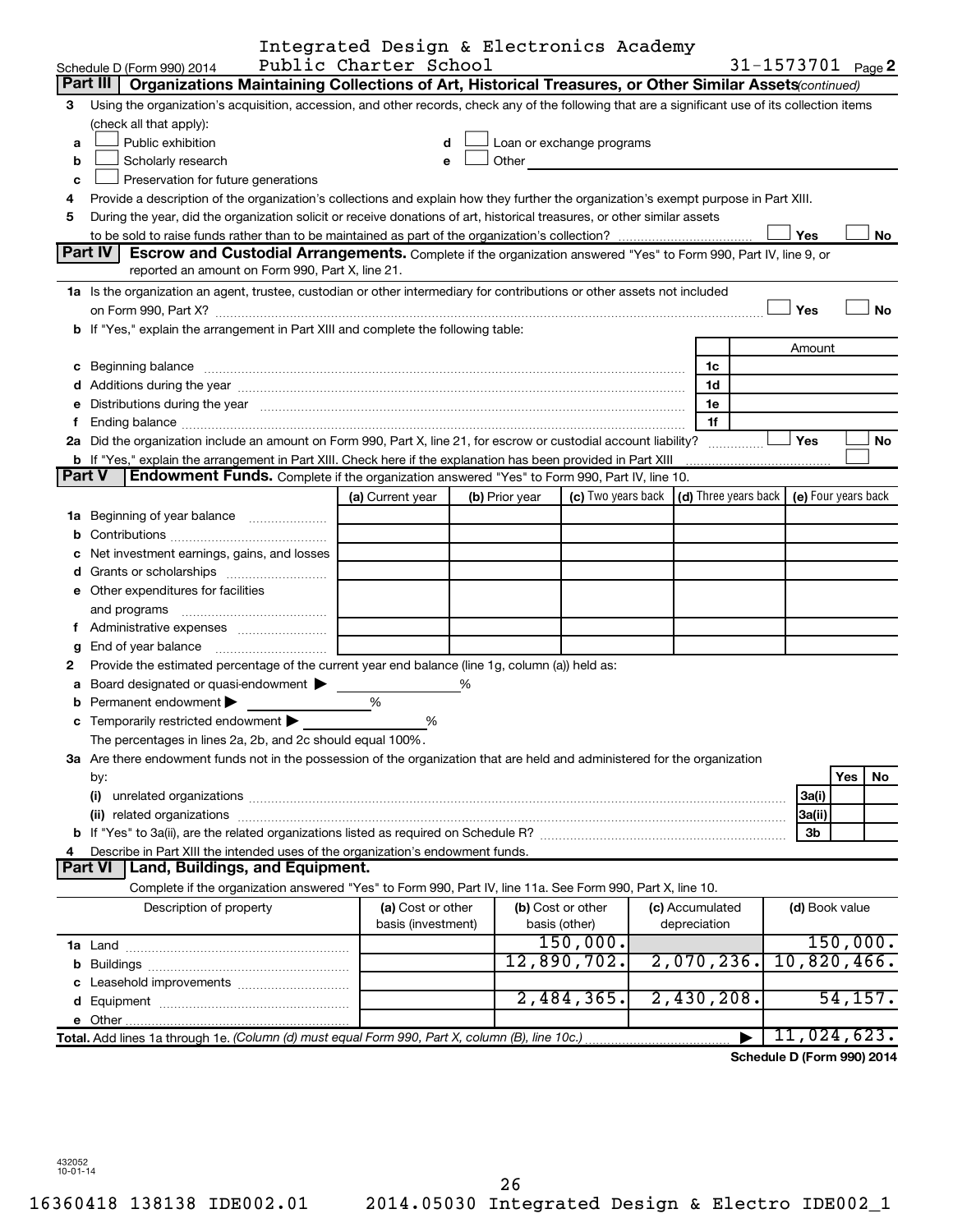|                       | Integrated Design & Electronics Academy |                        |  |
|-----------------------|-----------------------------------------|------------------------|--|
| Public Charter School |                                         | 31-1573701 $_{Page}$ 3 |  |

|            | Public Charter School<br>Schedule D (Form 990) 2014                                                                                                      |                 |                | $31 - 1573701$ Page 3                                     |
|------------|----------------------------------------------------------------------------------------------------------------------------------------------------------|-----------------|----------------|-----------------------------------------------------------|
|            | Part VII Investments - Other Securities.                                                                                                                 |                 |                |                                                           |
|            | Complete if the organization answered "Yes" to Form 990, Part IV, line 11b. See Form 990, Part X, line 12.                                               |                 |                |                                                           |
|            | (a) Description of security or category (including name of security)                                                                                     | (b) Book value  |                | (c) Method of valuation: Cost or end-of-year market value |
|            |                                                                                                                                                          |                 |                |                                                           |
|            |                                                                                                                                                          |                 |                |                                                           |
| (3) Other  |                                                                                                                                                          |                 |                |                                                           |
| (A)        |                                                                                                                                                          |                 |                |                                                           |
| (B)        |                                                                                                                                                          |                 |                |                                                           |
| (C)        |                                                                                                                                                          |                 |                |                                                           |
| (D)        |                                                                                                                                                          |                 |                |                                                           |
| (E)        |                                                                                                                                                          |                 |                |                                                           |
| (F)<br>(G) |                                                                                                                                                          |                 |                |                                                           |
| (H)        |                                                                                                                                                          |                 |                |                                                           |
|            | Total. (Col. (b) must equal Form 990, Part X, col. (B) line 12.)                                                                                         |                 |                |                                                           |
|            | Part VIII Investments - Program Related.                                                                                                                 |                 |                |                                                           |
|            | Complete if the organization answered "Yes" to Form 990, Part IV, line 11c. See Form 990, Part X, line 13.                                               |                 |                |                                                           |
|            | (a) Description of investment                                                                                                                            | (b) Book value  |                | (c) Method of valuation: Cost or end-of-year market value |
| (1)        |                                                                                                                                                          |                 |                |                                                           |
| (2)        |                                                                                                                                                          |                 |                |                                                           |
| (3)        |                                                                                                                                                          |                 |                |                                                           |
| (4)        |                                                                                                                                                          |                 |                |                                                           |
| (5)        |                                                                                                                                                          |                 |                |                                                           |
| (6)        |                                                                                                                                                          |                 |                |                                                           |
| (7)        |                                                                                                                                                          |                 |                |                                                           |
| (8)        |                                                                                                                                                          |                 |                |                                                           |
| (9)        |                                                                                                                                                          |                 |                |                                                           |
|            | Total. (Col. (b) must equal Form 990, Part X, col. (B) line $13.$ )                                                                                      |                 |                |                                                           |
| Part IX    | <b>Other Assets.</b>                                                                                                                                     |                 |                |                                                           |
|            | Complete if the organization answered "Yes" to Form 990, Part IV, line 11d. See Form 990, Part X, line 15.                                               |                 |                |                                                           |
|            |                                                                                                                                                          | (a) Description |                | (b) Book value                                            |
| (1)        |                                                                                                                                                          |                 |                |                                                           |
| (2)        |                                                                                                                                                          |                 |                |                                                           |
| (3)        |                                                                                                                                                          |                 |                |                                                           |
| (4)        |                                                                                                                                                          |                 |                |                                                           |
| (5)        |                                                                                                                                                          |                 |                |                                                           |
| (6)        |                                                                                                                                                          |                 |                |                                                           |
| (7)        |                                                                                                                                                          |                 |                |                                                           |
| (8)        |                                                                                                                                                          |                 |                |                                                           |
| (9)        |                                                                                                                                                          |                 |                |                                                           |
|            | Total. (Column (b) must equal Form 990, Part X, col. (B) line 15.)                                                                                       |                 |                |                                                           |
| Part X     | <b>Other Liabilities.</b>                                                                                                                                |                 |                |                                                           |
|            | Complete if the organization answered "Yes" to Form 990, Part IV, line 11e or 11f. See Form 990, Part X, line 25.<br>(a) Description of liability        |                 | (b) Book value |                                                           |
| 1.         |                                                                                                                                                          |                 |                |                                                           |
| (1)        | Federal income taxes<br><b>Accrued Interest</b>                                                                                                          |                 | 712,513.       |                                                           |
| (2)        |                                                                                                                                                          |                 |                |                                                           |
| (3)        |                                                                                                                                                          |                 |                |                                                           |
| (4)<br>(5) |                                                                                                                                                          |                 |                |                                                           |
| (6)        |                                                                                                                                                          |                 |                |                                                           |
| (7)        |                                                                                                                                                          |                 |                |                                                           |
| (8)        |                                                                                                                                                          |                 |                |                                                           |
| (9)        |                                                                                                                                                          |                 |                |                                                           |
|            | Total. (Column (b) must equal Form 990, Part X, col. (B) line 25.)                                                                                       |                 | 712,513.       |                                                           |
|            | 2. Liability for uncertain tax positions. In Part XIII, provide the text of the footnote to the organization's financial statements that reports the     |                 |                |                                                           |
|            | organization's liability for uncertain tax positions under FIN 48 (ASC 740). Check here if the text of the footnote has been provided in Part XIII $ X $ |                 |                |                                                           |

432053 10-01-14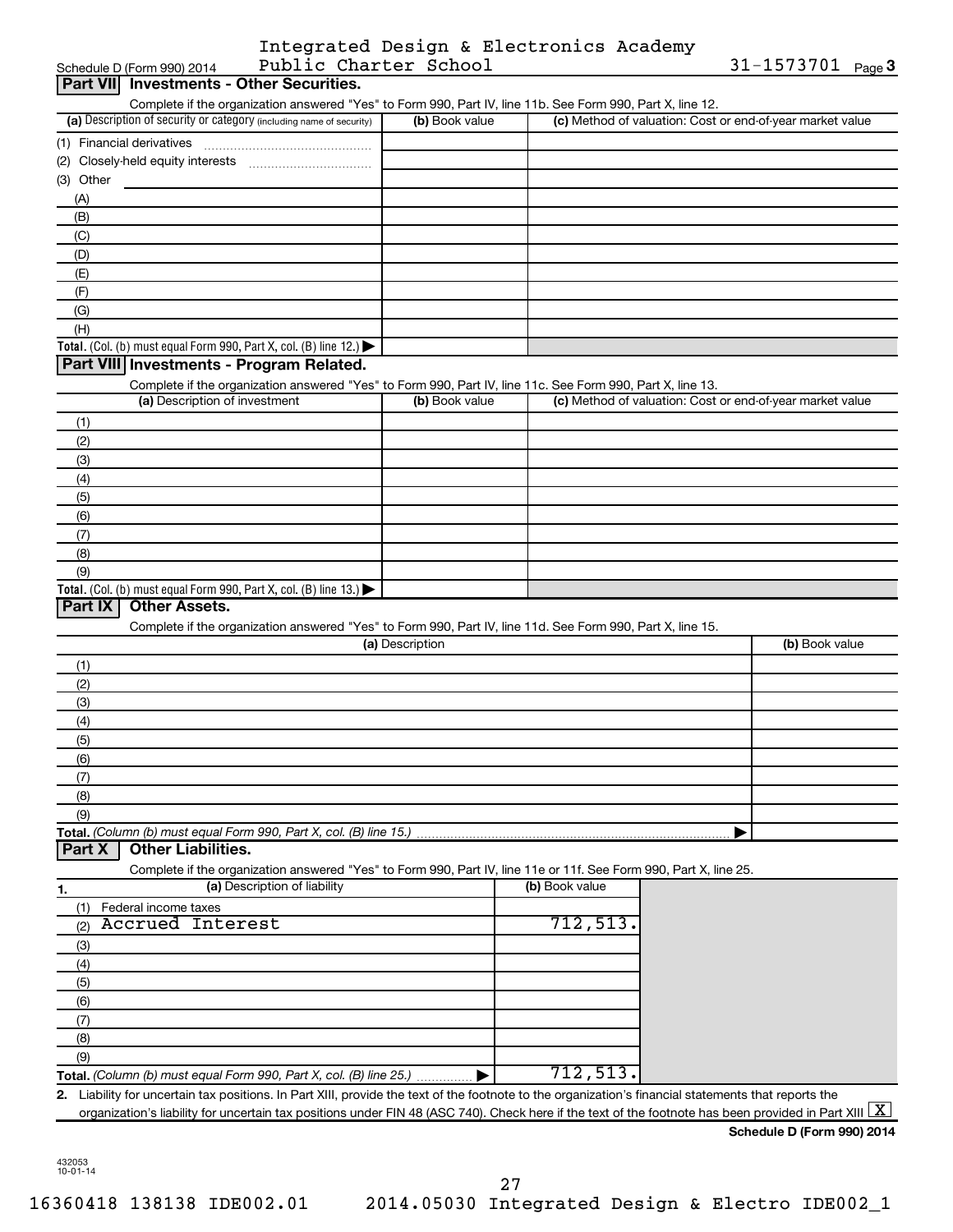|   | Integrated Design & Electronics Academy                                                                                                                                                                                             |                |                |                   |  |  |  |  |  |
|---|-------------------------------------------------------------------------------------------------------------------------------------------------------------------------------------------------------------------------------------|----------------|----------------|-------------------|--|--|--|--|--|
|   | Public Charter School<br>Schedule D (Form 990) 2014                                                                                                                                                                                 |                |                | 31-1573701 Page 4 |  |  |  |  |  |
|   | Part XI   Reconciliation of Revenue per Audited Financial Statements With Revenue per Return.                                                                                                                                       |                |                |                   |  |  |  |  |  |
|   | Complete if the organization answered "Yes" to Form 990, Part IV, line 12a.                                                                                                                                                         |                |                |                   |  |  |  |  |  |
| 1 | Total revenue, gains, and other support per audited financial statements                                                                                                                                                            |                | $\overline{1}$ | 5,300,879.        |  |  |  |  |  |
| 2 | Amounts included on line 1 but not on Form 990, Part VIII, line 12:                                                                                                                                                                 |                |                |                   |  |  |  |  |  |
| a |                                                                                                                                                                                                                                     | 2a             |                |                   |  |  |  |  |  |
| b |                                                                                                                                                                                                                                     | 2 <sub>b</sub> |                |                   |  |  |  |  |  |
|   |                                                                                                                                                                                                                                     | 2 <sub>c</sub> |                |                   |  |  |  |  |  |
| d |                                                                                                                                                                                                                                     | 2d             |                |                   |  |  |  |  |  |
|   | e Add lines 2a through 2d                                                                                                                                                                                                           |                | 2е             |                   |  |  |  |  |  |
| 3 |                                                                                                                                                                                                                                     |                | 3              | 5,300,879.        |  |  |  |  |  |
| 4 | Amounts included on Form 990, Part VIII, line 12, but not on line 1:                                                                                                                                                                |                |                |                   |  |  |  |  |  |
| a | Investment expenses not included on Form 990, Part VIII, line 7b [11, 111, 111, 120]                                                                                                                                                | 4a             |                |                   |  |  |  |  |  |
| b | Other (Describe in Part XIII.) [100] [100] [100] [100] [100] [100] [100] [100] [100] [100] [100] [100] [100] [                                                                                                                      | 4h             |                |                   |  |  |  |  |  |
|   | Add lines 4a and 4b                                                                                                                                                                                                                 |                | 4с             | $0 \cdot$         |  |  |  |  |  |
|   |                                                                                                                                                                                                                                     | $\overline{5}$ | 5,300,879.     |                   |  |  |  |  |  |
|   | Part XII   Reconciliation of Expenses per Audited Financial Statements With Expenses per Return.                                                                                                                                    |                |                |                   |  |  |  |  |  |
|   | Complete if the organization answered "Yes" to Form 990, Part IV, line 12a.                                                                                                                                                         |                |                |                   |  |  |  |  |  |
| 1 |                                                                                                                                                                                                                                     |                | $\blacksquare$ | 5,771,809.        |  |  |  |  |  |
| 2 | Amounts included on line 1 but not on Form 990, Part IX, line 25:                                                                                                                                                                   |                |                |                   |  |  |  |  |  |
| a |                                                                                                                                                                                                                                     | 2a             |                |                   |  |  |  |  |  |
| b |                                                                                                                                                                                                                                     | 2 <sub>b</sub> |                |                   |  |  |  |  |  |
|   |                                                                                                                                                                                                                                     | 2 <sub>c</sub> |                |                   |  |  |  |  |  |
|   |                                                                                                                                                                                                                                     | 2d             |                |                   |  |  |  |  |  |
| e | Add lines 2a through 2d <b>contained a contained a contained a contained a</b> contained a contact the set of the set of the set of the set of the set of the set of the set of the set of the set of the set of the set of the set |                | 2е             |                   |  |  |  |  |  |
| 3 |                                                                                                                                                                                                                                     |                | 3              | 5,771,809.        |  |  |  |  |  |
|   | Amounts included on Form 990, Part IX, line 25, but not on line 1:                                                                                                                                                                  |                |                |                   |  |  |  |  |  |
|   | a Investment expenses not included on Form 990, Part VIII, line 7b [11, 11, 11, 11, 11]                                                                                                                                             | 4a             |                |                   |  |  |  |  |  |
|   |                                                                                                                                                                                                                                     | 4h             |                |                   |  |  |  |  |  |
|   | c Add lines 4a and 4b                                                                                                                                                                                                               |                | 4c             | υ.                |  |  |  |  |  |
|   |                                                                                                                                                                                                                                     |                | 5              | 5,771,809.        |  |  |  |  |  |
|   | Part XIII Supplemental Information.                                                                                                                                                                                                 |                |                |                   |  |  |  |  |  |

Provide the descriptions required for Part II, lines 3, 5, and 9; Part III, lines 1a and 4; Part IV, lines 1b and 2b; Part V, line 4; Part X, line 2; Part XI, lines 2d and 4b; and Part XII, lines 2d and 4b. Also complete this part to provide any additional information.

#### Part X, Line 2:

IDEA is exempt from Federal income taxes under Section  $501(c)(3)$  of the Internal Revenue Code.

432054 10-01-14 **Schedule D (Form 990) 2014** Accounting principles generally accepted in the United States of America provide consistent guidance for the accounting for uncertainty in income taxes recognized in an entity's financial statements and prescribe a threshold of "more likely than not" for recognition of tax positions taken or expected to be taken in a tax return. IDEA performed an evaluation of uncertain tax positions for the year ended June 30, 2015, and determined that there were no matters that would require recognition in the financial statements or which may have any effect on its tax exempt 16360418 138138 IDE002.01 2014.05030 Integrated Design & Electro IDE002\_1 28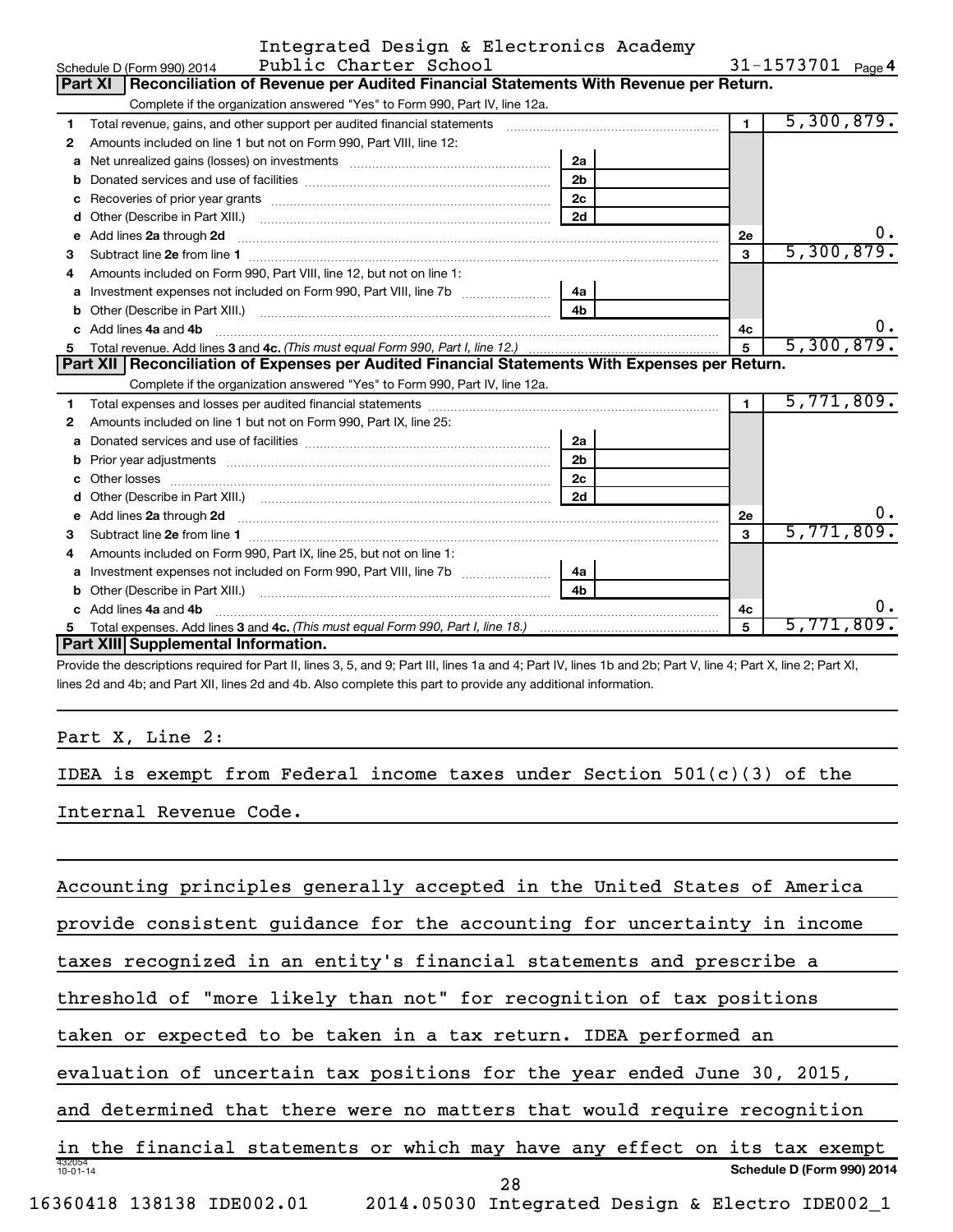| Integrated Design & Electronics Academy<br>Public Charter School<br>$31 - 1573701$ Page 5 |
|-------------------------------------------------------------------------------------------|
| Schedule D (Form 990) 2014<br><b>Part XIII Supplemental Information (continued)</b>       |
| status. For the year ended June 30, 2015, the statute of limitations for                  |
| tax years 2011 through 2014 remains open with the U.S. Federal                            |
| jurisdiction or the various states and local jurisdictions in which IDEA                  |
| files tax returns. It is IDEA's policy to recognize interest and/or                       |
| penalties related to uncertain tax positions, if any, in income tax                       |
| expense.                                                                                  |
|                                                                                           |
|                                                                                           |
|                                                                                           |
|                                                                                           |
|                                                                                           |
|                                                                                           |
|                                                                                           |
|                                                                                           |
|                                                                                           |
|                                                                                           |
|                                                                                           |
|                                                                                           |
|                                                                                           |
|                                                                                           |
|                                                                                           |
|                                                                                           |
|                                                                                           |
|                                                                                           |
|                                                                                           |
|                                                                                           |
|                                                                                           |
|                                                                                           |
| Schedule D (Form 990) 2014<br>432055<br>$10 - 01 - 14$                                    |
| 29                                                                                        |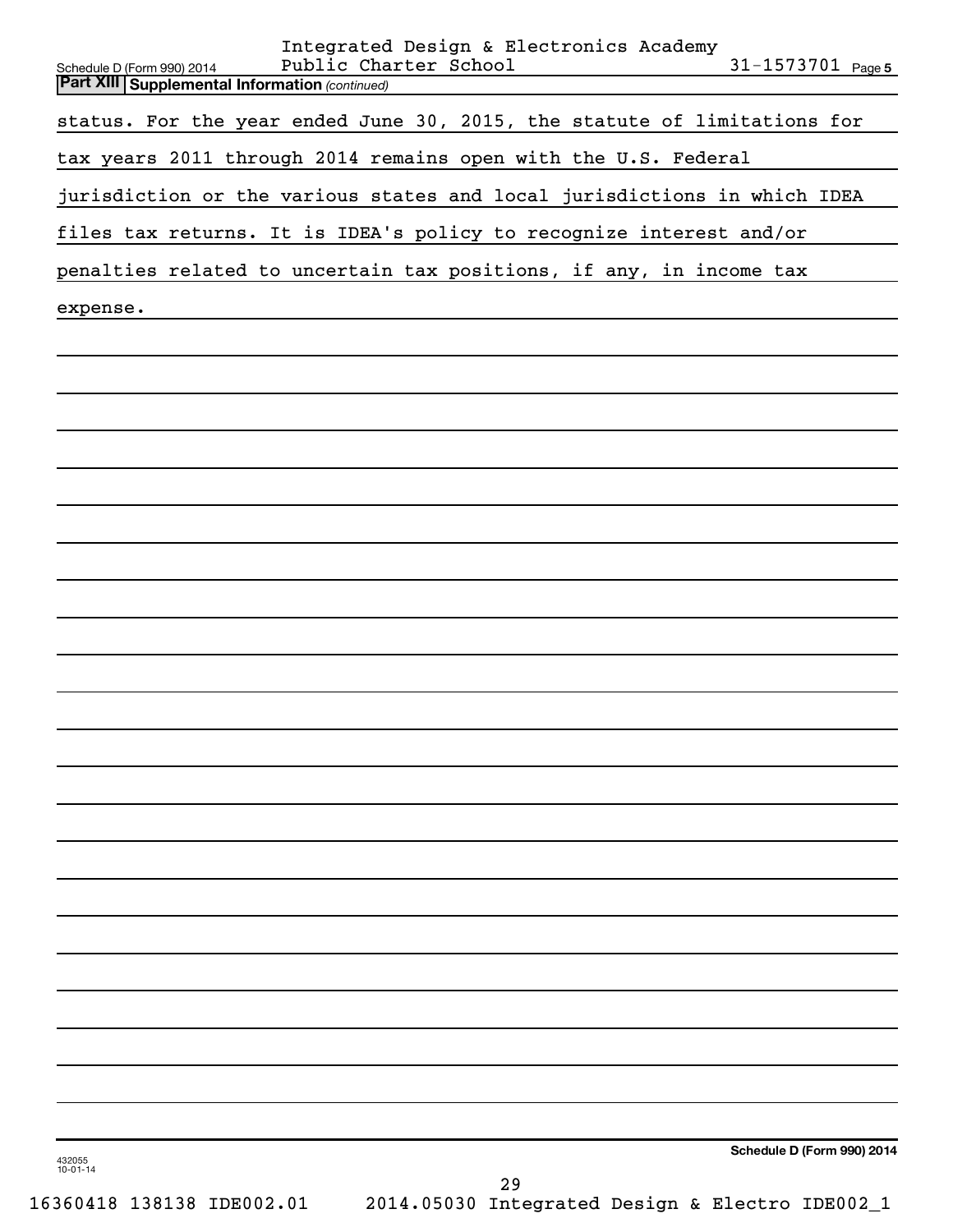**SCHEDULE E**

## **Schools**

OMB No. 1545-0047 **2014**

| (Form 990 or 990-EZ) | .<br>► Complete if the organization answered "Yes" to Form 990, Part IV, line 13, |
|----------------------|-----------------------------------------------------------------------------------|
|                      | or Form 990-EZ. Part VI. line 48.                                                 |

Department of the Treasury Internal Revenue Service

| Attach to Form 990 or Form 990-EZ. |  |  |  |
|------------------------------------|--|--|--|
|------------------------------------|--|--|--|

**Open to Public Inspection**

|                                                                                                                               | Information about Schedule E (Form 990 or 990-EZ) and its instructions is at www.irs.gov/form990.                         |  |  |                                       | ------------- |        |  |
|-------------------------------------------------------------------------------------------------------------------------------|---------------------------------------------------------------------------------------------------------------------------|--|--|---------------------------------------|---------------|--------|--|
|                                                                                                                               | Integrated Design & Electronics Academy<br>Name of the organization                                                       |  |  | <b>Employer identification number</b> |               |        |  |
|                                                                                                                               | Public Charter School<br>31-1573701                                                                                       |  |  |                                       |               |        |  |
|                                                                                                                               | Part I                                                                                                                    |  |  |                                       |               |        |  |
|                                                                                                                               |                                                                                                                           |  |  |                                       |               | YES NO |  |
|                                                                                                                               | Does the organization have a racially nondiscriminatory policy toward students by statement in its charter, bylaws,       |  |  |                                       |               |        |  |
|                                                                                                                               | other governing instrument, or in a resolution of its governing body?                                                     |  |  |                                       |               | х      |  |
| Does the organization include a statement of its racially nondiscriminatory policy toward students in all its brochures,<br>2 |                                                                                                                           |  |  |                                       |               |        |  |
|                                                                                                                               | catalogues, and other written communications with the public dealing with student admissions, programs, and scholarships? |  |  |                                       |               | х      |  |
|                                                                                                                               |                                                                                                                           |  |  |                                       |               |        |  |

| 3 | Has the organization publicized its racially nondiscriminatory policy through newspaper or broadcast media during the         |    |   |  |
|---|-------------------------------------------------------------------------------------------------------------------------------|----|---|--|
|   | period of solicitation for students, or during the registration period if it has no solicitation program, in a way that makes |    |   |  |
|   | the policy known to all parts of the general community it serves? If "Yes," please describe. If "No," please explain.         |    |   |  |
|   | If you need more space, use Part II                                                                                           | з  | х |  |
|   | IDEA Public Charter School lists their Equal Opportunity                                                                      |    |   |  |
|   | Statements on some recruitment flyers and in the student                                                                      |    |   |  |
|   | handbook, as well as on their website.                                                                                        |    |   |  |
|   |                                                                                                                               |    |   |  |
| 4 | Does the organization maintain the following?                                                                                 |    |   |  |
|   |                                                                                                                               | 4a | х |  |
|   | b Records documenting that scholarships and other financial assistance are awarded on a racially nondiscriminatory basis?     | 4b | х |  |
|   | c Copies of all catalogues, brochures, announcements, and other written communications to the public dealing with student     |    |   |  |
|   |                                                                                                                               | 4c | х |  |
|   |                                                                                                                               | 4d | х |  |

If you answered "No" to any of the above, please explain. If you need more space, use Part II.

| 5 | Does the organization discriminate by race in any way with respect to:                                                                                                                                                               |                |   |                         |
|---|--------------------------------------------------------------------------------------------------------------------------------------------------------------------------------------------------------------------------------------|----------------|---|-------------------------|
|   |                                                                                                                                                                                                                                      | 5a             |   | x                       |
|   |                                                                                                                                                                                                                                      | <b>5b</b>      |   | X                       |
|   |                                                                                                                                                                                                                                      | 5c             |   | X                       |
|   |                                                                                                                                                                                                                                      | 5d             |   | X                       |
|   |                                                                                                                                                                                                                                      | 5e             |   | X                       |
|   | f Use of facilities? <b>With the Contract of the Contract of the Contract of the Contract of the Contract of the Contract of the Contract of the Contract of the Contract of the Contract of the Contract of the Contract of the</b> | 5f             |   | X                       |
|   |                                                                                                                                                                                                                                      | 5g             |   | X                       |
|   |                                                                                                                                                                                                                                      | <b>5h</b>      |   | $\overline{\mathbf{X}}$ |
|   | If you answered "Yes" to any of the above, please explain. If you need more space, use Part II.                                                                                                                                      |                |   |                         |
|   |                                                                                                                                                                                                                                      |                |   |                         |
|   |                                                                                                                                                                                                                                      | 6a             | X |                         |
|   |                                                                                                                                                                                                                                      | 6 <sub>b</sub> |   | x                       |
|   | If you answered "Yes" to either line 6a or line 6b, explain on Part II.                                                                                                                                                              |                |   |                         |
|   | Does the organization certify that it has complied with the applicable requirements of sections 4.01 through 4.05 of                                                                                                                 |                |   |                         |
|   |                                                                                                                                                                                                                                      | $\overline{ }$ | X |                         |
|   | Schedule E (Form 990 or 990-EZ) (2014)<br>LHA For Paperwork Reduction Act Notice, see the Instructions for Form 990 or Form 990-EZ.                                                                                                  |                |   |                         |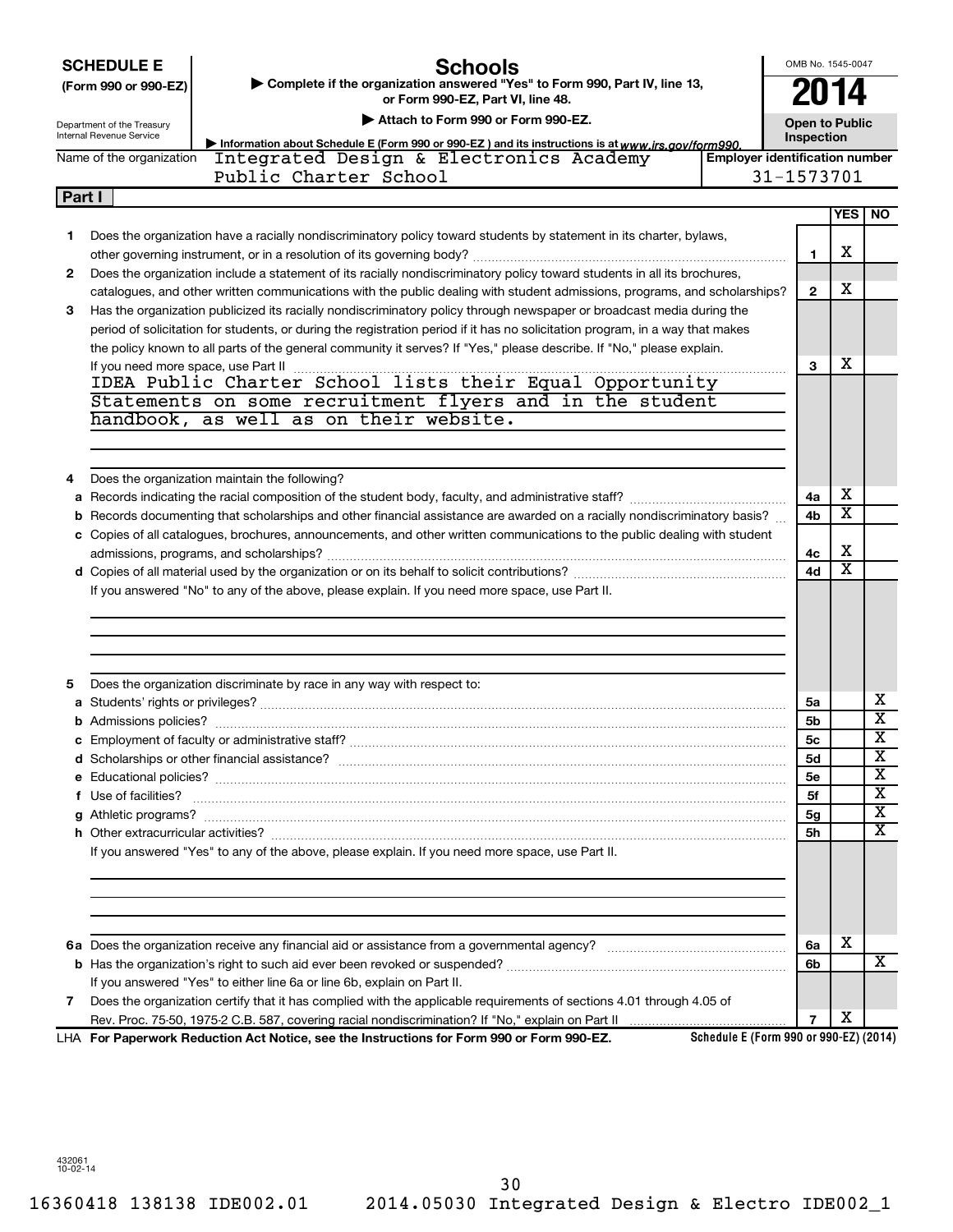| Line 6 - Explanation of Government Financial Aid:<br>The School receives financial assistance from Federal government grants<br>and contracts. The School also receives a substantial portion of its<br>revenue from the Government of the District of Columbia. | Part II<br>Supplemental Information. Provide the explanations required by Part I, lines 3, 4d, 5h, 6b, and 7, as applicable.<br>Also provide any other additional information.<br>Schedule E (Form 990 or 990-EZ) (2014) | 16360418 138138 IDE002.01 |    | 2014.05030 Integrated Design & Electro IDE002_1 |
|------------------------------------------------------------------------------------------------------------------------------------------------------------------------------------------------------------------------------------------------------------------|--------------------------------------------------------------------------------------------------------------------------------------------------------------------------------------------------------------------------|---------------------------|----|-------------------------------------------------|
|                                                                                                                                                                                                                                                                  |                                                                                                                                                                                                                          | 432062 10-02-14           | 31 |                                                 |
|                                                                                                                                                                                                                                                                  |                                                                                                                                                                                                                          |                           |    |                                                 |
|                                                                                                                                                                                                                                                                  |                                                                                                                                                                                                                          |                           |    |                                                 |
|                                                                                                                                                                                                                                                                  |                                                                                                                                                                                                                          |                           |    |                                                 |
|                                                                                                                                                                                                                                                                  |                                                                                                                                                                                                                          |                           |    |                                                 |
|                                                                                                                                                                                                                                                                  |                                                                                                                                                                                                                          |                           |    |                                                 |
|                                                                                                                                                                                                                                                                  |                                                                                                                                                                                                                          |                           |    |                                                 |
|                                                                                                                                                                                                                                                                  |                                                                                                                                                                                                                          |                           |    |                                                 |
|                                                                                                                                                                                                                                                                  |                                                                                                                                                                                                                          |                           |    |                                                 |
|                                                                                                                                                                                                                                                                  |                                                                                                                                                                                                                          |                           |    |                                                 |
|                                                                                                                                                                                                                                                                  |                                                                                                                                                                                                                          |                           |    |                                                 |
|                                                                                                                                                                                                                                                                  |                                                                                                                                                                                                                          |                           |    |                                                 |
|                                                                                                                                                                                                                                                                  |                                                                                                                                                                                                                          |                           |    |                                                 |
|                                                                                                                                                                                                                                                                  |                                                                                                                                                                                                                          |                           |    |                                                 |
|                                                                                                                                                                                                                                                                  |                                                                                                                                                                                                                          |                           |    |                                                 |
|                                                                                                                                                                                                                                                                  |                                                                                                                                                                                                                          |                           |    |                                                 |
|                                                                                                                                                                                                                                                                  |                                                                                                                                                                                                                          |                           |    |                                                 |
|                                                                                                                                                                                                                                                                  |                                                                                                                                                                                                                          |                           |    |                                                 |
|                                                                                                                                                                                                                                                                  |                                                                                                                                                                                                                          |                           |    |                                                 |
|                                                                                                                                                                                                                                                                  |                                                                                                                                                                                                                          |                           |    |                                                 |
|                                                                                                                                                                                                                                                                  |                                                                                                                                                                                                                          |                           |    |                                                 |
|                                                                                                                                                                                                                                                                  |                                                                                                                                                                                                                          |                           |    |                                                 |
|                                                                                                                                                                                                                                                                  |                                                                                                                                                                                                                          |                           |    |                                                 |
|                                                                                                                                                                                                                                                                  |                                                                                                                                                                                                                          |                           |    |                                                 |
|                                                                                                                                                                                                                                                                  |                                                                                                                                                                                                                          |                           |    |                                                 |
|                                                                                                                                                                                                                                                                  |                                                                                                                                                                                                                          |                           |    |                                                 |
|                                                                                                                                                                                                                                                                  |                                                                                                                                                                                                                          |                           |    |                                                 |
|                                                                                                                                                                                                                                                                  |                                                                                                                                                                                                                          |                           |    |                                                 |
|                                                                                                                                                                                                                                                                  |                                                                                                                                                                                                                          |                           |    |                                                 |
|                                                                                                                                                                                                                                                                  |                                                                                                                                                                                                                          |                           |    |                                                 |
|                                                                                                                                                                                                                                                                  |                                                                                                                                                                                                                          |                           |    |                                                 |
|                                                                                                                                                                                                                                                                  |                                                                                                                                                                                                                          |                           |    |                                                 |
|                                                                                                                                                                                                                                                                  |                                                                                                                                                                                                                          |                           |    |                                                 |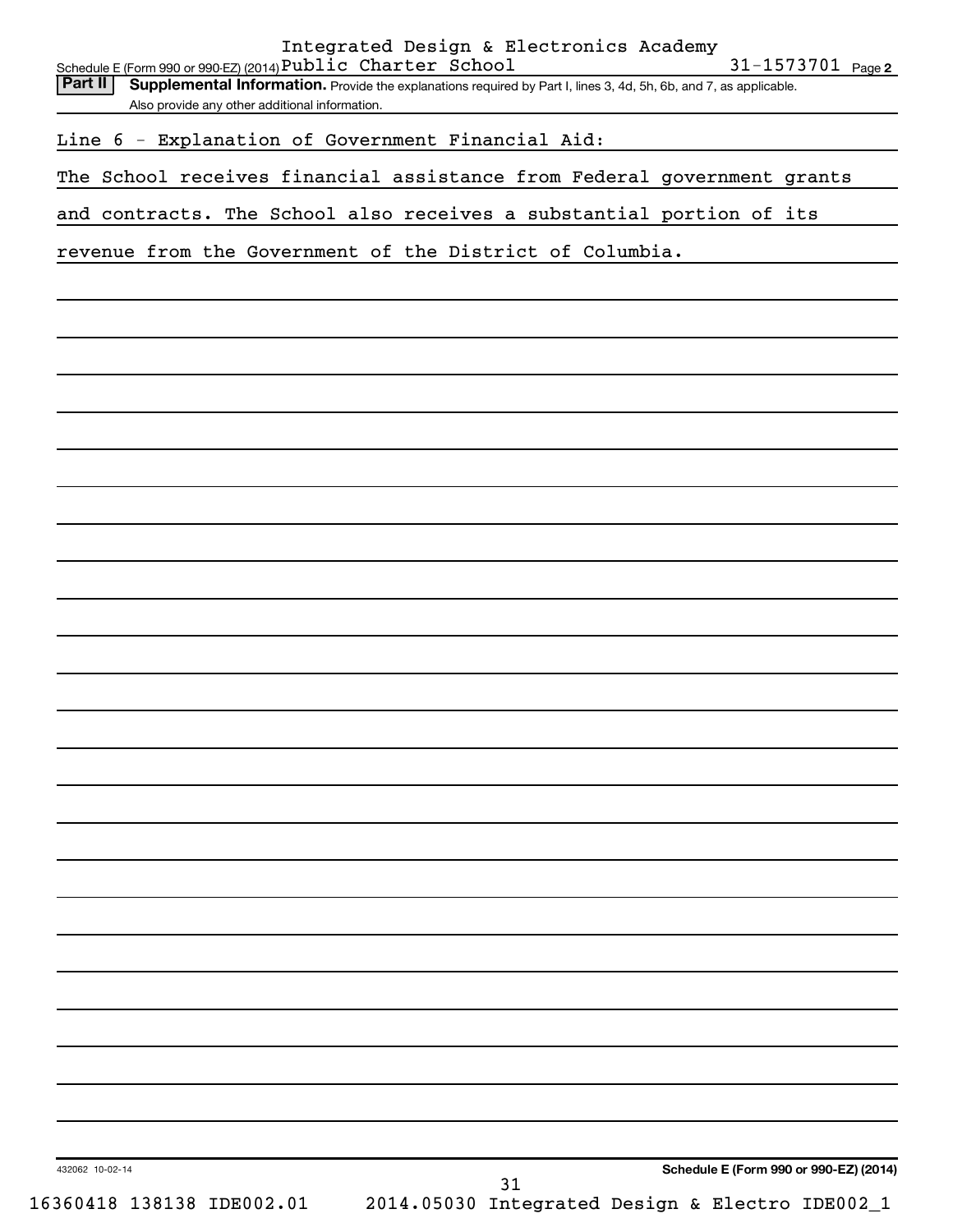| <b>SCHEDULE I</b><br>(Form 990)<br>Department of the Treasury<br><b>Internal Revenue Service</b>                                                                                                                                                                                                                         | OMB No. 1545-0047<br>2014<br><b>Open to Public</b><br>Inspection |                                         |                             |                                         |                                                                |                                           |                                                                                        |
|--------------------------------------------------------------------------------------------------------------------------------------------------------------------------------------------------------------------------------------------------------------------------------------------------------------------------|------------------------------------------------------------------|-----------------------------------------|-----------------------------|-----------------------------------------|----------------------------------------------------------------|-------------------------------------------|----------------------------------------------------------------------------------------|
| Name of the organization<br>Public Charter School                                                                                                                                                                                                                                                                        |                                                                  | Integrated Design & Electronics Academy |                             |                                         |                                                                |                                           | <b>Employer identification number</b><br>31-1573701                                    |
| Part I<br><b>General Information on Grants and Assistance</b>                                                                                                                                                                                                                                                            |                                                                  |                                         |                             |                                         |                                                                |                                           |                                                                                        |
| Does the organization maintain records to substantiate the amount of the grants or assistance, the grantees' eligibility for the grants or assistance, and the selection<br>$\mathbf 1$<br>Describe in Part IV the organization's procedures for monitoring the use of grant funds in the United States.<br>$\mathbf{2}$ |                                                                  |                                         |                             |                                         |                                                                |                                           | $\boxed{\text{X}}$ Yes<br>l No                                                         |
| Part II<br>Grants and Other Assistance to Domestic Organizations and Domestic Governments. Complete if the organization answered "Yes" to Form 990, Part IV, line 21, for any                                                                                                                                            |                                                                  |                                         |                             |                                         |                                                                |                                           |                                                                                        |
| recipient that received more than \$5,000. Part II can be duplicated if additional space is needed.<br>1 (a) Name and address of organization<br>or government                                                                                                                                                           | $(b)$ EIN                                                        | (c) IRC section<br>if applicable        | (d) Amount of<br>cash grant | (e) Amount of<br>non-cash<br>assistance | (f) Method of<br>valuation (book,<br>FMV, appraisal,<br>other) | (g) Description of<br>non-cash assistance | (h) Purpose of grant<br>or assistance                                                  |
| Community Academy Public Charter<br>School - 1351 Nicholson St. NW -<br>Washington, DC 20011                                                                                                                                                                                                                             | 52-2112449                                                       | 501(c)(3)                               | 3,745.                      | 0                                       |                                                                |                                           | Sub-recipients of<br>ARRA-State Fiscal<br>Stabilization Fund (SFSF)<br>Race to the Top |
| Friendship Public Charter School<br>4095 Minnesota Ave. NE<br>Washington, DC 20019                                                                                                                                                                                                                                       | 58-2398964                                                       | 501(c)(3)                               | 82.198.                     | 0                                       |                                                                |                                           | Sub-recipients of<br>ARRA-State Fiscal<br>Stabilization Fund (SFSF)<br>Race to the Top |
| Meridian Public Charter School<br>2120 13th St. NW<br>Washington, DC 20009                                                                                                                                                                                                                                               | 52-2131742                                                       | 501(c)(3)                               | 10,117.                     | 0                                       |                                                                |                                           | Sub-recipients of<br>ARRA-State Fiscal<br>Stabilization Fund (SFSF)<br>Race to the Top |
|                                                                                                                                                                                                                                                                                                                          |                                                                  |                                         |                             |                                         |                                                                |                                           | 3.                                                                                     |
| Enter total number of other organizations listed in the line 1 table<br>3                                                                                                                                                                                                                                                |                                                                  |                                         |                             |                                         |                                                                |                                           |                                                                                        |

**For Paperwork Reduction Act Notice, see the Instructions for Form 990. Schedule I (Form 990) (2014)** LHA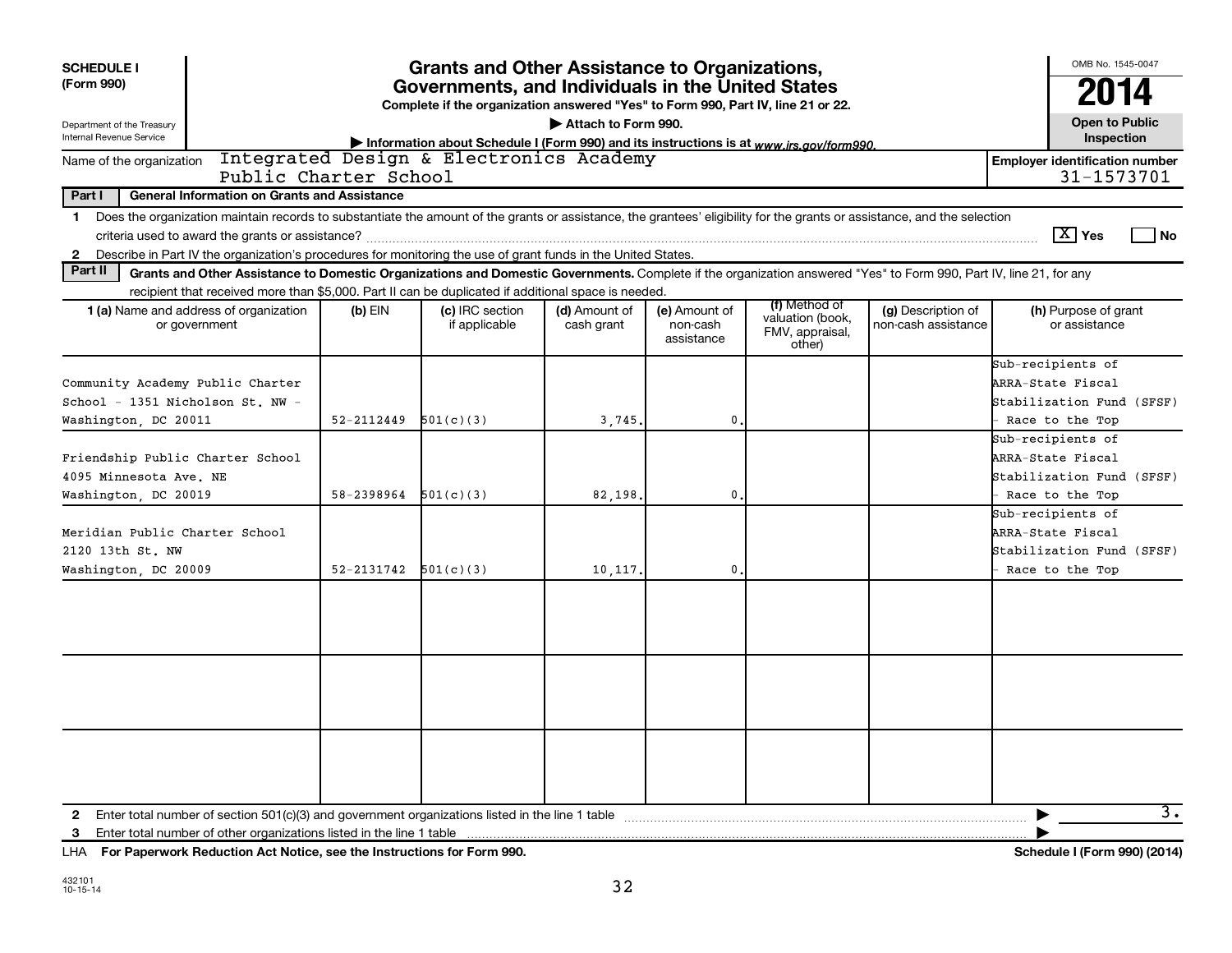## Integrated Design & Electronics Academy

Schedule I (Form 990) (2014) Page Public Charter School 31-1573701

**2**

Part III | Grants and Other Assistance to Domestic Individuals. Complete if the organization answered "Yes" to Form 990, Part IV, line 22. Part III can be duplicated if additional space is needed.

| (a) Type of grant or assistance | (b) Number of<br>recipients | (c) Amount of<br>cash grant | (d) Amount of non-<br>cash assistance | (e) Method of valuation<br>(book, FMV, appraisal, other) | (f) Description of non-cash assistance |
|---------------------------------|-----------------------------|-----------------------------|---------------------------------------|----------------------------------------------------------|----------------------------------------|
|                                 |                             |                             |                                       |                                                          |                                        |
|                                 |                             |                             |                                       |                                                          |                                        |
|                                 |                             |                             |                                       |                                                          |                                        |
|                                 |                             |                             |                                       |                                                          |                                        |
|                                 |                             |                             |                                       |                                                          |                                        |
|                                 |                             |                             |                                       |                                                          |                                        |
|                                 |                             |                             |                                       |                                                          |                                        |
|                                 |                             |                             |                                       |                                                          |                                        |
|                                 |                             |                             |                                       |                                                          |                                        |
|                                 |                             |                             |                                       |                                                          |                                        |

Part IV | Supplemental Information. Provide the information required in Part I, line 2, Part III, column (b), and any other additional information.

Part I, Line 2:

For the Instruction Improvement System Grant, the school does not release

funds to the sub-recipients until they have submitted a reimbursement

request form to IDEA PCS with proof that the expenses to be reimbursed are

allowable (within the context of the grant) and have already been expended

by the sub-recipient.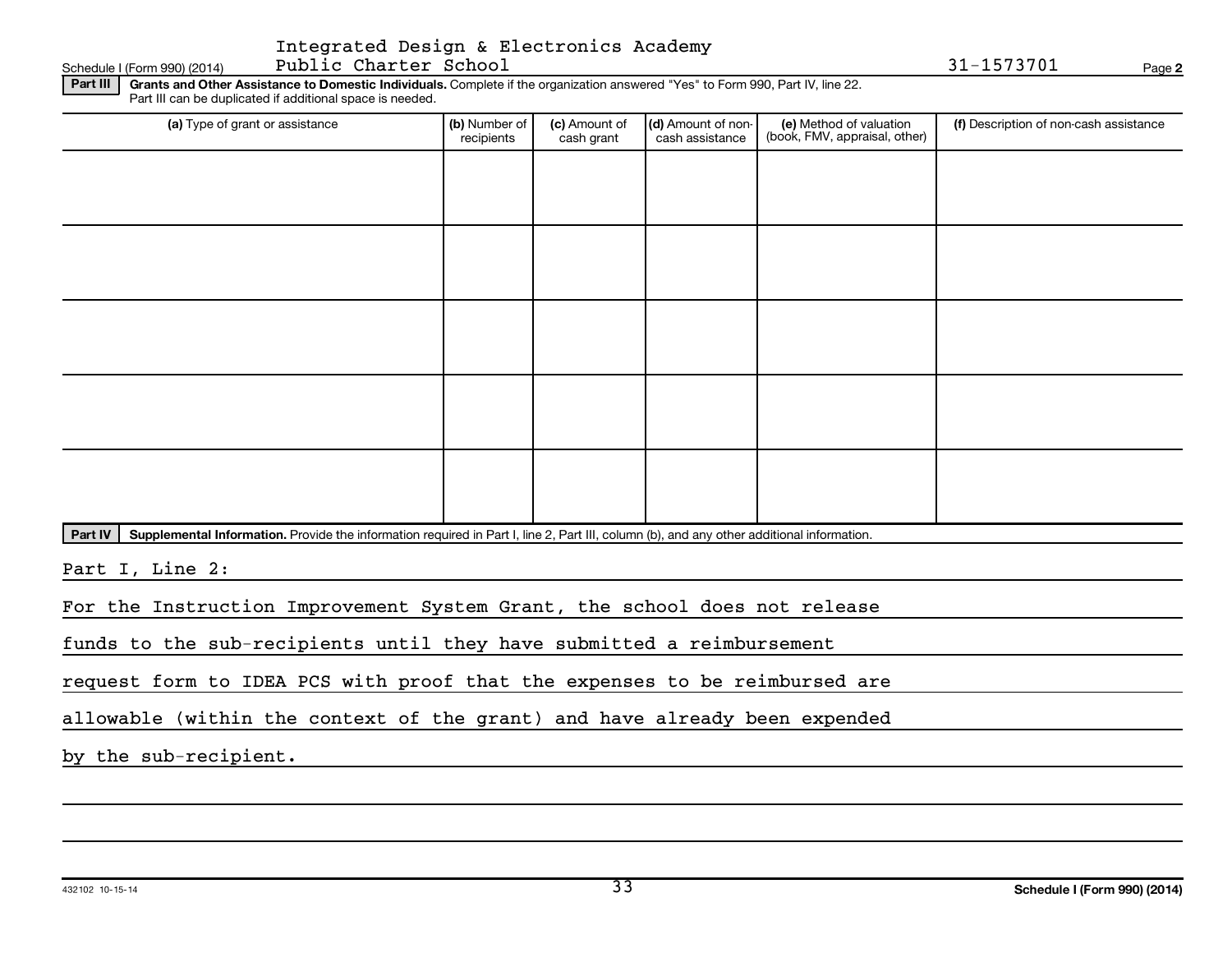|        | <b>SCHEDULE J</b>                                      | <b>Compensation Information</b>                                                                                           |                                       | OMB No. 1545-0047     |     |                         |
|--------|--------------------------------------------------------|---------------------------------------------------------------------------------------------------------------------------|---------------------------------------|-----------------------|-----|-------------------------|
|        | (Form 990)                                             | For certain Officers, Directors, Trustees, Key Employees, and Highest                                                     |                                       | 2014                  |     |                         |
|        | <b>Compensated Employees</b>                           |                                                                                                                           |                                       |                       |     |                         |
|        |                                                        | Complete if the organization answered "Yes" on Form 990, Part IV, line 23.<br>Attach to Form 990.                         |                                       | <b>Open to Public</b> |     |                         |
|        | Department of the Treasury<br>Internal Revenue Service | Information about Schedule J (Form 990) and its instructions is at www.irs.gov/form990.                                   |                                       | Inspection            |     |                         |
|        | Name of the organization                               | Integrated Design & Electronics Academy                                                                                   | <b>Employer identification number</b> |                       |     |                         |
|        |                                                        | Public Charter School                                                                                                     | 31-1573701                            |                       |     |                         |
| Part I |                                                        | <b>Questions Regarding Compensation</b>                                                                                   |                                       |                       |     |                         |
|        |                                                        |                                                                                                                           |                                       |                       | Yes | No                      |
|        |                                                        | Check the appropriate box(es) if the organization provided any of the following to or for a person listed in Form 990,    |                                       |                       |     |                         |
|        |                                                        | Part VII, Section A, line 1a. Complete Part III to provide any relevant information regarding these items.                |                                       |                       |     |                         |
|        | First-class or charter travel                          | Housing allowance or residence for personal use                                                                           |                                       |                       |     |                         |
|        | Travel for companions                                  | Payments for business use of personal residence                                                                           |                                       |                       |     |                         |
|        |                                                        | Health or social club dues or initiation fees<br>Tax indemnification and gross-up payments                                |                                       |                       |     |                         |
|        |                                                        | Discretionary spending account<br>Personal services (e.g., maid, chauffeur, chef)                                         |                                       |                       |     |                         |
|        |                                                        |                                                                                                                           |                                       |                       |     |                         |
|        |                                                        | <b>b</b> If any of the boxes on line 1a are checked, did the organization follow a written policy regarding payment or    |                                       |                       |     |                         |
|        |                                                        |                                                                                                                           |                                       | 1b                    |     |                         |
| 2      |                                                        | Did the organization require substantiation prior to reimbursing or allowing expenses incurred by all directors,          |                                       |                       |     |                         |
|        |                                                        |                                                                                                                           |                                       | $\mathbf{2}$          |     |                         |
|        |                                                        |                                                                                                                           |                                       |                       |     |                         |
| З      |                                                        | Indicate which, if any, of the following the filing organization used to establish the compensation of the organization's |                                       |                       |     |                         |
|        |                                                        | CEO/Executive Director. Check all that apply. Do not check any boxes for methods used by a related organization to        |                                       |                       |     |                         |
|        |                                                        | establish compensation of the CEO/Executive Director, but explain in Part III.                                            |                                       |                       |     |                         |
|        | Compensation committee                                 | $\underline{\mathbf{X}}$ Written employment contract                                                                      |                                       |                       |     |                         |
|        |                                                        | Compensation survey or study<br>Independent compensation consultant                                                       |                                       |                       |     |                         |
|        |                                                        | $\lfloor x \rfloor$ Approval by the board or compensation committee<br>Form 990 of other organizations                    |                                       |                       |     |                         |
|        |                                                        |                                                                                                                           |                                       |                       |     |                         |
| 4      |                                                        | During the year, did any person listed in Form 990, Part VII, Section A, line 1a, with respect to the filing              |                                       |                       |     |                         |
|        |                                                        | organization or a related organization:                                                                                   |                                       |                       |     |                         |
| а      |                                                        | Receive a severance payment or change-of-control payment?                                                                 |                                       | 4a                    |     | х                       |
| b      |                                                        |                                                                                                                           |                                       | 4b                    |     | $\overline{\mathbf{X}}$ |
|        |                                                        |                                                                                                                           |                                       | 4c                    |     | $\mathbf x$             |
|        |                                                        | If "Yes" to any of lines 4a-c, list the persons and provide the applicable amounts for each item in Part III.             |                                       |                       |     |                         |
|        |                                                        |                                                                                                                           |                                       |                       |     |                         |
|        |                                                        | Only section 501(c)(3), 501(c)(4), and 501(c)(29) organizations must complete lines 5-9.                                  |                                       |                       |     |                         |
|        |                                                        | For persons listed in Form 990, Part VII, Section A, line 1a, did the organization pay or accrue any compensation         |                                       |                       |     |                         |
|        | contingent on the revenues of:                         |                                                                                                                           |                                       |                       |     |                         |
| a      |                                                        |                                                                                                                           |                                       | 5a                    |     | x                       |
|        |                                                        |                                                                                                                           |                                       | 5b                    |     | X                       |
|        |                                                        | If "Yes" to line 5a or 5b, describe in Part III.                                                                          |                                       |                       |     |                         |
| 6.     |                                                        | For persons listed in Form 990, Part VII, Section A, line 1a, did the organization pay or accrue any compensation         |                                       |                       |     |                         |
|        | contingent on the net earnings of:                     |                                                                                                                           |                                       |                       |     |                         |
| a      |                                                        |                                                                                                                           |                                       | 6a                    |     | x                       |
|        |                                                        |                                                                                                                           |                                       | 6b                    |     | $\overline{\textbf{x}}$ |
|        |                                                        | If "Yes" to line 6a or 6b, describe in Part III.                                                                          |                                       |                       |     |                         |
|        |                                                        | 7 For persons listed in Form 990, Part VII, Section A, line 1a, did the organization provide any non-fixed payments       |                                       |                       |     |                         |
|        |                                                        |                                                                                                                           |                                       | 7                     |     | x                       |
| 8      |                                                        | Were any amounts reported in Form 990, Part VII, paid or accrued pursuant to a contract that was subject to the           |                                       |                       |     |                         |
|        |                                                        |                                                                                                                           |                                       | 8                     |     | x                       |
| 9      |                                                        | If "Yes" to line 8, did the organization also follow the rebuttable presumption procedure described in                    |                                       |                       |     |                         |
|        |                                                        |                                                                                                                           |                                       | 9                     |     |                         |
|        |                                                        | LHA For Paperwork Reduction Act Notice, see the Instructions for Form 990.                                                | Schedule J (Form 990) 2014            |                       |     |                         |

432111 10-13-14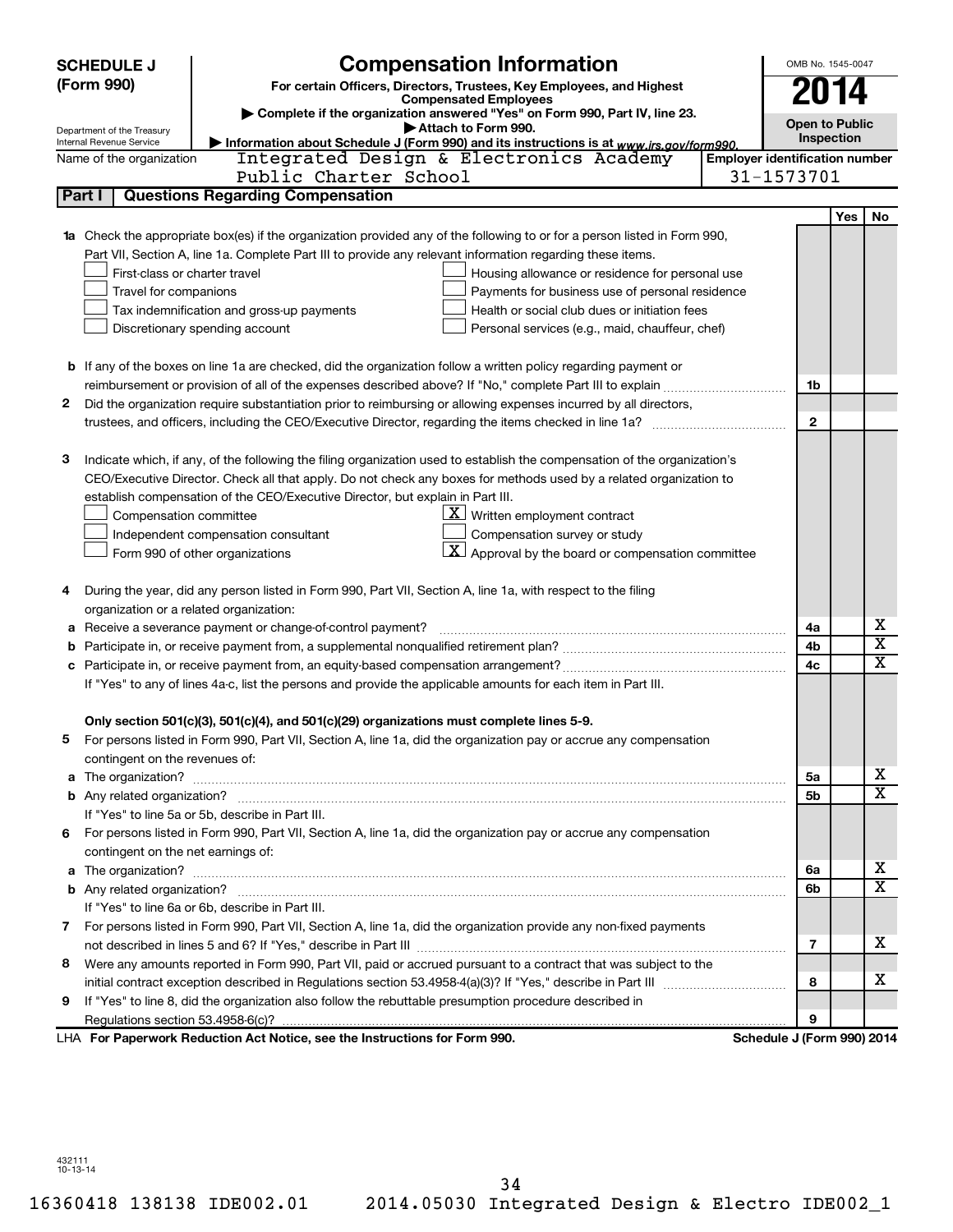Schedule J (Form 990) 2014 Page Public Charter School 31-1573701

|  | Integrated Design & Electronics Academy |  |
|--|-----------------------------------------|--|
|  |                                         |  |

**2**

Part II | Officers, Directors, Trustees, Key Employees, and Highest Compensated Employees. Use duplicate copies if additional space is needed.

For each individual whose compensation must be reported in Schedule J, report compensation from the organization on row (i) and from related organizations, described in the instructions, on row (ii). Do not list any individuals that are not listed on Form 990, Part VII.

Note. The sum of columns (B)(i)-(iii) for each listed individual must equal the total amount of Form 990, Part VII, Section A, line 1a, applicable column (D) and (E) amounts for that individual.

| (A) Name and Title  |              |                          | (B) Breakdown of W-2 and/or 1099-MISC compensation |                                           | (C) Retirement and             | (D) Nontaxable   | (E) Total of columns | (F) Compensation                                           |
|---------------------|--------------|--------------------------|----------------------------------------------------|-------------------------------------------|--------------------------------|------------------|----------------------|------------------------------------------------------------|
|                     |              | (i) Base<br>compensation | (ii) Bonus &<br>incentive<br>compensation          | (iii) Other<br>reportable<br>compensation | other deferred<br>compensation | benefits         | $(B)(i)-(D)$         | in column (B)<br>reported as deferred<br>in prior Form 990 |
| John Goldman<br>(1) | (i)          | 139,979.                 | 25,000.                                            | $\overline{0}$ .                          | $\overline{0}$ .               | 1,411.           | 166,390.             | $\overline{\mathfrak{o}}$ .                                |
| Ex-officio          | (ii)         | $\overline{0}$ .         | $\overline{0}$ .                                   | $\overline{0}$ .                          | $\overline{0}$ .               | $\overline{0}$ . | $\overline{0}$ .     | $\overline{0}$ .                                           |
|                     | (i)          |                          |                                                    |                                           |                                |                  |                      |                                                            |
|                     | (ii)         |                          |                                                    |                                           |                                |                  |                      |                                                            |
|                     | (i)          |                          |                                                    |                                           |                                |                  |                      |                                                            |
|                     | (ii)         |                          |                                                    |                                           |                                |                  |                      |                                                            |
|                     | (i)          |                          |                                                    |                                           |                                |                  |                      |                                                            |
|                     | (ii)         |                          |                                                    |                                           |                                |                  |                      |                                                            |
|                     | (i)          |                          |                                                    |                                           |                                |                  |                      |                                                            |
|                     | (i)          |                          |                                                    |                                           |                                |                  |                      |                                                            |
|                     | (i)          |                          |                                                    |                                           |                                |                  |                      |                                                            |
|                     | (i)          |                          |                                                    |                                           |                                |                  |                      |                                                            |
|                     | (i)<br>(ii)  |                          |                                                    |                                           |                                |                  |                      |                                                            |
|                     | (i)          |                          |                                                    |                                           |                                |                  |                      |                                                            |
|                     | (ii)         |                          |                                                    |                                           |                                |                  |                      |                                                            |
|                     | (i)          |                          |                                                    |                                           |                                |                  |                      |                                                            |
|                     | (ii)         |                          |                                                    |                                           |                                |                  |                      |                                                            |
|                     | (i)          |                          |                                                    |                                           |                                |                  |                      |                                                            |
|                     | (ii)         |                          |                                                    |                                           |                                |                  |                      |                                                            |
|                     | (i)          |                          |                                                    |                                           |                                |                  |                      |                                                            |
|                     | (ii)         |                          |                                                    |                                           |                                |                  |                      |                                                            |
|                     | (i)          |                          |                                                    |                                           |                                |                  |                      |                                                            |
|                     | (ii)         |                          |                                                    |                                           |                                |                  |                      |                                                            |
|                     | (i)          |                          |                                                    |                                           |                                |                  |                      |                                                            |
|                     | $\vert$ (ii) |                          |                                                    |                                           |                                |                  |                      |                                                            |
|                     | (i)          |                          |                                                    |                                           |                                |                  |                      |                                                            |
|                     | $\vert$ (ii) |                          |                                                    |                                           |                                |                  |                      |                                                            |
|                     | (i)          |                          |                                                    |                                           |                                |                  |                      |                                                            |
|                     | (ii)         |                          |                                                    |                                           |                                |                  |                      |                                                            |
|                     | (i)          |                          |                                                    |                                           |                                |                  |                      |                                                            |
|                     | (iii)        |                          |                                                    |                                           |                                |                  |                      |                                                            |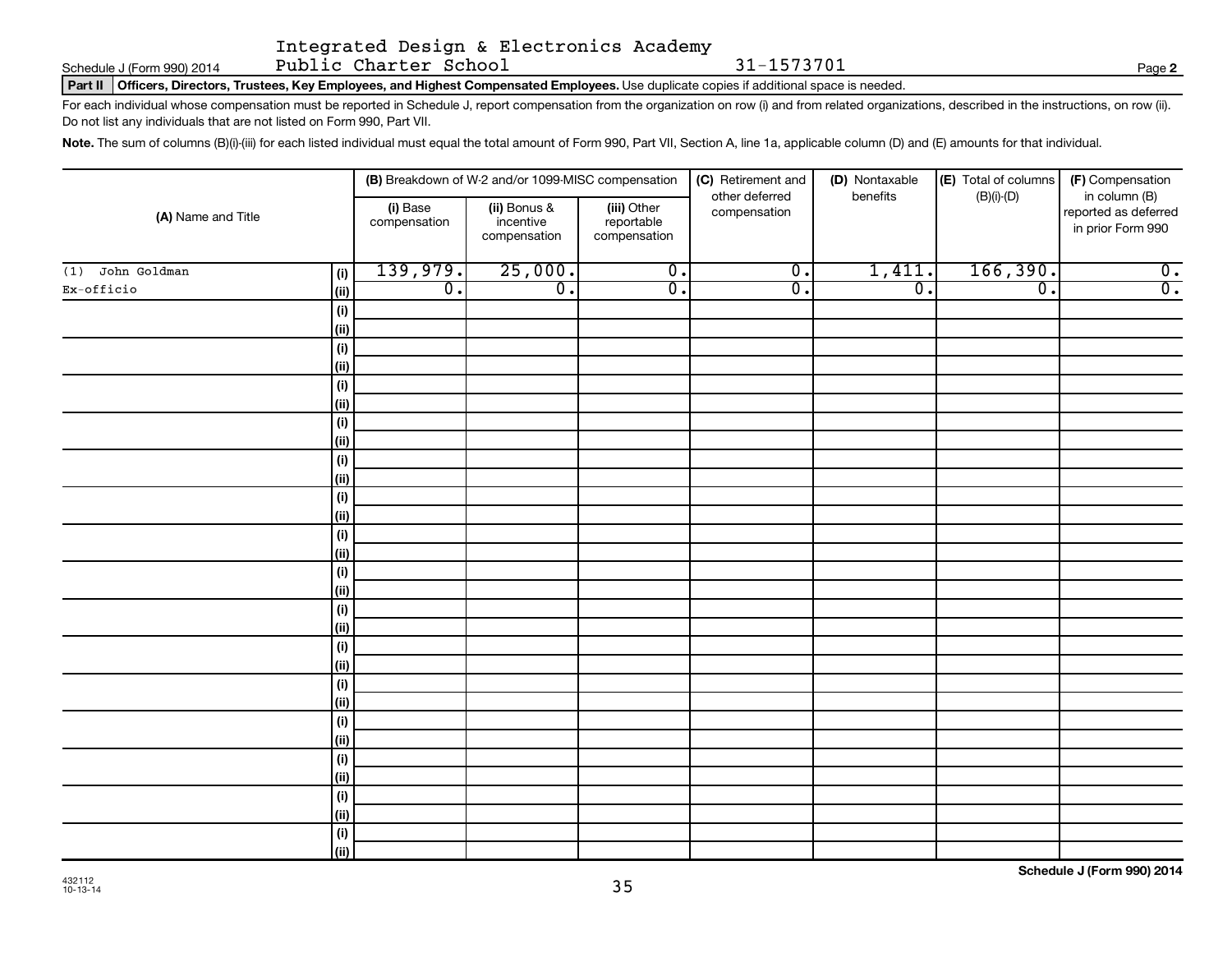#### **Part III Supplemental Information**

Provide the information, explanation, or descriptions required for Part I, lines 1a, 1b, 3, 4a, 4b, 4c, 5a, 5b, 6a, 6b, 7, and 8, and for Part II. Also complete this part for any additional information.

432113 10-13-14

**Schedule J (Form 990) 2014**